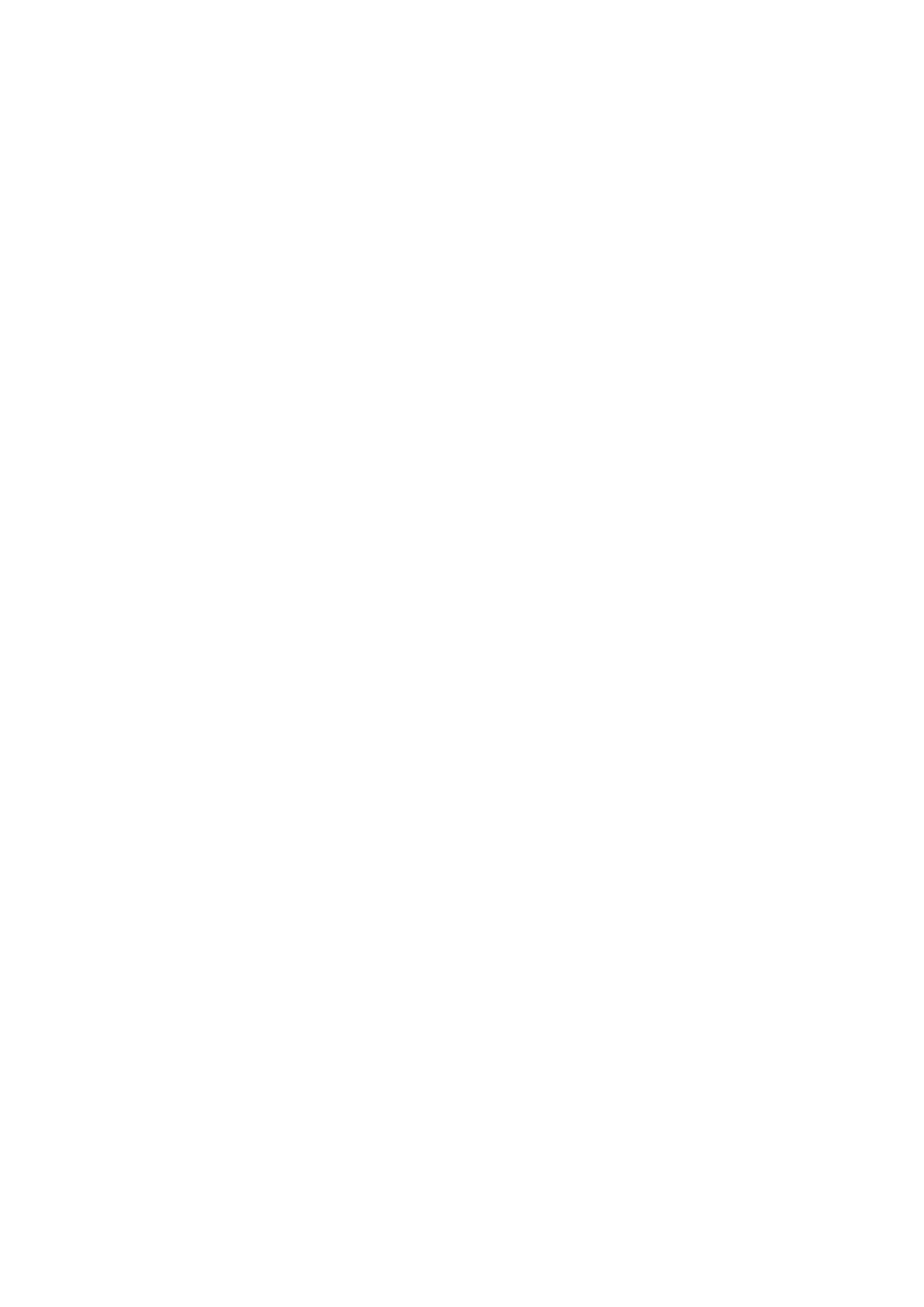## TABLE OF CONTENTS

|   | <b>BISHOP'S FOREWORD</b>                                           | $\mathbf{1}$   |
|---|--------------------------------------------------------------------|----------------|
| 1 | <b>CHILD PROTECTION POLICY STATEMENT</b>                           | 3              |
| 2 | CREATING A SAFE ENVIRONMENT FOR CHILDREN                           | $\overline{4}$ |
|   | Recruitment                                                        | $\overline{4}$ |
|   | Appropriate Vetting: Choosing a Candidate:                         |                |
|   | Résumé on Recruitment                                              | 5              |
|   | How we behave: codes of conduct                                    | 6              |
|   | Code of conduct for staff, leaders and volunteers                  | 6              |
|   | Code of Conduct for Children & Young People                        | 7              |
|   | Disability: Rights & Participation                                 | 8              |
|   | Code of practice for intimate care of disabled persons             | $\, 8$         |
|   | Anti-Bullying Policy                                               | 9              |
|   | Types: Bullying can be                                             | 10             |
|   | Signs of Bullying                                                  | 10             |
|   | Prevention                                                         | 11             |
|   | Procedures                                                         | 11             |
|   | Outcomes                                                           | 12             |
|   | Managing Challenging Behaviour: Procedures to be followed          |                |
|   | if a Child/Young person breaches Code of Conduct                   | 12             |
|   | Supervising and Supporting Children including overnight trips      | 12             |
|   | Policy Statement relating to use of Information Technology         | 13             |
|   | <b>Confidentiality Statement</b>                                   | 13             |
|   | Procedures to Ensure Adequate Record Keeping                       | 14             |
|   | Procedure to Ensure the Physical Safety of Children/Young People   | 15             |
|   | Procedures to be followed if a Parent/Guardian has a Complaint     | 16             |
|   | Procedures to ensure best practice in the safeguarding of children | 16             |
|   | The role of the Local Safeguarding Representative                  | 17             |
| 3 | RECOGNISING AND RESPONDING TO ABUSE                                | 18             |
|   | <b>Recognising Physical Abuse</b>                                  | 18             |
|   | <b>Recognising Emotional Abuse</b>                                 | 18             |
|   | <b>Recognising Sexual Abuse</b>                                    | 19             |
|   | <b>Recognising Neglect</b>                                         | 19             |
|   | Becoming Aware of Abuse                                            | 19             |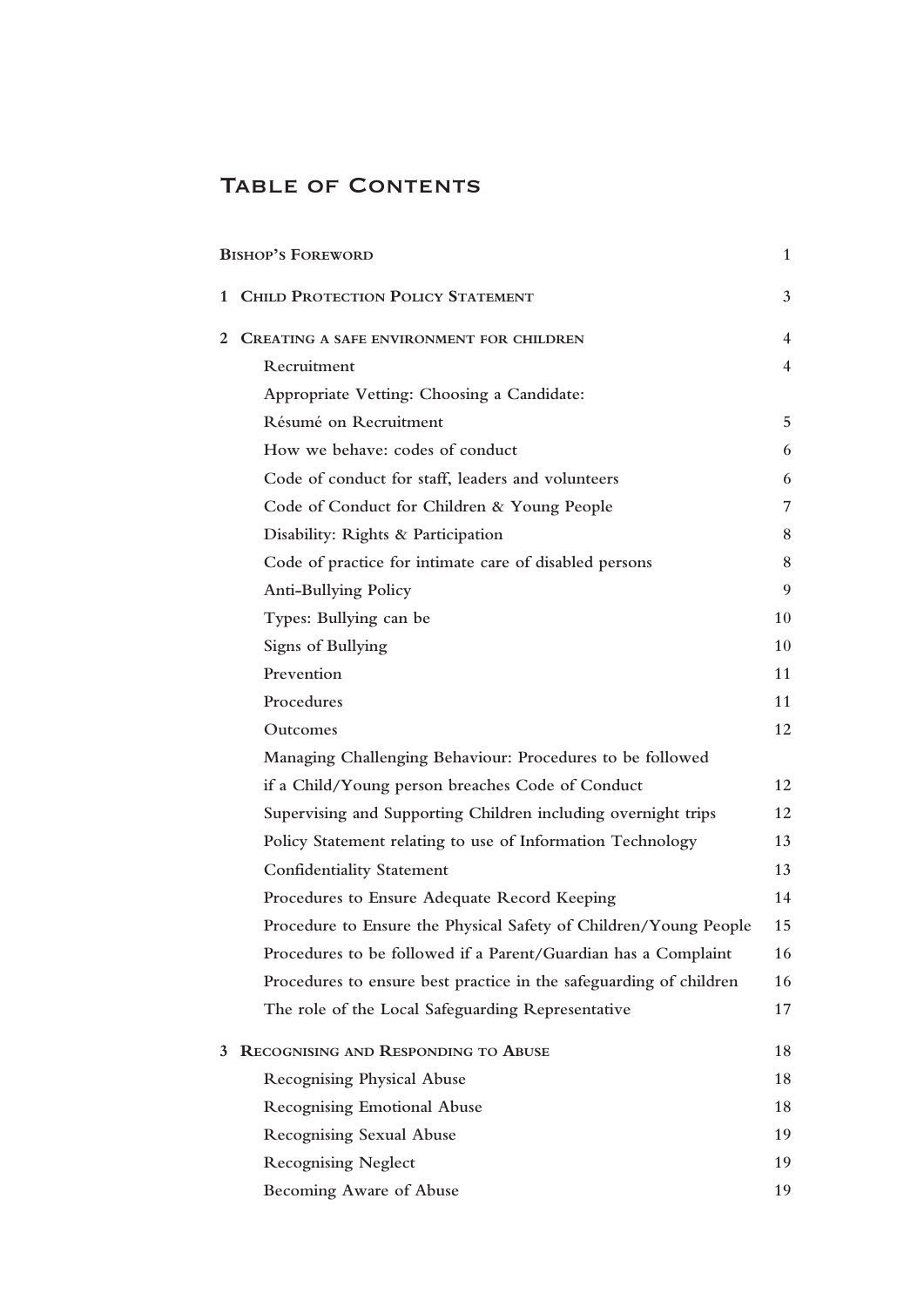|   | Guidelines for Responding to Disclosure of Abuse             | 20 |
|---|--------------------------------------------------------------|----|
|   | Procedures for Reporting Concerns, Allegations or Disclosure | 21 |
|   | The Role of the Designated Person                            | 21 |
|   | The Seal of Confession                                       | 22 |
|   | <b>Retrospective Disclosures by Adult</b>                    | 22 |
|   | Complaints about management of concerns                      | 23 |
|   | <b>Reporting Flow Charts</b>                                 | 23 |
| 4 | <b>TRAINING</b>                                              | 24 |
| 5 | <b>COMMUNICATION</b>                                         | 25 |
| 6 | <b>ADVICE &amp; SUPPORT</b>                                  |    |
|   | How those who need help or advice can access this            | 26 |
|   | Role of Adviser to the Respondent                            | 26 |
|   | Role of Support Person                                       | 26 |
|   | Counselling                                                  | 27 |
|   | Contacts, Helplines, Support & Referrals                     | 27 |
| 7 | <b>IMPLEMENTING AND MONITORING</b>                           | 29 |
|   | Diocese of Achonry Safeguarding Personnel                    | 29 |
|   | <b>APPENDICES</b>                                            | 30 |
|   | A. Altar Server Guidelines                                   | 30 |
|   | <b>B.</b> Garda Vetting                                      | 30 |
|   | C. Resources: Standard Forms and Letters                     | 32 |
|   | <b>REFERENCES AND ACKNOWLEDGEMENTS</b>                       | 33 |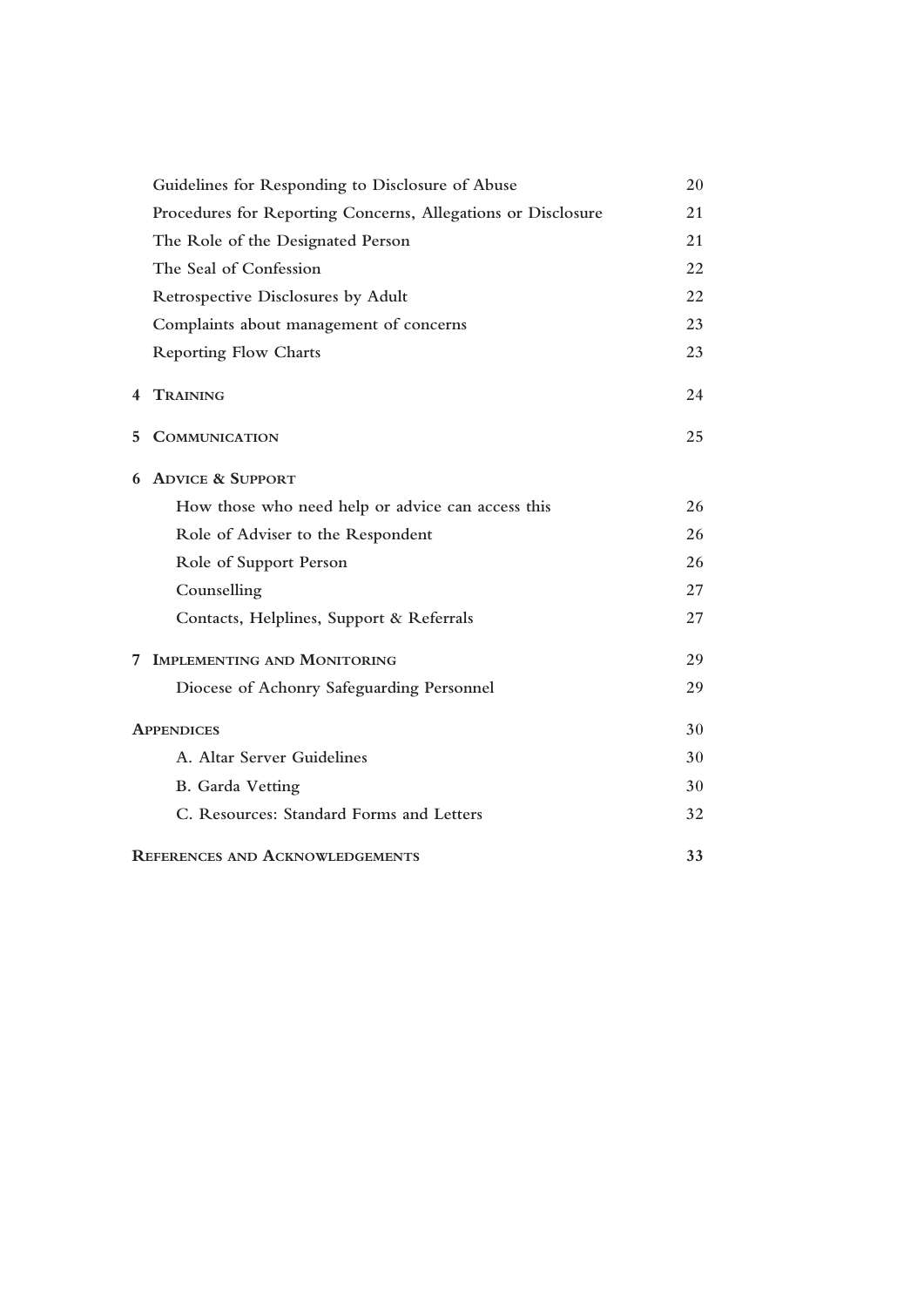### FOREWORD



If Matthew in his gospel tells us that when the disciples came to Jesus and asked<br>him 'Who is the greatest in the kingdom of heaven?' Jesus called a little child,<br>put the child in the middle of them, and said 'Truly I tell t Matthew in his gospel tells us that when the disciples came to Jesus and asked him 'Who is the greatest in the kingdom of heaven?' Jesus called a little child, put the child in the middle of them, and said 'Truly I tell you that unless Whoever becomes humble like this child is the greatest in the kingdom of heaven. Whoever welcomes one such child in my name welcomes me'. (*Mt.18:1-5*)

The child, therefore, is at the very heart of Jesus' project and mission.

We are Christians, followers of Jesus. We have no choice but to listen to these words and to put them into action. An essential part of putting these words of Jesus into action for us today in the Diocese of Achonry is the development, promulgation and putting into practice of this Safeguarding Children Policy and Procedures.

Considering all of this it is not surprising that the revelation of abuse by some ministers of God's word has shocked our communities, and caused great anguish and anger in church and society over the past thirty years.

The lessons of the past three decades about safeguarding children in the Church have been hard earned; the learning at times very slow. This is true for all, in the church and in society as a whole. But for us in the Church that is established on the foundation stone of Jesus' life and word, the work of ensuring the safety of all children and vulnerable people is not just a civil but even more, a divine imperative.

The policy here presented has been in development now for over two years. We are all deeply in the debt of our Achonry Diocesan Safeguarding Children Committee who have worked hard and given long hours to the project, while at the same time keeping a watchful eye on establishing a safe environment for children on the ground throughout the parishes of the diocese.

The policy complies with civil standards and legislation in the documents 'Children First' (Department of Children and Youth Affairs 2011) and 'Our Duty to Care' (Department of Health & Children May 2004). It also seeks to incorporate fully the church guidelines as laid down in the 2008 document, 'Safeguarding Children', from the National Board for Safeguarding Children in the Catholic Church.

The policy includes a Code of Conduct, Core Procedures and a Confidentiality Statement. It is the policy for all parishes and all church bodies in the diocese. As bishop of the Diocese, I have given my approval to this Policy and Procedures Document on January 18, 2012 for implementation in the diocese on publication.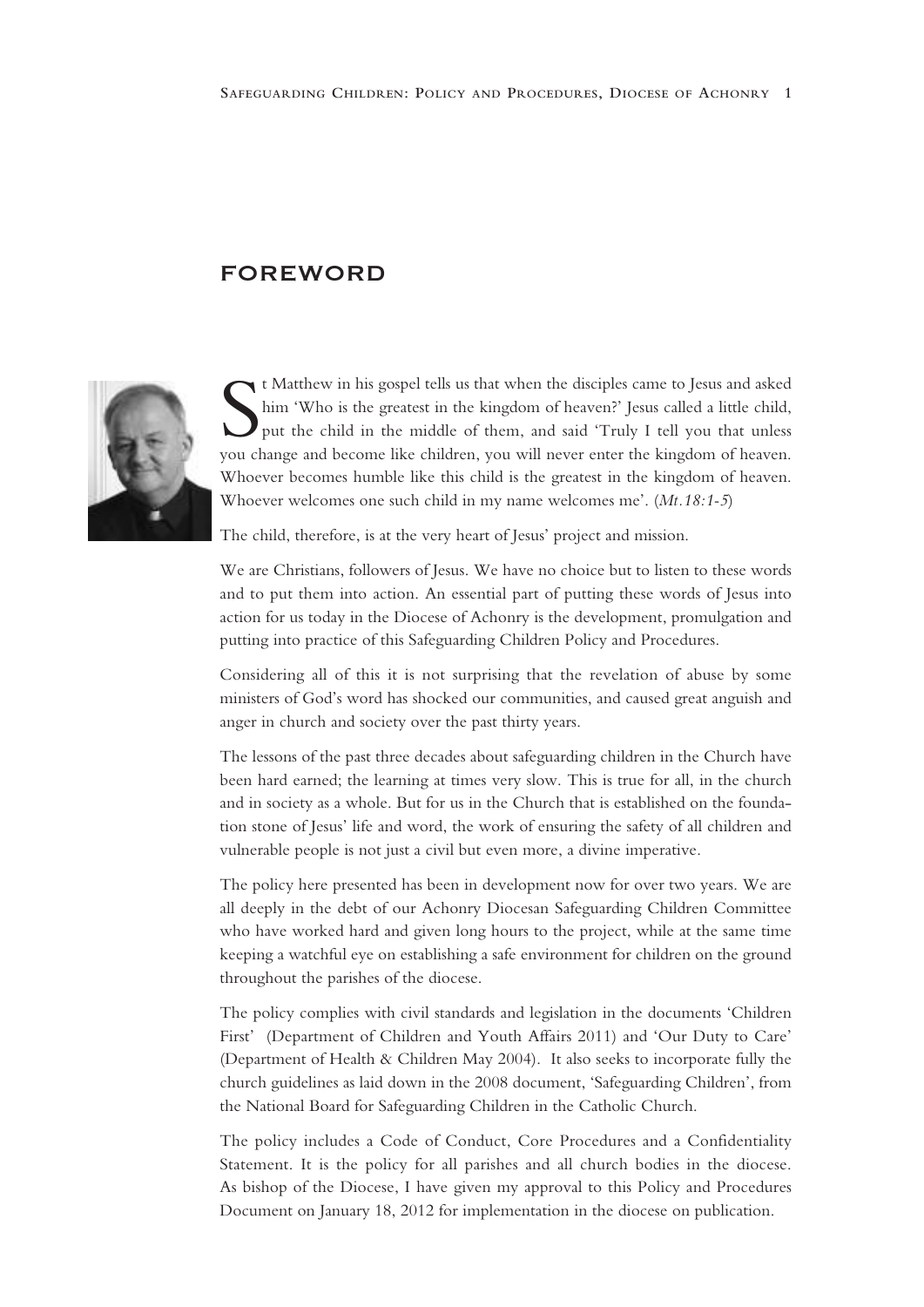The Safeguarding Children Policy applies to all church personnel, paid or voluntary, who work with children/young people (i.e. up to 18 years of age) or have children/ young people in their care. Resources will be made available for the implementation of the Achonry Diocesan Safeguarding Children Policy, and it will be reviewed every three years.

On another occasion, St Mark tells us that people were bringing little children to Jesus and that the disciples "spoke sternly to them", but "when Jesus saw this, he was indignant and said to them 'Let the little children come to me: do not stop them; for it is to such as these that the kingdom of God belongs'… "And he took them in his arms, laid his hands on them and blessed them". To ensure that this blessing is what every child involved in church activities or in the care of church personnel will experience, we must continue as a diocese to ensure that the very best safeguarding procedures and practice are in place. We welcome the participation of children and young people in church activities which contribute to their spiritual, social, emotional and general development. Their welfare is of paramount importance and the church is obliged to create a safe environment for them.

We are all indebted to the many people from all the parishes of the diocese who have taken training in this area, to our local parish representatives who have a role in monitoring and implementing the policy, as well as to the Diocesan Safeguarding Committee for their tireless work over the years. I am deeply grateful also for the help and support we have always received in this matter from the local Gardaí and various Health Service Officers and personnel.

Every time we say the 'Our Father', we pray "thy Kingdom come". That Kingdom can come only where children are protected, cherished and safe. That's what Jesus himself teaches and demands. It is a responsibility which we must all embrace with renewed vigour now, with the help of this 'Achonry Safeguarding Children Policy and Procedures'.

+ Bendan Keeley

*Brendan Kelly Bishop of Achrony*

30TH JANUARY 2012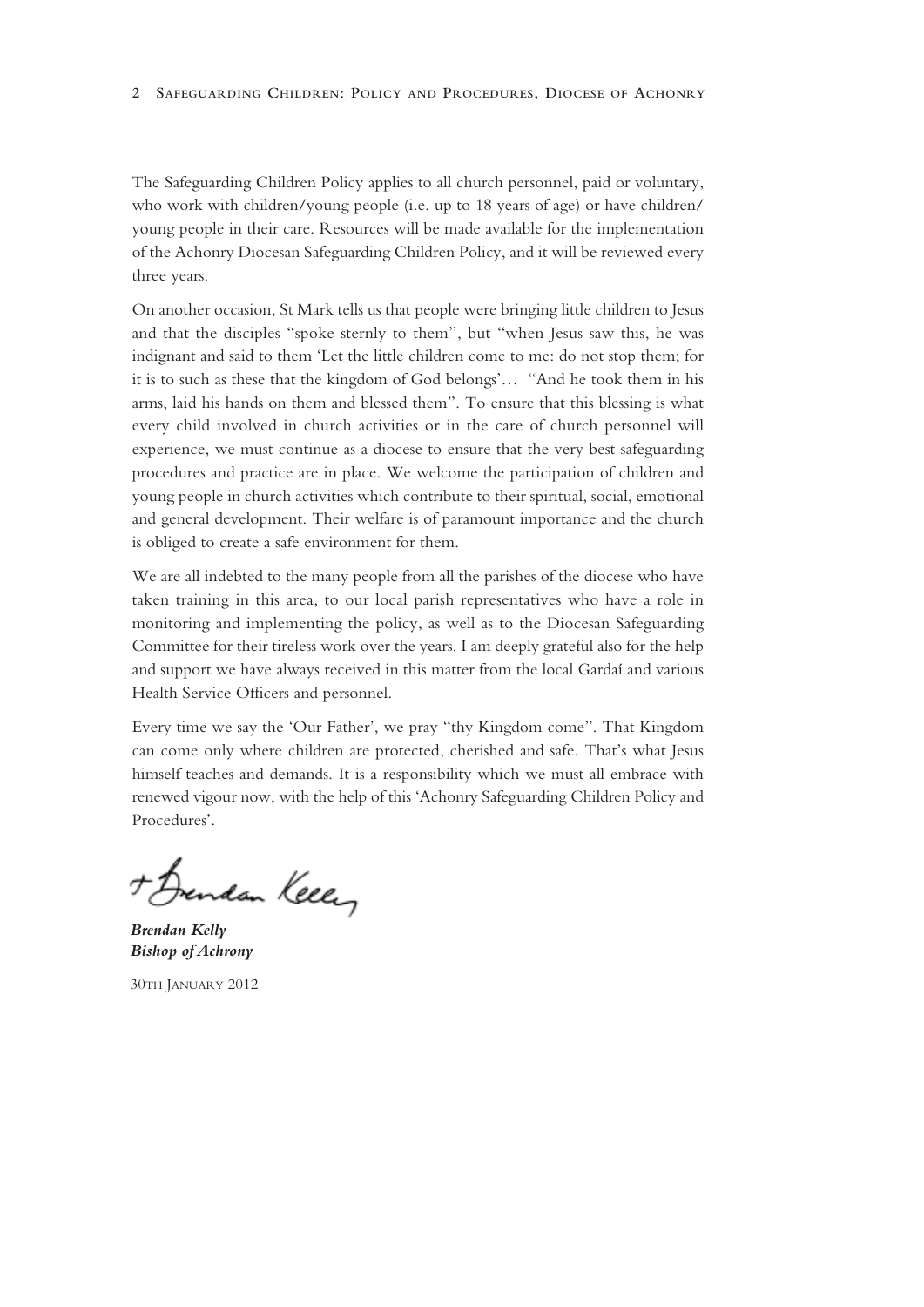## 1 Child Protection Policy Statement

- SAFEGUARDIN<br>
1 CHIL<br>
 Each child<br>
inherent ri<br>
nurtured a<br>
 Everyone i **• Each child shall be cherished and affirmed as a gift from God with an inherent right to dignity of life and bodily integrity which shall be respected, nurtured and protected by all.**
	- **• Everyone in the Church has an obligation to ensure that the fundamental rights of children are respected.**

**These guiding principles inform this policy.**

- **• The policy has been written to ensure that the Diocese of Achonry takes every possible measure to prevent child abuse.**
- **• It aims to ensure that none of its personnel or volunteers engages in behaviour that could allow abuse to occur or actions that could be misinterpreted by children, their families or other adults as constituting, or leading to abuse.**
- **• This document seeks to incorporate best practice as found in the civil document, 'Children First: National Guidance for the Protection and Welfare of Children' (2011).**
- **• The policy seeks to comply with 'Safeguarding Children: Standards and Guidance Document for the Catholic Church in Ireland' (2008).**

**This policy is binding on all parishes of the diocese, and on all personnel working for the diocese and the parishes of the diocese.**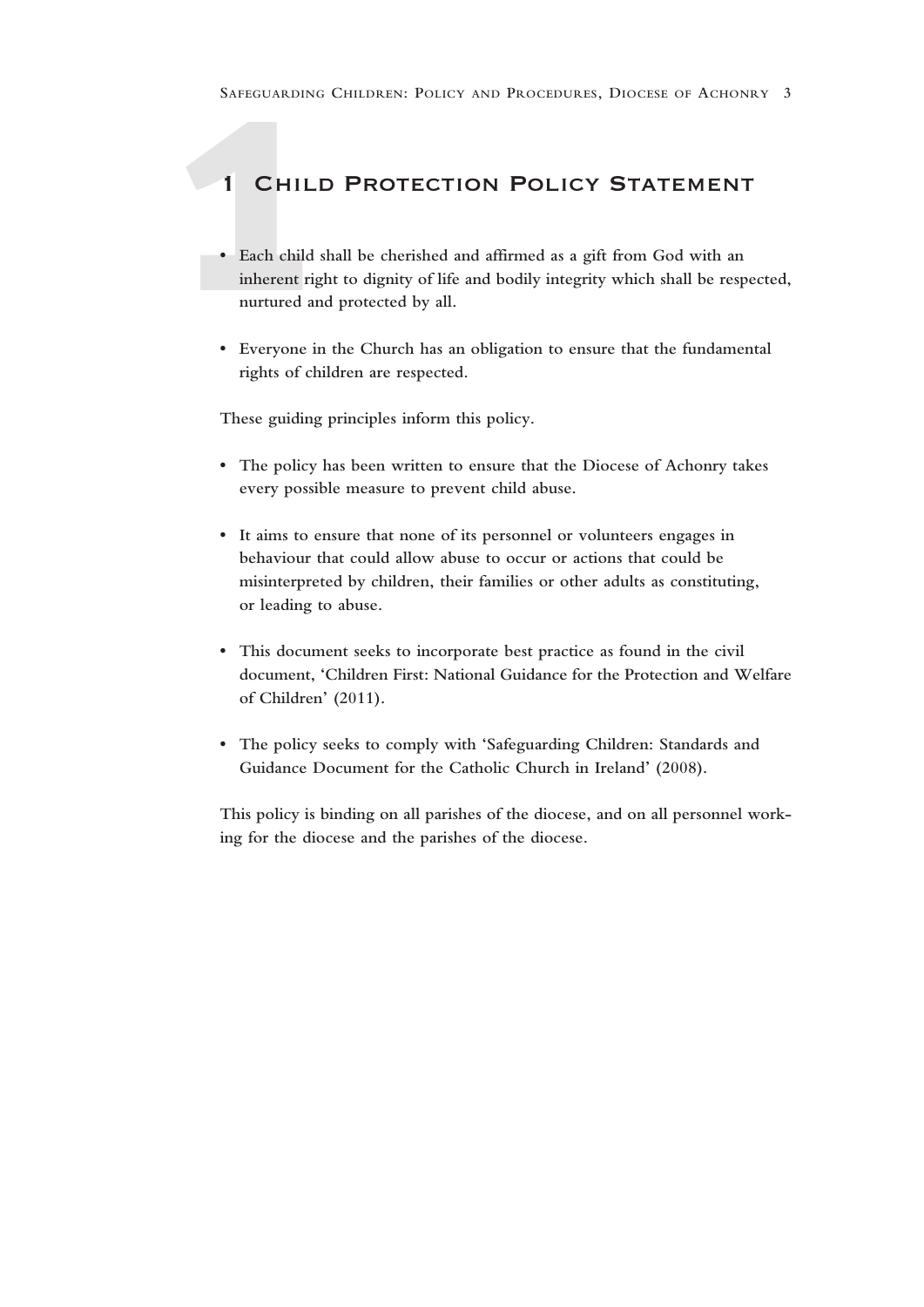## **2** Creating a Safe Environment for Children

4 SAFEGUARDIN<br> **2** CREA<br>
FOR C<br>
Safe practice start:<br>
volunteers. It is i<br>
people working v<br>
people who want Safe practice starts with safe recruitment and selection procedures for employees and volunteers. It is important that all reasonable steps be taken to prevent unsuitable people working with children in Church organisations. While the vast majority of people who want to work with children are well-motivated, good recruitment and selection procedures will help screen out or deter those who are not suitable, and enhance the prospects of identifying the best person for the post.

#### **2 (a) RECRUITMENT**

- Always apply thorough selection procedures regardless of who the applicant is, and whether the position is full-time, part-time, permanent, paid or voluntary.
- Judge the suitability of applicants across a broad range of criteria, through interview.
- Ensure that interviews are conducted by more than one person and that at least one of those interviewing has established competence in interviewing and selection for posts involving work with children.
- Take all reasonable steps to exclude unsuitable candidates by insisting on and verifying references, qualification and previous records of employment.

#### **(i) APPROPRIATE VETTING: CHOOSING A CANDIDATE**

- All vacancies should be advertised
- Give a clear job description
- Application forms to be used for recruitment to all posts. (Appendix: SG01-ACH or SG05-ACH)
- Photo identity required (*unless the person is personally known to the selecting committee*) with the names of two referees; verbal contact must be made with referees
- Candidates must sign a Declaration Form confirming they are eligible for the position (Appenix: SG02-ACH)
- All appointments of those who work with children should be subject to Garda Vetting procedure. (Appendix: 8B)
- An interview panel must interview suitable applicants
- All personnel who work with children should take a nationally recognised Safeguarding programme.
- All personnel must sign the Commitment to Diocesan Safeguarding Children Policy & Procedures (Appenix: SG04-ACH )
- Up to date records should be kept on all personnel who work with children.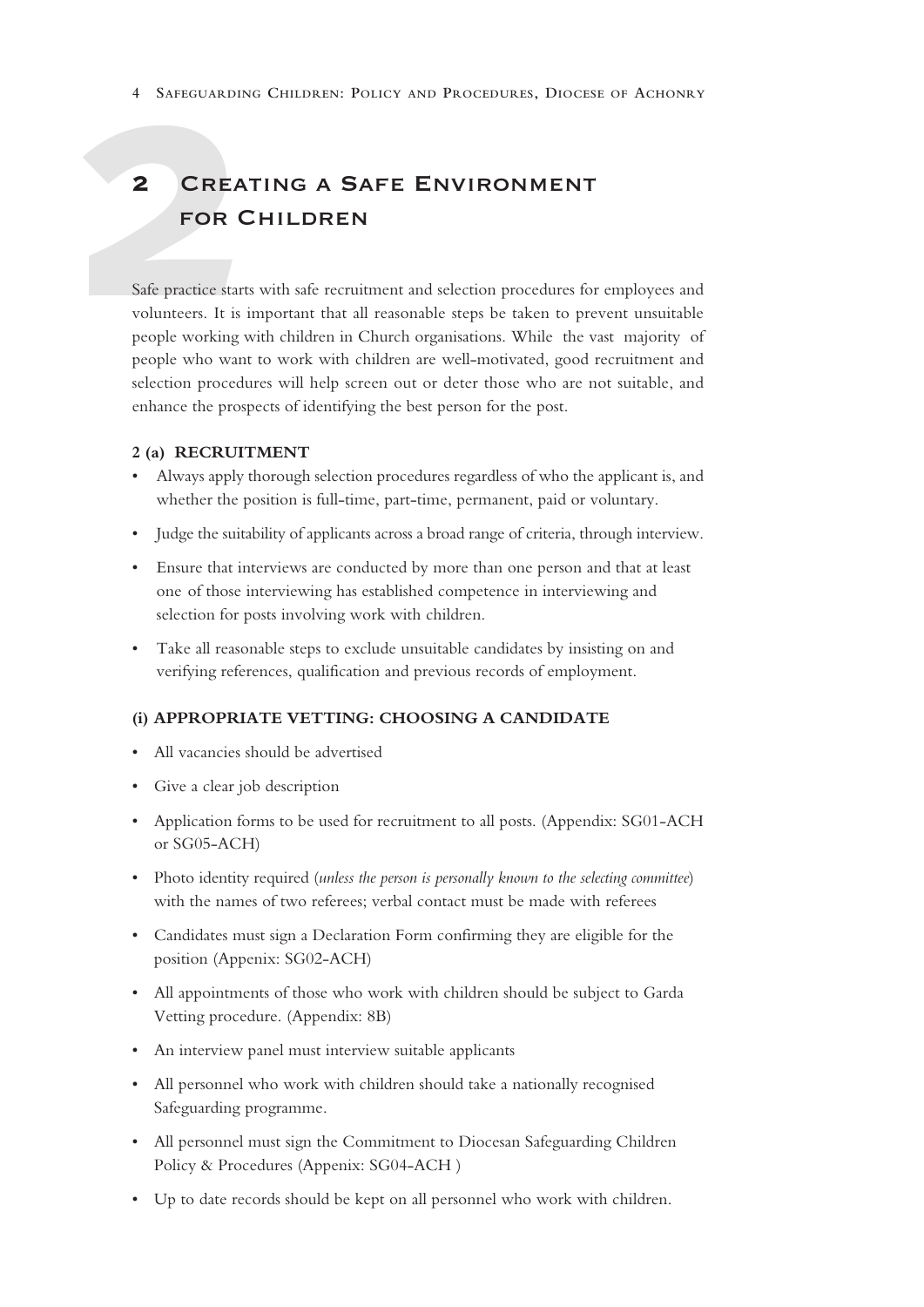#### **(ii) RÉSUMÉ ON RECRUITMENT**

Steps to be followed when Recruiting Volunteers. The Parish Recruitment and Selection Committee (PRSC) is responsible for these steps unless otherwise stated.

- Job/Function/Role Descriptions developed and clearly defined for Volunteers.
- Positions for Volunteers openly advertised, using Newsletter, Parish Bulletin, Local Newspapers etc.
- Names and addresses of prospective volunteer(s) submitted to PRSC.
- Cover Letter (See Template for New Volunteers SG00-ACH), and Adult Application Form (SG01-ACH) sent to prospective volunteer(s).
- Prospective volunteer returns completed Adult Application Form (SG01-ACH) to PRSC.
- Formal Meeting/Chat/Interview with prospective volunteer by PRSC.
- PRSC make contact with referees for written references, which should then be followed up by making verbal contact with referees over the phone or otherwise.
- On receipt of satisfactory references, an Adult Declaration Form (SG02–ACH) and a Garda Vetting Form (if applicable) and a request for submission of Photo ID in the form of a Valid Passport, or Valid Driving Licence or Valid Photo ID Card (EU Only) should be sent to the Volunteer for completion and submission to the PRSC. *(See Cover Letter Template for New Volunteers SG00-ACH)*
- Prospective Volunteer returns completed Adult Declaration Form (SG02-ACH), Garda Vetting Form and Valid Photo ID to PRSC.
- Parish Priest/Agency Manager, signs and forwards Garda Vetting Form to Western Province Diocesan Vetting Office, Galway, for processing.
- PRSC through Parish Priest/Agency Manager receives confirmation of Volunteer's satisfactory/unsatisfactory check and processes accordingly. *(Please refer to Policy and Procedures for Garda Vetting for details on handling information provided by the Garda Central Vetting Unit)*.
- Once PRSC is satisfied that all the above steps have been completed satisfactorily the PRSC will decide whether or not the volunteer can begin work in the parish. As part of his/her induction the Volunteer should be informed about the contents of the Diocese of Achonry, Safeguarding Children Policy and Procedures, which he/she should understand.
- Form SG04-ACH Safeguarding Policy and Procedures Commitment Form should then be completed by the Volunteer and returned to the parish office. The new volunteer should be enrolled with the Diocesan Office of Safeguarding Children so that he/she may be provided with Keeping Safe Training as soon as feasible.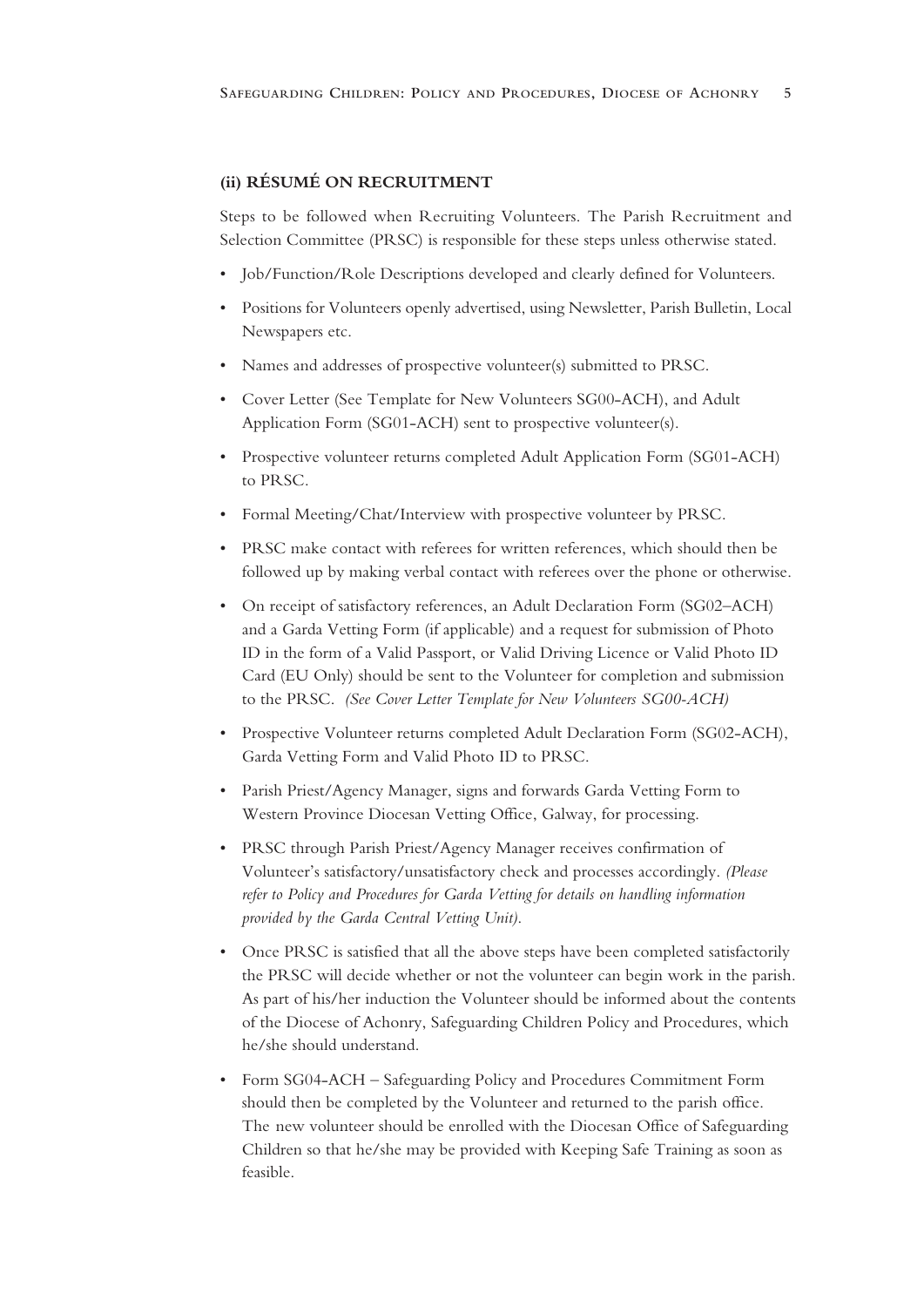• A Letter of Appointment (SG03-ACH ) should ideally accompany the above, *(see Letter of Appointment Template in Appendix 8C)*.

#### **2 (b) HOW WE BEHAVE: CODES OF CONDUCT**

#### **Guiding principles:**

Children should have access to good role models they can trust, who will respect and nurture their spiritual, physical and emotional development. They have a right to an environment free from abuse and neglect.

#### **2 (b) (i) CODE OF CONDUCT FOR STAFF, LEADERS & VOLUNTEERS**

- Leaders who work with children/young people in church related activities should seek to create a safe and secure environment in which all children/young people in their care will flourish. It is important that leaders are aware of the very best principles of good practice.
- Children should be regularly made aware that if they are unhappy about how they are being treated they should immediately tell their parents or a responsible adult. The Code of Conduct will be in place for all church-related activities which involve children/young people.
- It will be made clear to children/young people that complaints can be made in confidence to leader or person in charge of a group.
- Children/young people will be treated with courtesy, respect and dignity.
- Leaders should avoid developing favouritism or becoming overly involved with any one child. Bullying of any form (verbal, psychological or physical) will not be tolerated.
- Use of information technology such as mobile phones, email, digital cameras and the internet, should be carefully monitored.
- All computers in Church organisations and institutions, which are accessed by children/young people, should be monitored regularly to ensure that they are being used appropriately. Where there is suspicion or doubt, a person with specialist knowledge of computer hardware and software should be asked to assess the purposes for which the computer has been used.
- Leaders must obtain written Parent/Guardian Permission prior to use of computers/internet by children during parish/agency activities. Forms SG07–ACH and SG12-ACH (Special Activity, Parental/Guardian Consent) can be used for this purpose.
- For supervision there will be an adequate ratio of leaders to children/young people at all times. (*See References Section 5 and Supervision Ratios p. 44 "Safeguarding Children")*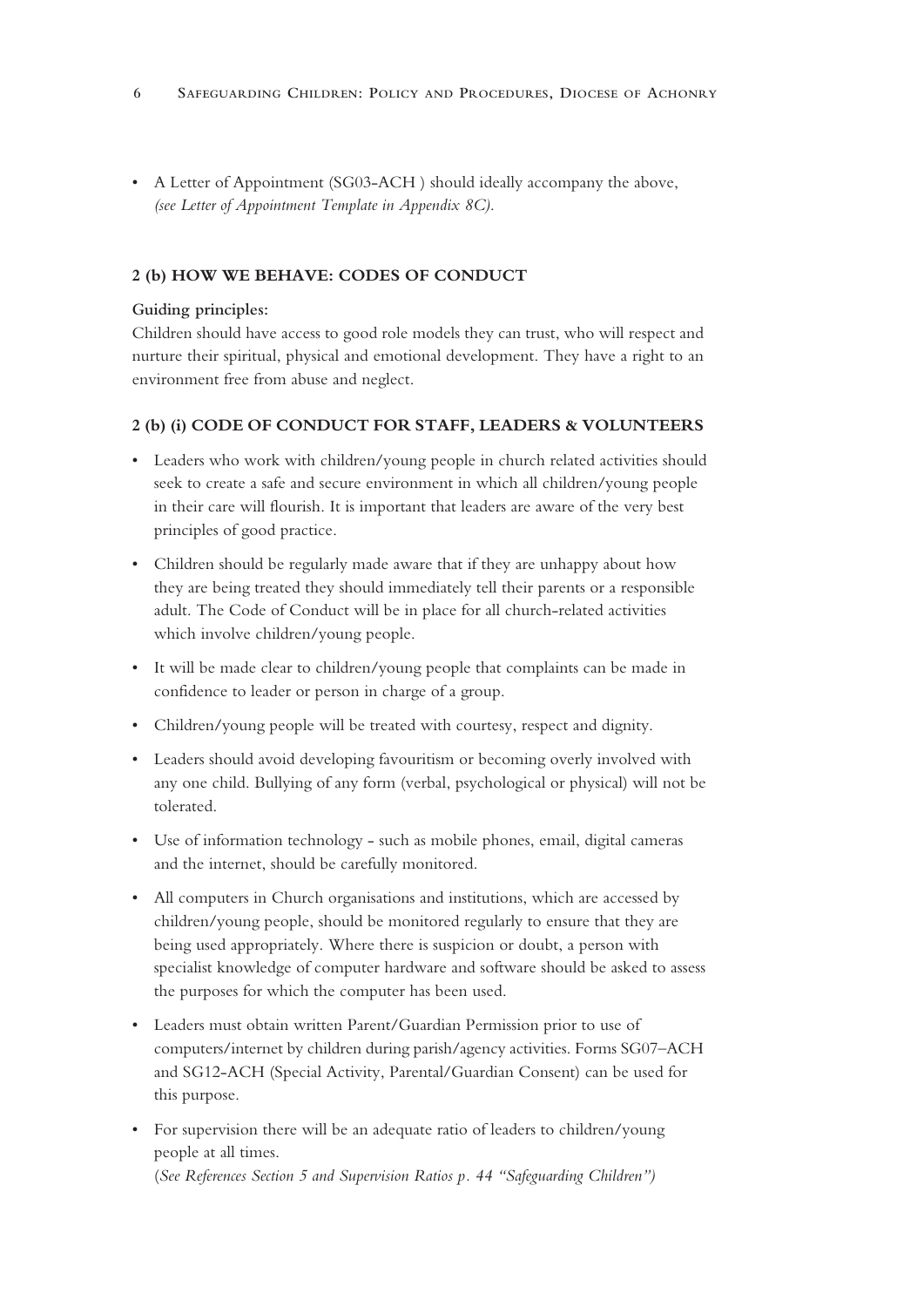- Mixed gender groups will have an appropriate number of male and female leaders. Leaders should avoid as far as possible working in isolation with children and/or young people. In instances where pastoral need may require privacy for a young person, working in isolation should be undertaken in a transparent and open manner. For example: leaving door open, notifying other leaders, or note and make record of situation.
- Physical contact between children/young people and leaders must be appropriate at all times. While physical contact is a valid way of comforting or reassuring a child it should take place in an open environment and in response to the need of the child and not the need of the adult.
- Photographs of children/young people engaged in church related activities may only be taken and/or made public with parental consent. *(See form SG12-ACH)*
- The consent forms of children and their parents for use of images/photography will be recorded and filed.
- One–to-one photo sessions with children are supervised.

#### **2(b) (ii) CODE OF CONDUCT FOR CHILDREN & YOUNG PEOPLE**

The parish is a community of the followers of Jesus who witness to their relationship with Jesus and try to make the kingdom of God visible. Children and young people are to be welcomed into the life and activities of the parish in ways appropriate for their development and formation as Christians. Every person as a child of God deserves respect and to be treated with dignity and fairness.

It should be discussed with children/young people to whom it applies, so that they can understand it and take ownership for it.

It is important that children/young people know the limits and boundaries appropriate to their own behaviour and that leaders working with children/young people will be treated with courtesy, respect and dignity.

The following Code of Behaviour applies to all children/young people who are involved in church related activities in the parishes and in the diocese.

- Please respect yourself and everybody else
- Be fair always and do not cheat or lie.
- Play by the rules in competition; be gracious in defeat and modest in victory.
- Do not use bad language.
- Never use violence against another person.
- Never bully, exclude or engage in name calling against others. *(See Anti-Bullying Policy Section 2(d))*
- Tell an adult immediately if anyone is harming or trying to harm you.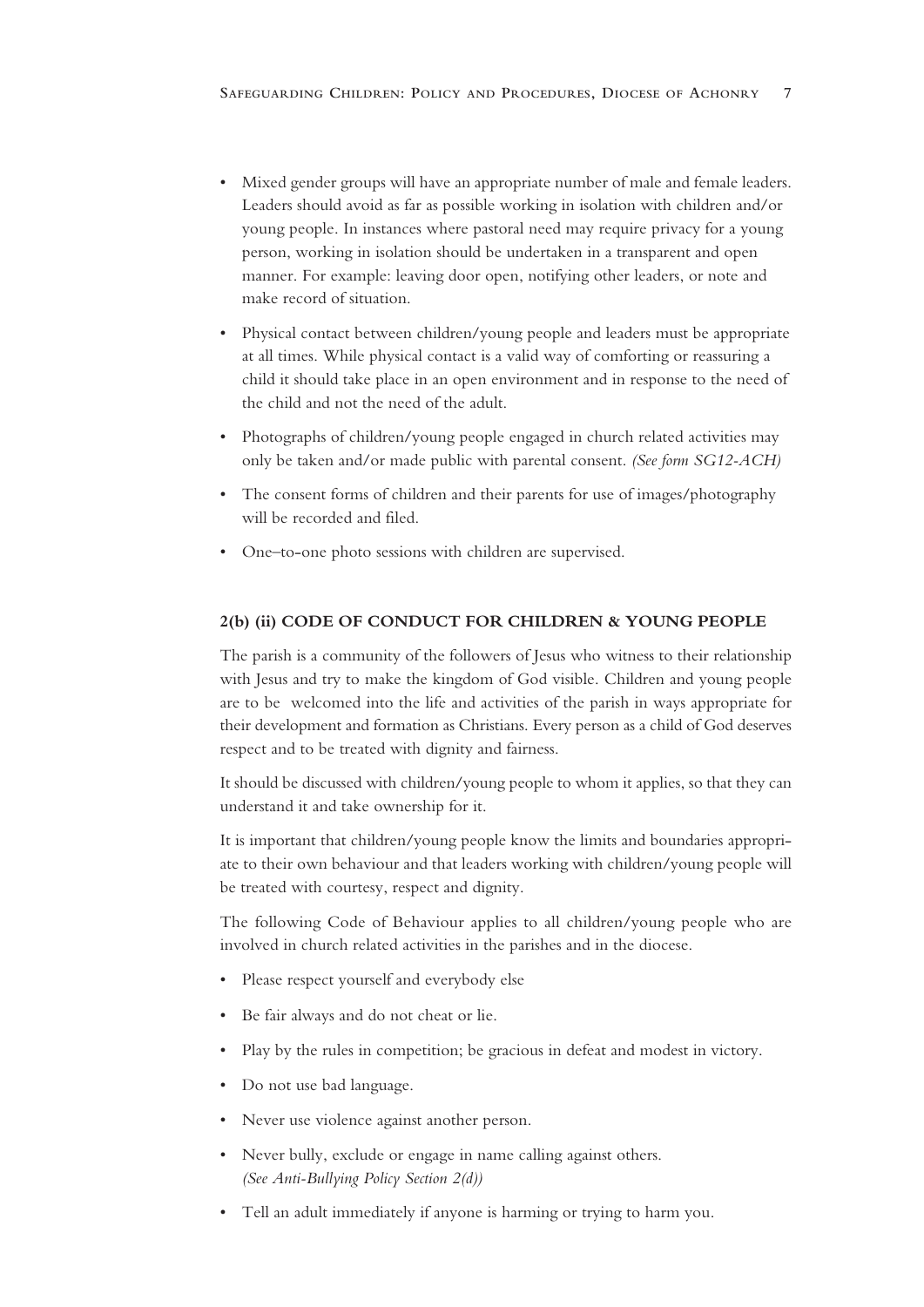- Do not use cigarettes, alcohol or drugs.
- Do not to bring anything into the church activity, which might cause harm to yourself or others.
- Please respect the church, and all church property and the property of others and public property.
- Do not use your mobile while in church or during church or parish activities.
- If using information technology during a church activity, please do so only with the consent of your parent and the leader of the group. *(See Policy on Appropriate Computer and I.T. Use - Section 2(g))*

#### **2 (c) (i) DISABILITY: RIGHTS & PARTICIPATION**

- Disability is defined as a substantial restriction in the capacity of a person to participate in economic, social, or cultural life on account of an enduring physical, sensory learning or emotional impairment. The types of disability include: physical disability, mental ill-health, autism, intellectual or learning disability, and sensory impairment such as hearing or visual impairment. *(Duty to Care: Department of Health & Children April 2002)*
- Assumptions should not be made about the effects of impairment on a person. These should be elicited as much as possible directly from the person even though communications may be difficult. Where there are communication difficulties, the care giver must become proficient in understanding the child.
- To ensure equality of treatment and opportunity for disabled persons, reasonable adjustments should be made to the physical environment such as access to accommodate their needs, membership and activities. Prejudice or disabling attitudes of others need to be addressed through education and information.
- Disabled people must be treated fairly avoiding direct discrimination on the basis of disability, victimisation and harassment. Children and young people with disabilities are children first, and they have the same, rights, hopes, fears and aspirations as other young people. They have additional needs that place additional responsibility on those who care and work for them.

#### **2 (c) (ii) CODE OF PRACTICE FOR INTIMATE CARE OF DISABLED PERSONS**

- Children/Young People with a disability may be more vulnerable and depend on adults more than other children for their care and safety.
- Appropriate care is to be given by carers/workers/staff/volunteers always respecting the child's/young person's dignity, privacy and choice of the child.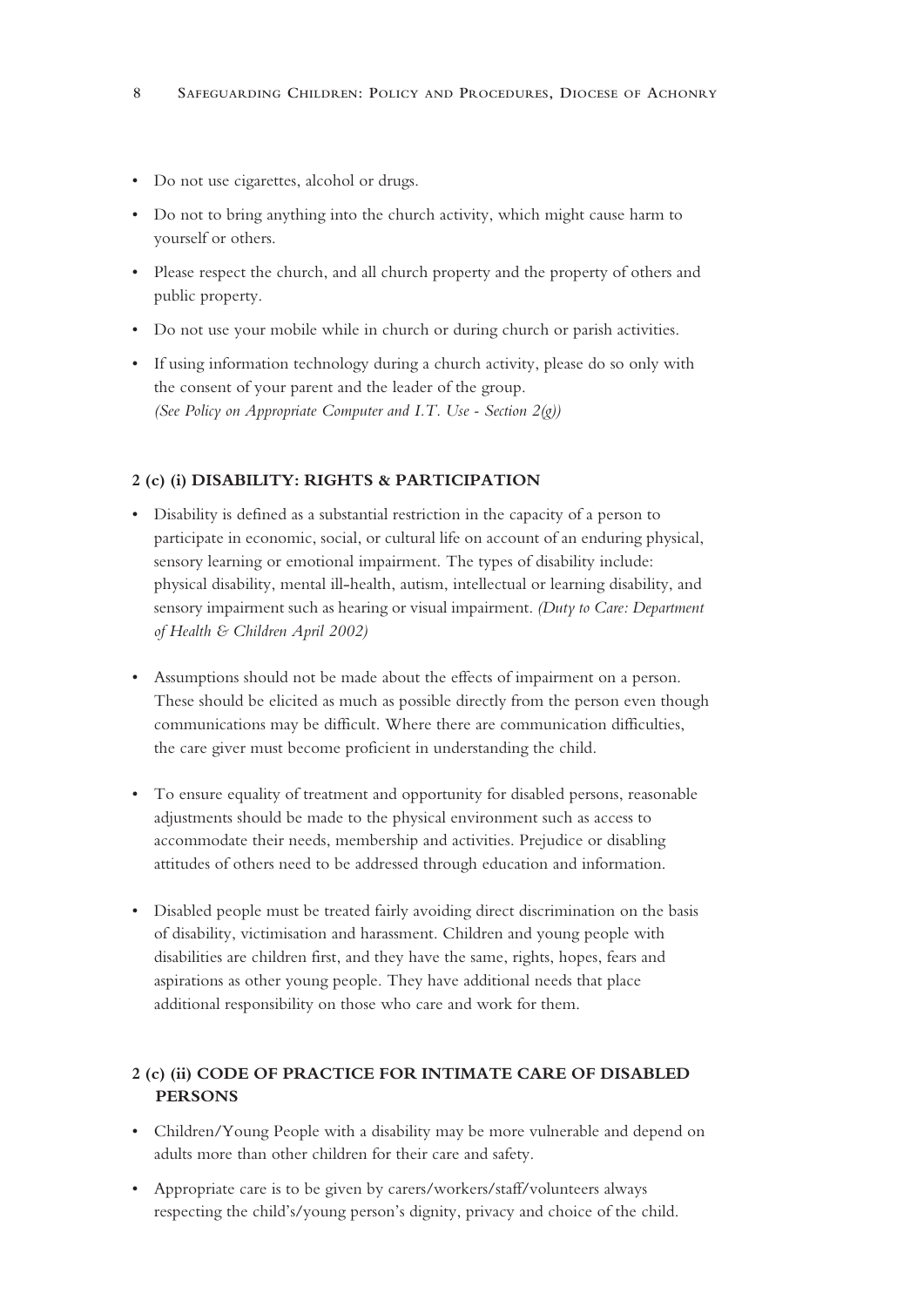- Planning and agreements with the parents/children/young person in relation to how to support their inclusion in activities should be discussed when they are joining an activity, particularly around areas such as personal care and establishing communication.
- Where it is necessary to carry out tasks of a personal nature for a child/young person, this should be done with the full understanding and consent of parents or guardians. In carrying out such personal care tasks, sensitivity must be shown to the child and the tasks should be undertaken with the utmost discretion.
- Any care task of a personal nature, which a child or young person can do for themselves, should not be undertaken by the carer/worker/volunteer.
- In an emergency situation where this type of help is required, parents/guardians should be fully informed as soon as reasonably possible.
- Carers/workers/staff should be aware that vulnerable children may be more likely than other children to be bullied or subjected to other forms of abuse, and may also be less clear about physical and emotional boundaries.

#### **2 (d) ANTI-BULLYING POLICY**

#### **Bullying will not be tolerated.**

- All children/young people are entitled to participate in church and parish activities on an equal basis appropriate to their ability and stage of development. They are entitled to be safe and happy and be treated with dignity, sensitivity and respect. Bullying can be very painful, cause long-term damage, destroy their self-esteem, and hinder the enjoyment and benefits of participation. Leaders will be made aware of the main types of bullying, the signs of bullying and ways of preventing it. They will follow procedures if instances occur and also know that it is usually subtle and hard to observe or detect.
- Bullying is repeated physical, verbal or psychological aggression directed by an individual or group against others. Bullying can occur at any age, in any environment, and can be long or short-term.
- Isolated incidents of aggressive behaviour, which should not be condoned, can not be described as bullying. However, when the behaviour is systematic and ongoing it is bullying.
- Bullying differs from bossiness, which is directed at all members of a group, whereas bullying is targeted at an individual or a few.
- Boisterous play may be dangerous but hurt caused is not deliberate where as bullying is always a wilful desire to hurt someone.
- Any child/young person can be a victim of, and/or a perpetrator of bullying.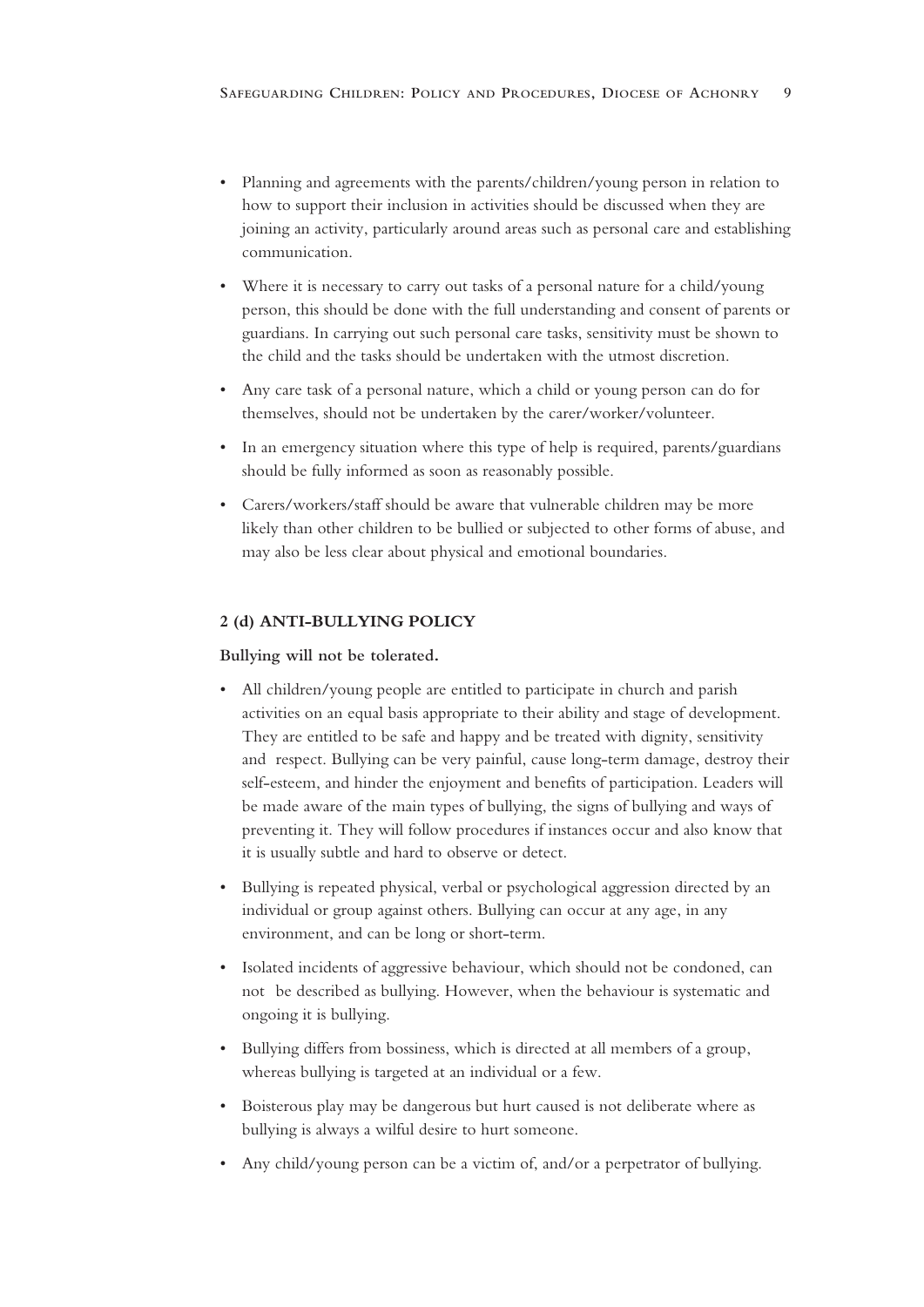#### **2 (d) (i) Types: Bullying can be:**

- Emotional: Being unfriendly, excluding, tormenting (e.g. hiding books, threatening gestures).
- Physical: Pushing, kicking, hitting, punching, "messing" or any use of violence.
- Racist: Racial taunts, graffiti, gestures.
- Sexual: Unwanted physical contact or sexually abusive comments.
- Homophobic: Because of, or focusing on the issue of sexuality.
- Verbal: Name-calling, sarcasm, spreading rumours, teasing and slagging.
- Cyber: All areas of Internet, such as email and web, chat room misuse, mobile threats by text messaging and calls, misuse of associated technology, i.e. camera and video facilities.

#### **2 (d ) (ii) Signs of Bullying:**

**A child may indicate by signs or behaviour that he/she is being bullied. The following are warning signs and cause of concern for adults/leaders that a child/young person may be getting bullied: -**

- Does not want to attend youth group/school/club anymore.
- Has physical signs such as unexplained repeated bruises or scratches.
- Has poor or deteriorating schoolwork, inability to concentrate.
- Has a possession which is damaged or "gone missing".
- Asks for money or starts stealing money (to pay bully).
- Continually "losing" money/belongings or having damaged belongings.
- Changes their usual routine.
- Is reluctant to go out and has few friends.
- Have torn clothes, broken glasses, missing schoolbooks.
- Becomes withdrawn, depressed, anxious, or lacking in confidence.
- Starts stammering or regresses in some way such as bed-wetting.
- Becomes aggressive, disruptive or unreasonable.
- Is bullying other children or siblings.
- Stops eating.
- Is frightened to say what's wrong.
- Is afraid to use the internet or mobile phone.
- Is nervous and jumpy when a cyber message is received.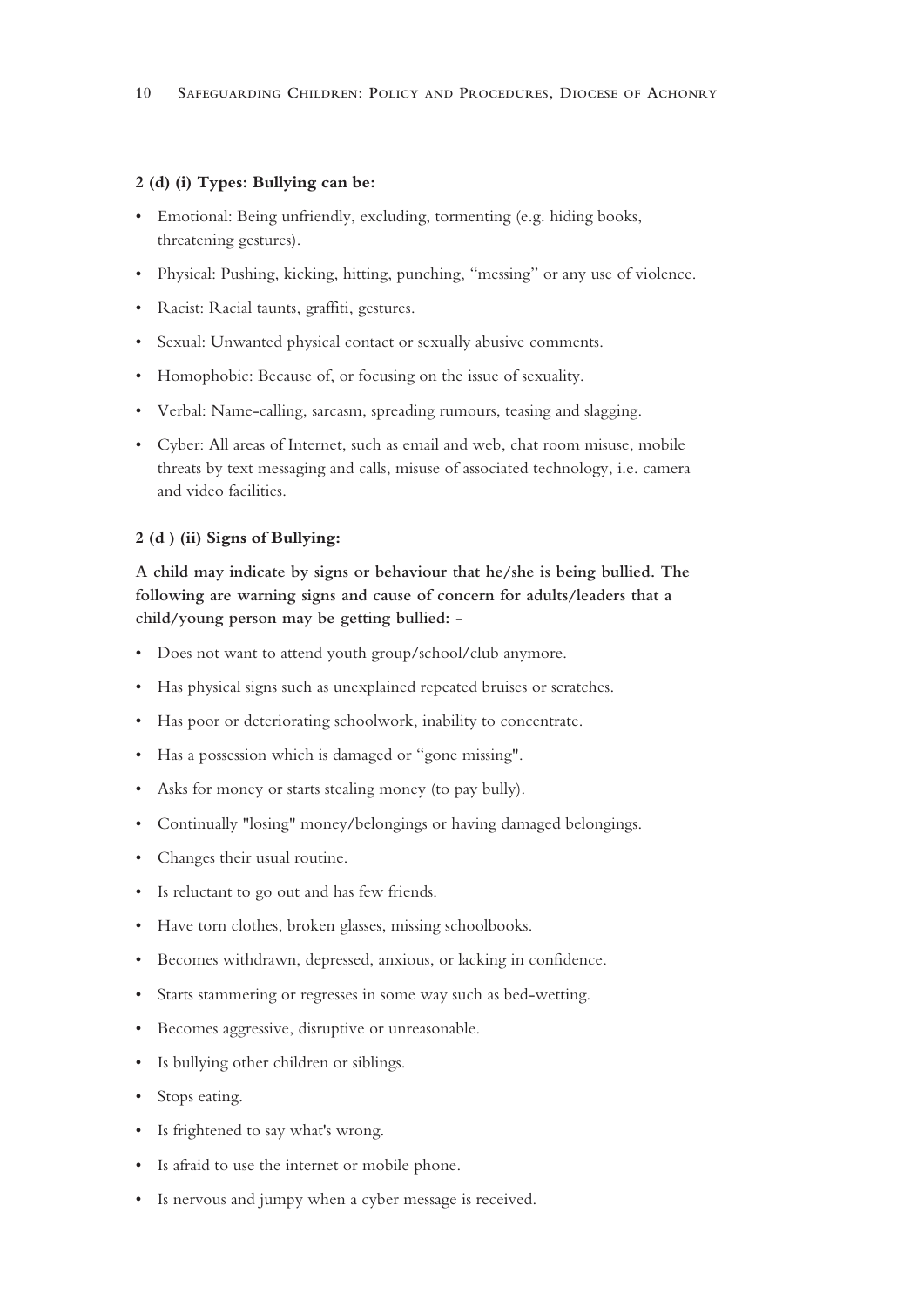- Attempts or threatens suicide or runs away.
- Cries themselves to sleep at night or has nightmares.
- Repeated signs of bruising and injuries.
- Gives improbable excuses for any of the above.

*This list is not exhaustive and there are many other possible reasons for the above.*

#### **2 (d) (iii) PREVENTION**

- Leaders and adults will make it clear that bullying is unacceptable and will be treated seriously. They will be aware of the possibility of bullying in the course of supervision and welcome information and respect confidentiality.
- Anti-Bullying policy with its sanctions takes its place with other polices and rules. All share the responsibility for making the place/activity safe and happy for all.
- The following methods may help children to prevent bullying. As and when appropriate, these may include:-

Include young people in discussions about what bullying is and why it can't be tolerated.

Encourage young people to take responsibility and report any incidents of bullying to leader.

Review this Anti-Bullying Policy with children/young people involved in our parochial/diocesan activities.

#### **2 (d) (iv) PROCEDURES**

- All incidents of bullying should be brought to the attention of the leader/person in charge of group.
- All incidents will be recorded on incident report forms and kept on file.
- Parents will be informed of any incidents of bullying and should meet with leader/person in charge to discuss the problem.
- The bullying behaviour or threats of bullying must be investigated and the bullying stopped quickly.
- This usually involves first talking to the victim, and finding out about the nature of the bullying, the name of the alleged bully, and how the victim felt.
- Talking to the alleged bully and also to bystanders and those who may have had a part in the incident, either initiation or joining in.
- Trying to bring about reconciliation and some 'circle time' for the group exploring feelings may help find solutions.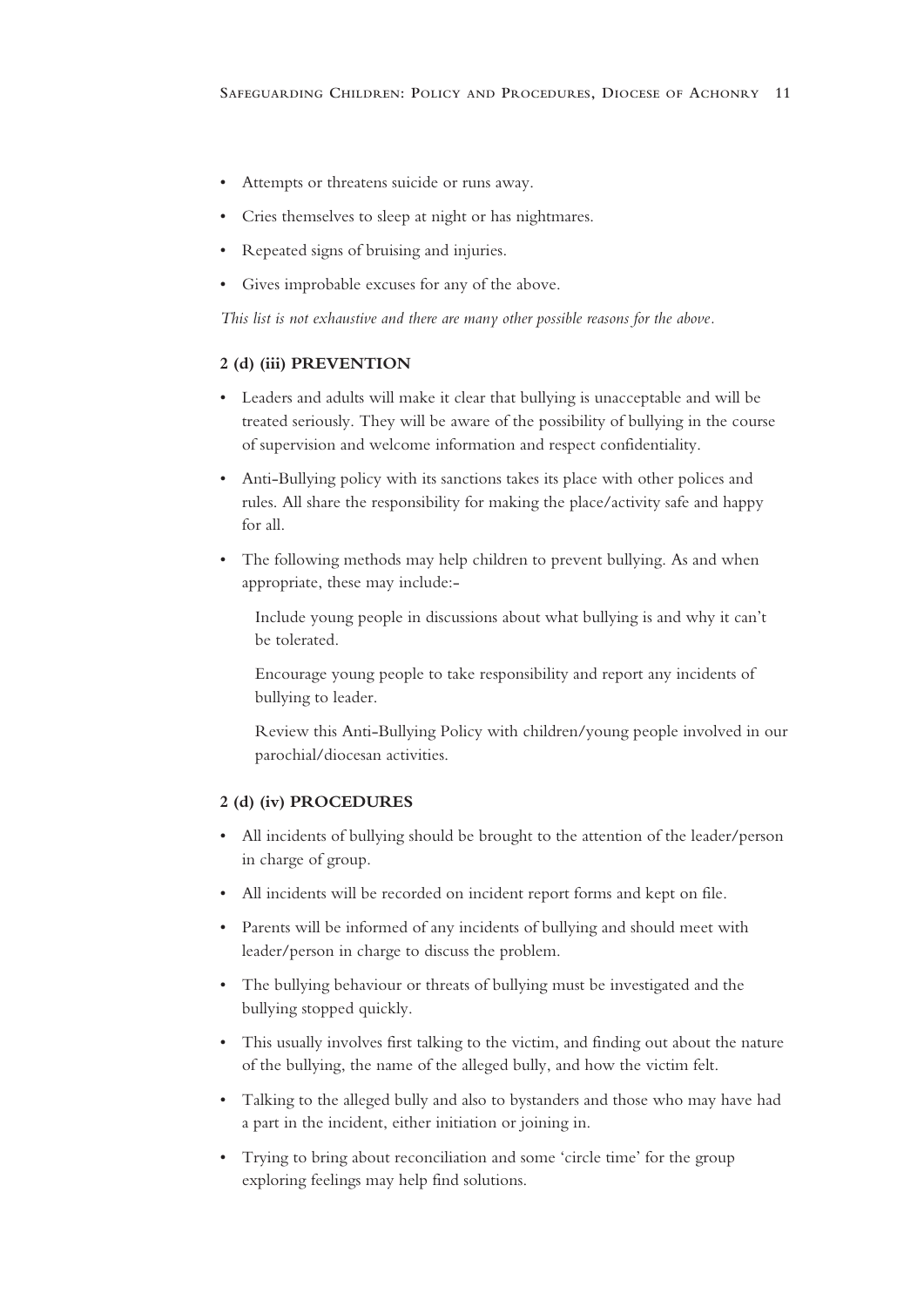• Both the victim and bully should be supported and helped throughout the process and for as long as necessary. If necessary and appropriate, the Gardaí will be consulted.

#### **2 (d) (v) OUTCOMES**

- If possible the bully (bullies) may be asked to genuinely apologise and be reconciled.
- Other sanctions may be agreed upon, e.g. time-out of group activity etc.
- In serious cases, suspension or even exclusion from the programme/club will be considered, as a last resort.
- After the incident/incidents have been investigated and dealt with, each case will be monitored to ensure repeated bullying does not take place.
- Some counselling may be necessary to build up self esteem in victim and or in bully.

#### **2 (e) MANAGING CHALLENGING BEHAVIOUR**

**Procedures to be followed if a Child/Young person breaches Code of Conduct. If leaders are not satisfied with the behaviour of a child/young person in their care, efforts should be made to resolve the issue by:**

- Discussion with the child
- Involvement of Parents/Guardians
- Agreed sanctions

#### **2 (f) SUPERVISING AND SUPPORTING CHILDREN INCLUDING OVERNIGHT TRIPS**

- A full risk assessment must be made.
- A pre-check on accommodation and transport arrangements must be undertaken.
- Information session for all young people and their parents must be held.
- Children/Young people will not be permitted to consume alcohol or use illicit drugs while participating in church related activities.
- Adults working with children/young people will be treated with courtesy, respect and dignity.
- Leaders will not consume alcohol or use illicit drugs while having responsibility for or in the presence of children/young people.
- Individuals or organisations who supply a service, e.g. transport for trips or are involved in activities or events with children should state that they will abide by the expected standards of behaviour and comply with child protection policy. *(Safeguarding Children 2008: Vetting for events/activities p.44)*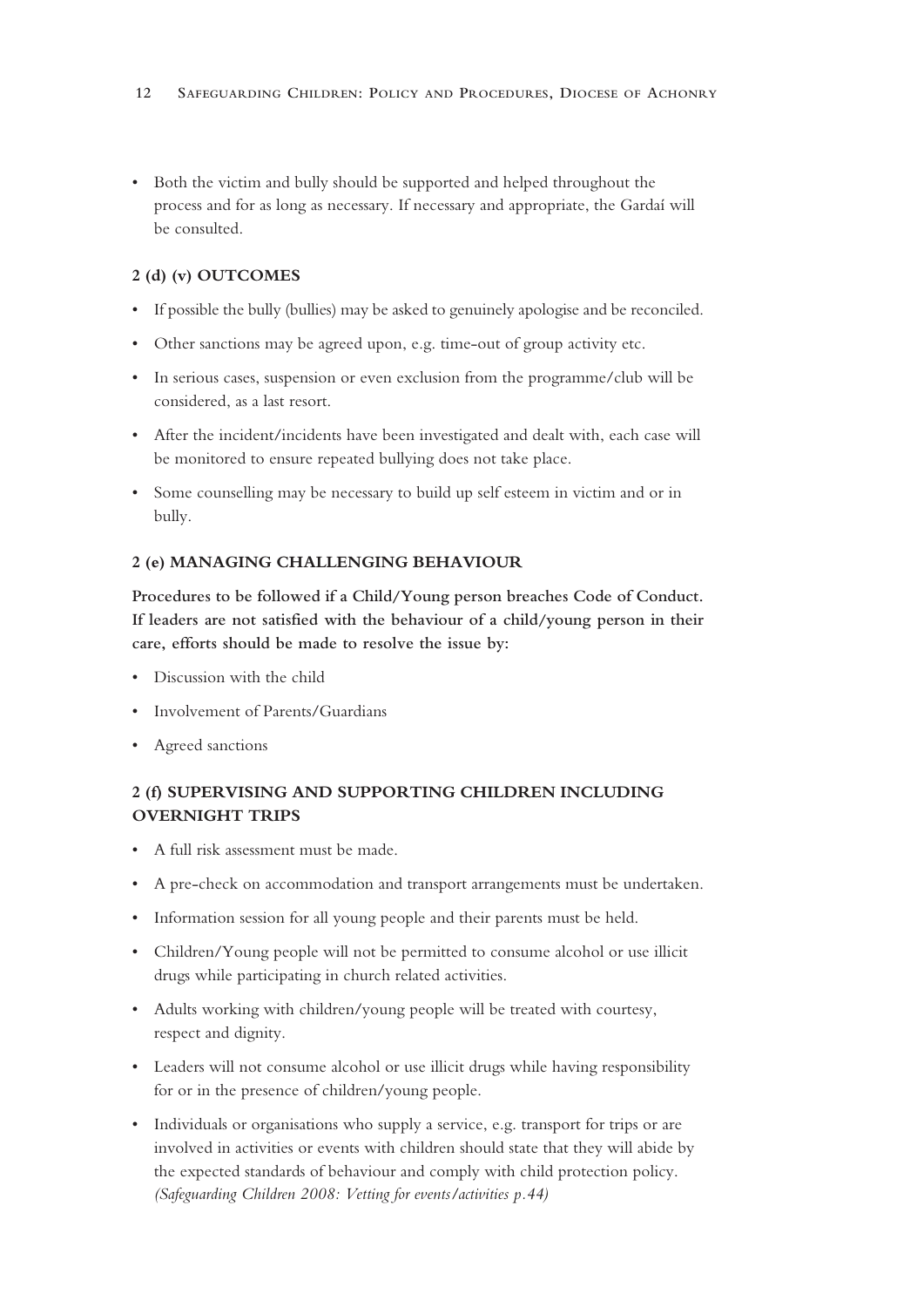- The Parental Consent form for Special Occasions/Events Form (SG07-ACH) should be signed.
- Insurance, programme of events and provision for accidents and emergencies should be in place.

#### **2 (g) POLICY STATEMENT RELATING TO USE OF INFORMATION TECHNOLOGY**

- Mobile phones and computers used by children during parish activities should be supervised at all times by the leaders/adults who are on duty.
- Parental/guardian permission should be obtained prior to the supervised use of the computer/internet during parish activities by children.
- Appropriate recording systems should be in place to record children's use of the internet.
- Unacceptable internet use and in particular the following is deemed unacceptable internet use or behaviour:
	- visiting internet sites that contain offensive, obscene, hateful, pornographic or otherwise illegal material
	- using the computer to perpetrate any form of fraud, or software, film or music piracy
	- using the internet to send offensive or harassing material to other users; using obscene or racist language
	- hacking into unauthorised areas
	- publishing defamatory and/or knowingly false material about others on social networking sites
	- introducing any form of malicious software into the corporate network intentional damage to computers, computer systems or computer networks

#### **2 (h) CONFIDENTIALITY STATEMENT**

- The Diocese of Achonry is committed to keeping confidential all personal information about children and their families.
- The only exception will be when child protection concerns arise. In this situation information will be shared with the relevant authorities in the best interest of the child.
- Information must be shared on a need to know basis only. The sharing of such information is not a breach of confidentiality.
- No undertaking regarding secrecy can be given as there is a difference between secrecy and confidentiality.
- All confidential information about children and their families will be kept in a secure manner in accordance with Data Protection requirements.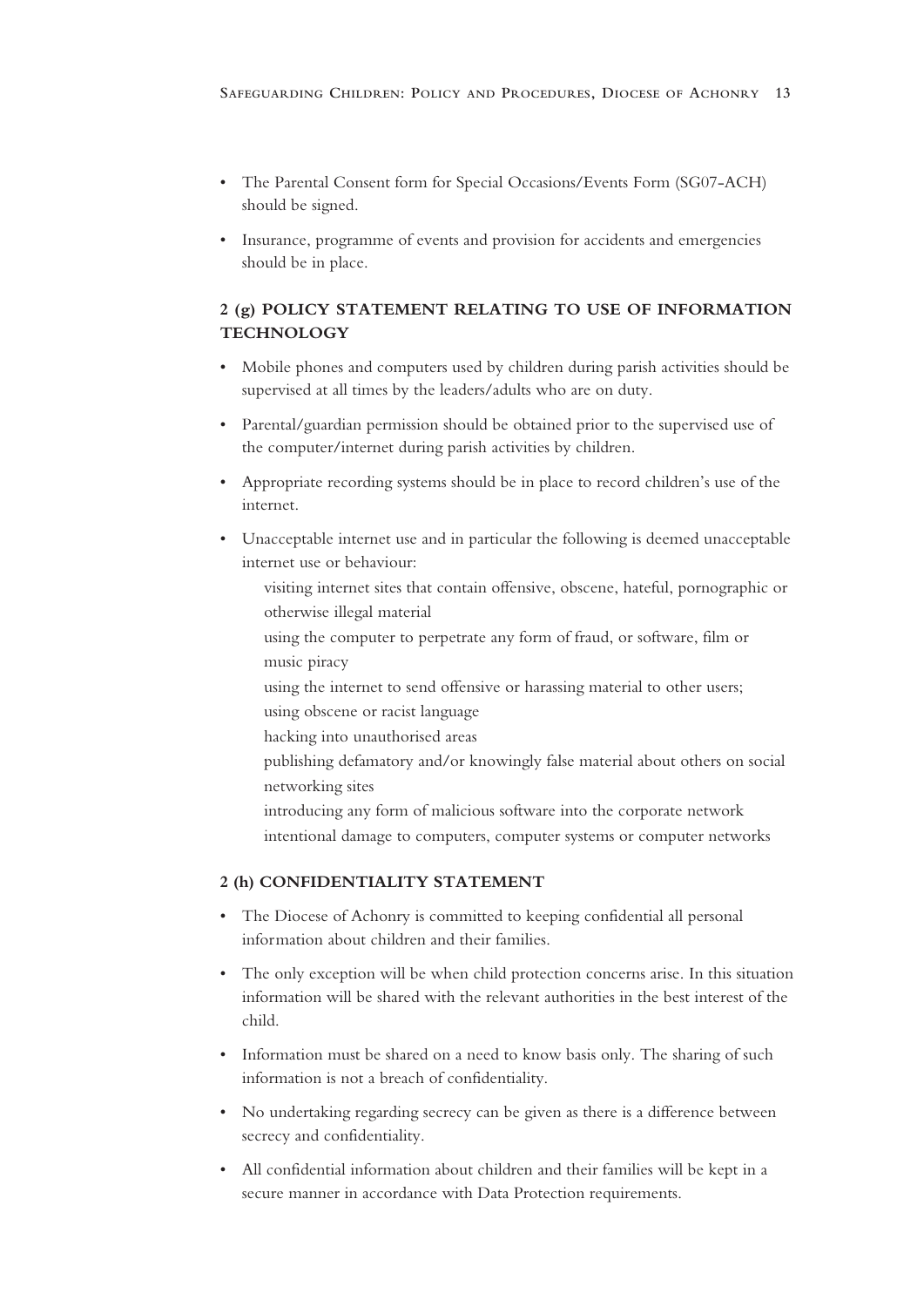#### **2 (i) PROCEDURES TO ENSURE ADEQUATE RECORD KEEPING**

#### **General Records and Data Protection**

Good record keeping is an integral part of safeguarding children and should not be considered an optional extra. Safeguarding children requires that that there is a process for recording incidents, allegations and suspicions and referrals. These will be stored securely so that confidential information is protected and complies with relevant legislation.

Records should be legible, preferably typed, and entries should be signed, dated and timed. Records should be factual, and not include unnecessary abbreviations, jargon, opinion or speculation. Verifiable information should be recorded and what is observed or reported should be indicated. Copies should be made of letters sent and reports made to third party.

- An accurate record should be kept for **each** child and young person participating in activities. This would include attendance, programme details and medical information. This record should include a copy of the consent form or letter signed by the parent or guardian. It should also contain details of emergency contact numbers.
- Consent Forms for children and parents to be signed by parents/guardians and the child e.g. SG04-ACH, SG05-ACH, SG06-ACH, SG07-ACH, SG11-ACH, SG12-ACH. These should be filed and stored for 20 years.
- Attendance Record Files should be kept for each child and young person.
- A written record of all organisers, supervisors, employees and volunteers in attendance at events such as meetings, choir rehearsals and sports activities should be kept.
- An Incident/Accident Report Form (SG08-ACH) should be completed in the event of an accident or incident relating to a child.
- Training records and up to date files should be kept in respect of all personnel.
- Activity Reviews & Evaluations. Evaluation sheets should be made available after events and activities. These should be filled, collected and reviewed, and suggestions may lead to recommendations for future.
- All original records, including rough notes should be passed immediately to the Designated Person. Any Copies of records must be kept secure and confidential.
- For the purpose of a Review by the National Board access to documentation relating to the review will be made available to the Reviewers. *(See 'Safeguarding Children Standards and Guidance Document' p.79, note 10)*
- For the purpose of Audits by the National Board, access to documentation deemed to be of assistance will be made available to the Auditors. *(See 'Safeguarding Children Standards and Guidance Document' p.82, notes 11 & 12).*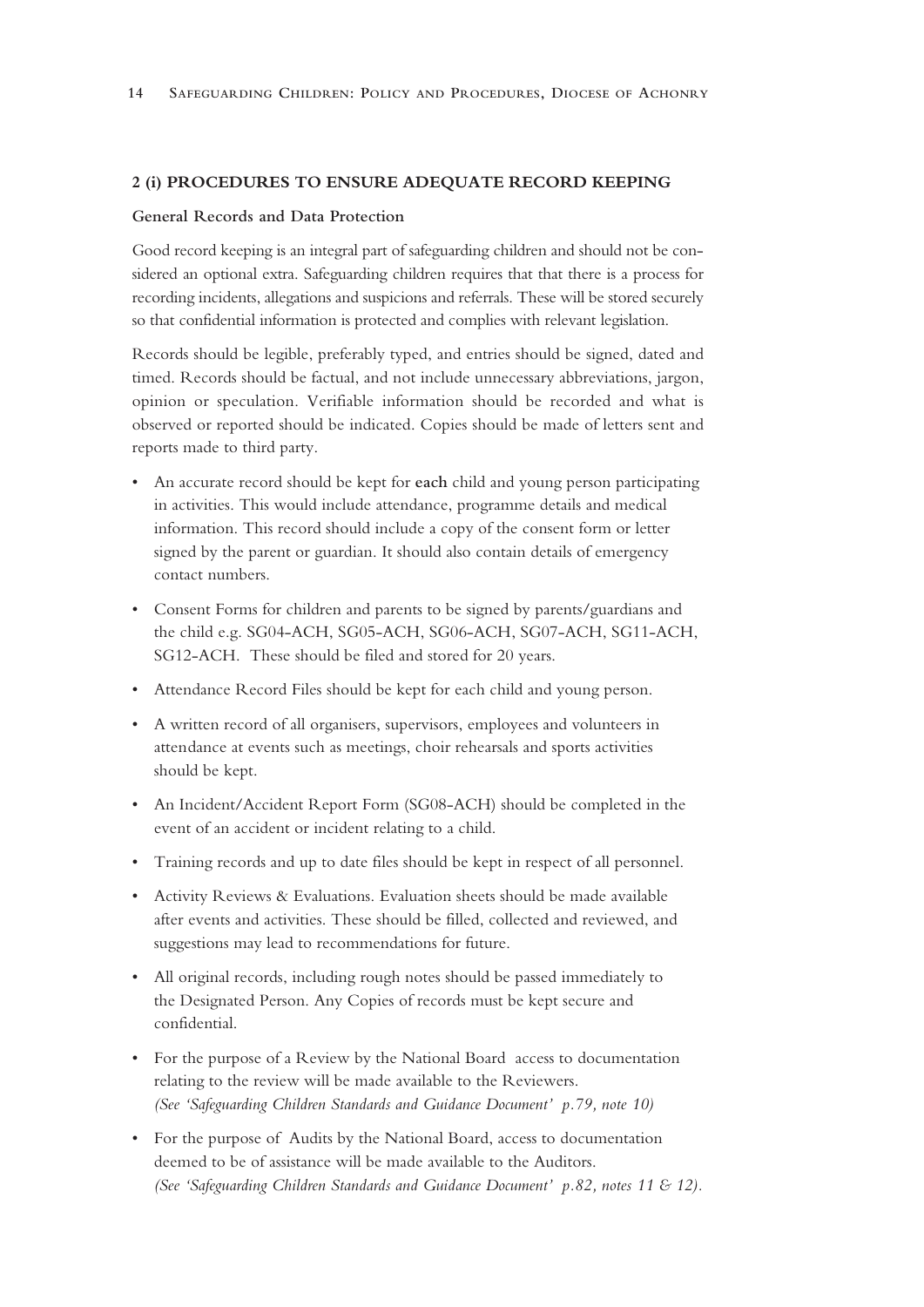#### **2 (j) PROCEDURE TO ENSURE THE PHYSICAL SAFETY OF CHILDREN/YOUNG PEOPLE**

- Adequate and appropriate supervision must be provided in relation to all events and activities organised for children and young people. *(see below for recommended ratios at end of this section)*
- In places such as changing areas, toilets and showers separate provision must be made for boys and girls.
- There must be adequate and gender-appropriate supervision of boys and girls in changing areas.
- Make sure that a First Aid Kit is readily available. This should be regularly checked and replenished. It is advisable that First Aid training be provided for workers and volunteers.
- Access to a telephone at all times is essential in case of emergency.
- Adequate insurance must be obtained to cover all activities. In cases of uncertainty about the level of cover, check with the relevant insurance provider.
- Where the parish or parish activity is providing transport, make sure that drivers and vehicles meet legal requirements. Where transport is being hired, check with the service provider that drivers and vehicles conform to legal requirements. Always inform parents/guardians about transport being used and obtain appropriate consent.
- A clear policy should be agreed with parents and guardians regarding the taking of photographs and the making of video recordings of children or young people involved in parish-related activities or events. *(See Code of Conduct Section 2(b) (ii) above).*
- There should be up to date contact numbers for parents and staff.
- Ensure that an Accident/Incident report form is completed in the event of any accident or incident relating to a child/young person. *(See Form SG08-ACH in Appendix)*

#### **SUPERVISION RATIOS: RECOMMENDED RATIOS**

The recommended minimum adult to young person ratio in any group should be one adult per group of ten, plus one other adult, and allowing an additional adult for each group of ten thereafter. Local circumstances, the ages of the children, the experience of the volunteers and the staff should be taken into consideration. Safety, ability/disability of young people and the nature of the activities being undertaken may require that these ratios of staff to children be considerably higher.

#### **Under 8 Years**

- 0 2 years: one member of staff to 3 children
- 2 3 years: one member of staff to 4 children
- 3 7 years: one member of staff to 8 children (6 children for outdoor activity)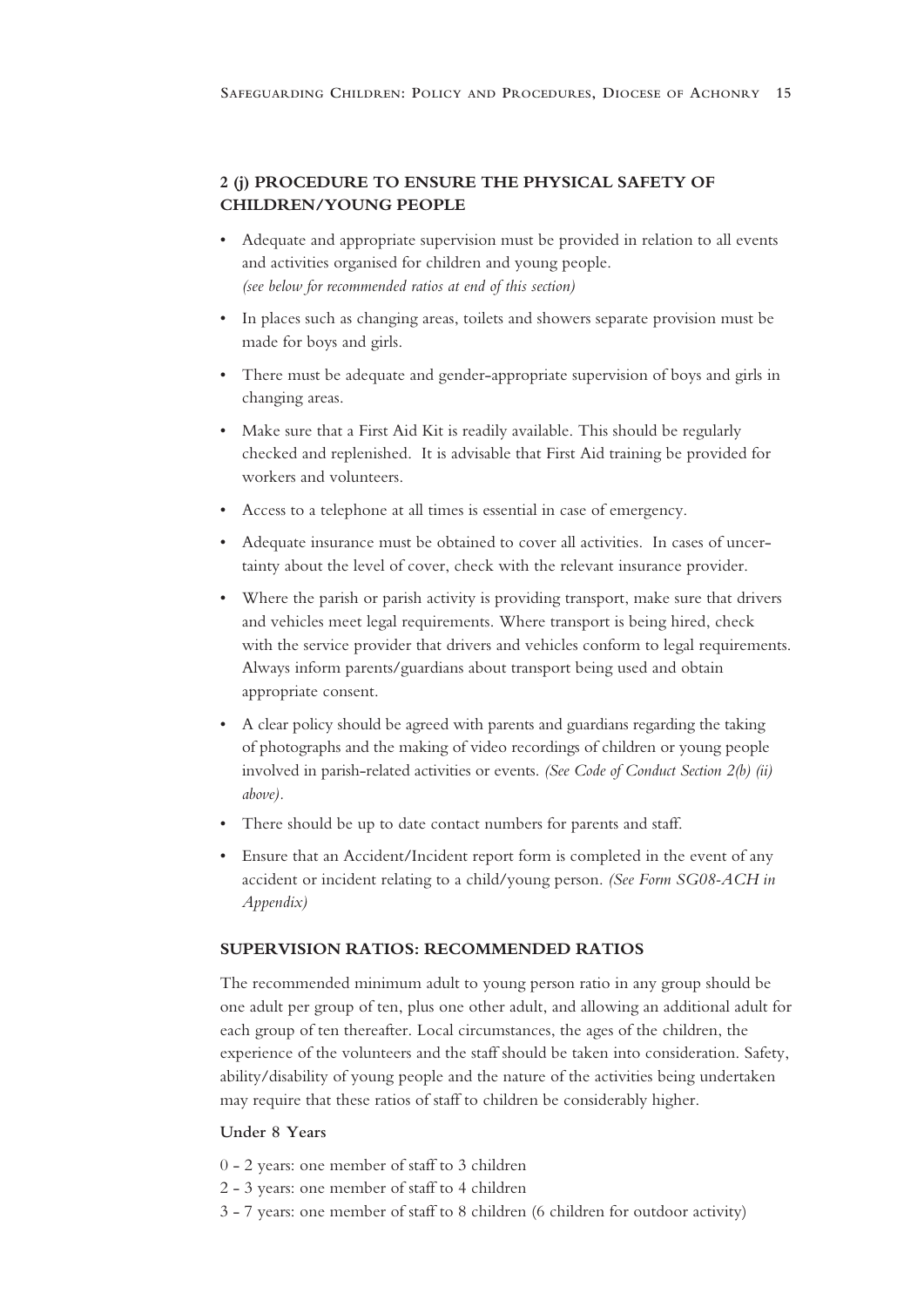#### **8 Years and Over**

Two members of staff to 20 children (15 children for outdoor activity) There should be one additional staff member for every 10 children. *(Safeguarding Children p.44)*

#### **2 (k) PROCEDURES TO BE FOLLOWED IF A PARENT/GUARDIAN HAS A COMPLAINT**

#### **All complaints except safeguarding complaints or allegations of abuse will be taken seriously and dealt with fairly and confidentially.**

Efforts will be made to resolve complaints quickly and informally through discussion with the parents and members of staff as appropriate.

Parents/young people will be made aware that there is a complaints procedure in operation and will receive a copy of the 'complaints form' as part of the Safeguarding Children policy.

If a parent/guardian young person/child is not satisfied with any aspect of the running of a particular activity or the behaviour of any individual involved in that activity they should first seek to resolve the issue informally by:

- Discussion with the person in charge of the activity/service or their immediate superior if appropriate.
- If the issue is unresolved or recurs the complaint should be put in writing to the Parish Priest/Chairperson of Pastoral Council
- A meeting may then be organised with the complainant (as appropriate) to try and resolve the issue.
- Written records of discussion and agreements made will be kept of this meeting and copies made available to parents (as appropriate).
- Most complaints are resolved at this stage. However if there are other or more serious issues arising from the complaint then both sides may agree the need for a third party to mediate in relation to the complaint

#### **2 (l) PROCEDURES TO ENSURE BEST PRACTICE IN THE SAFEGUARDING OF CHILDREN**

- Each parish will have a Local Safeguarding Representative
- The Local/Parish Representatives are the people who are identified to promote the safeguarding of children within a parish and to act as a point of contact for parishioners and to liaise with the Designated Person
- Parish Safeguarding Children Audit will be carried out by the Diocesan Safeguarding Children Committee every two years. The purpose of this Audit will be to ensure and maintain the highest possible standards and best practice in safeguarding children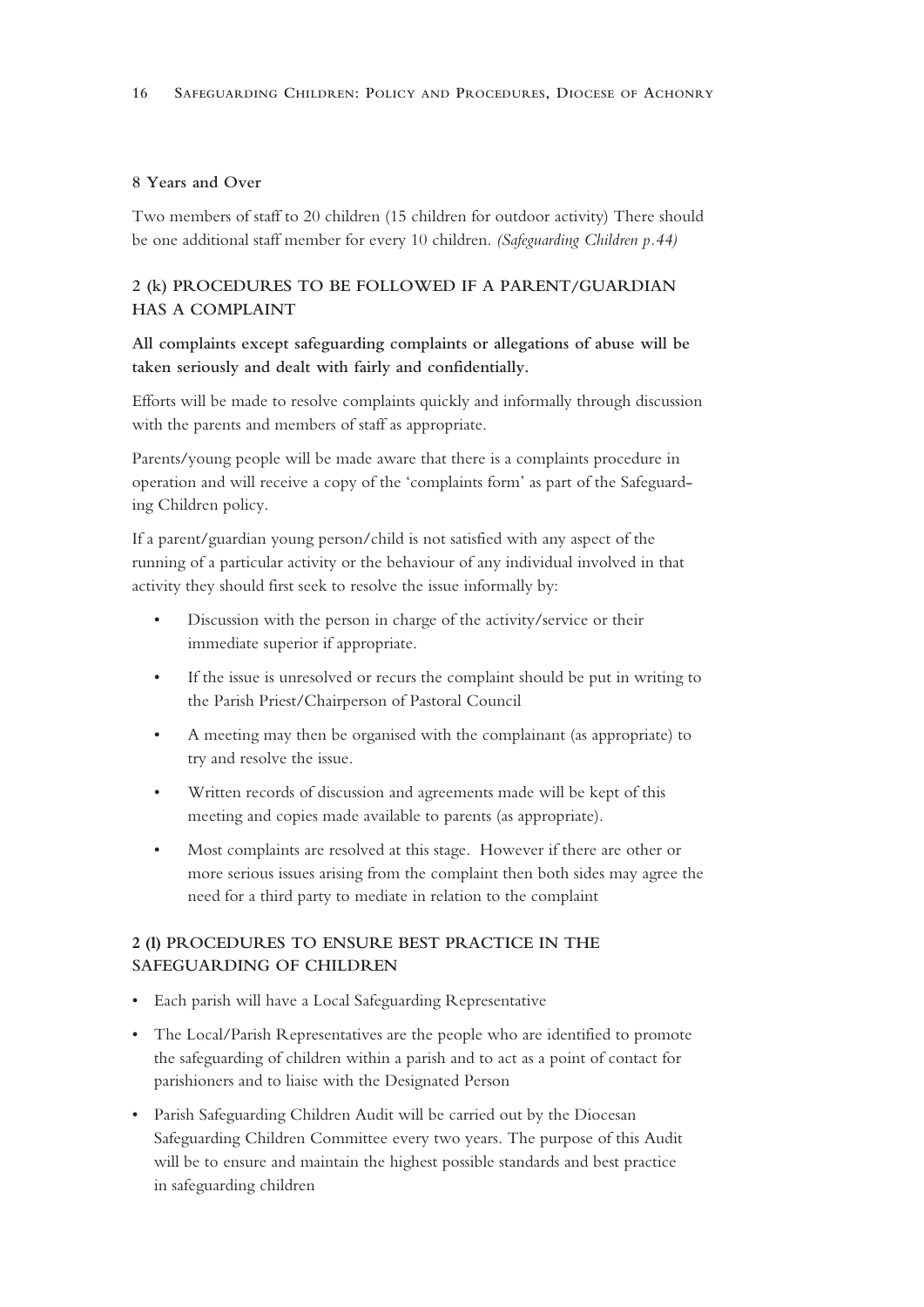- The role of the Parish Representatives is not to hear conceerns or to investigate *(Training & Support Materials for Safeguarding Children 2010, p.29)*
- The Diocesan Policy Statement and contact details for the Designated Person are to be displayed in every church porch with the full policy document available on the diocesan website
- Links are to be maintained with statutory safeguarding children agencies to ensure good working relationships in order to keep children safe
- Those who have suffered child abuse should receive a compassionate and just response and should be offered appropriate pastoral care to rebuild their lives. Professional support services shall be available to the victim
- A Support Person is to be made available to those who make an allegation or disclose abuse. This Support Person is not acting as a counsellor or therapist
- The Diocesan Safeguarding Children Committee will ensure that appropriate training and professional support and advice are provided for Local Safeguarding Representatives

#### **2 (m) THE ROLE OF THE LOCAL SAFEGUARDING REPRESENTATIVE**

The role of the Parish Representative is to promote the safeguarding of children within the parish by:-

- Raising awareness of what is involved in safeguarding children;
- Disseminating information on the policy and procedures for safeguarding children;
- Ensuring that any activities run within the parish are provided for in a manner which ensures the safety and well-being of the children involved *(for example, appropriate level of supervision for the activity)*;
- Ensuring that the contact details of the Designated Officer and Local/Parish Representatives are widely publicised;
- Ensuring that parishioners are asked about their views on policies and practices for keeping children safe.

**The overall responsibility for safeguarding children in any Church organisation remains with the relevant Church authority, i.e. the parish priest/congregational leader.** *(Safeguarding Children - Standards and Guidance Document for the Catholic Church in Ireland 2008 p.54)*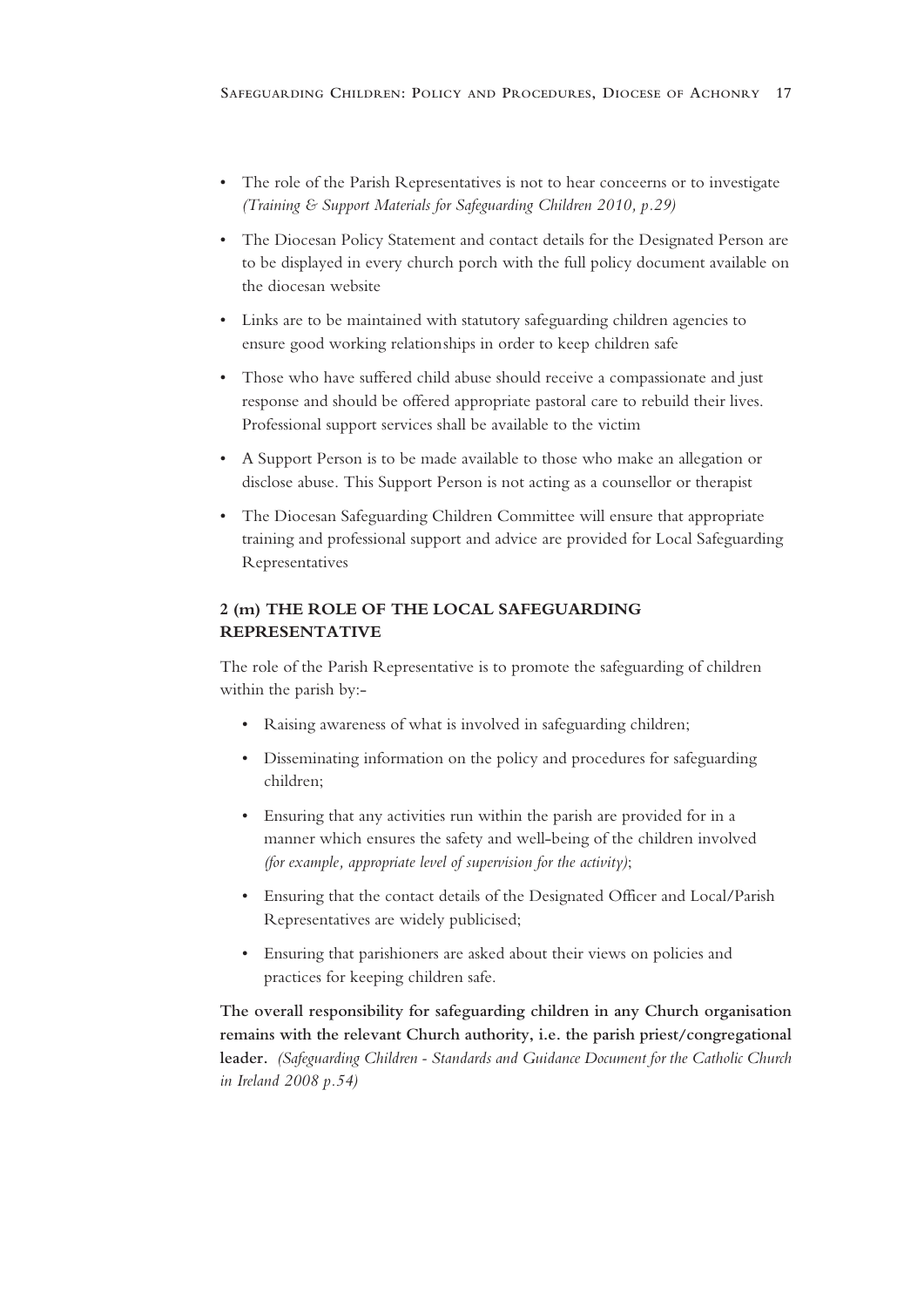### 3 Recognising and Responding to Abuse

#### **What is Child Abuse?**

**3** RECOGI<br>
What is Child A<br>
To maintain a safe their care, all Child Physical Abuse,<br>
70 - 74 'Children To maintain a safe and secure environment for all children and young people in their care, all Church personnel need to be fully aware of the main forms of abuse:- **Physical Abuse, Emotional Abuse, Sexual Abuse, Neglect** *(cf. Pages 8 - 12, & 70 - 74 'Children First: National Guidance for the Protection of Children')*

#### **Recognising Abuse**

#### **3 (a) (i) PHYSICAL ABUSE**

Physical is any form of non-accidental injury which results from failure to protect a child.

Examples of behaviours that cause physical injury include:

- shaking
- use of excessive force in handling
- deliberate poisoning
- suffocation
- fabricated/induced illness
- allowing or creating a substantial risk of significant harm to a child

#### **3 (a) (ii) EMOTIONAL ABUSE**

Emotional abuse is normally found in the relationship between a care-giver and a child, rather than in any specific pattern of events. It occurs when a child's need for affection, approval, consistency and security are not met. Unless other forms of abuse are present, it rarely manifests itself in terms of physical signs or symptoms.

Examples of emotional abuse of children include:

- Persistent criticism, sarcasm, hostility or blaming
- Conditional parenting in which the level of care shown to a child is made contingent on his or her behaviours or actions
- Emotional unavailability of the child's parent/carer
- Unresponsiveness of the parent/carer and/or inconsistent or inappropriate expectations of the child
- Premature imposition of responsibility on the child
- Unrealistic or inappropriate expectations of the child
- Under- or over-protection of the child
- Failure to show interest in, or provide age-appropriate opportunities for the child's cognitive and emotional development
- Use of over-harsh disciplinary measures
- Exposure to domestic violence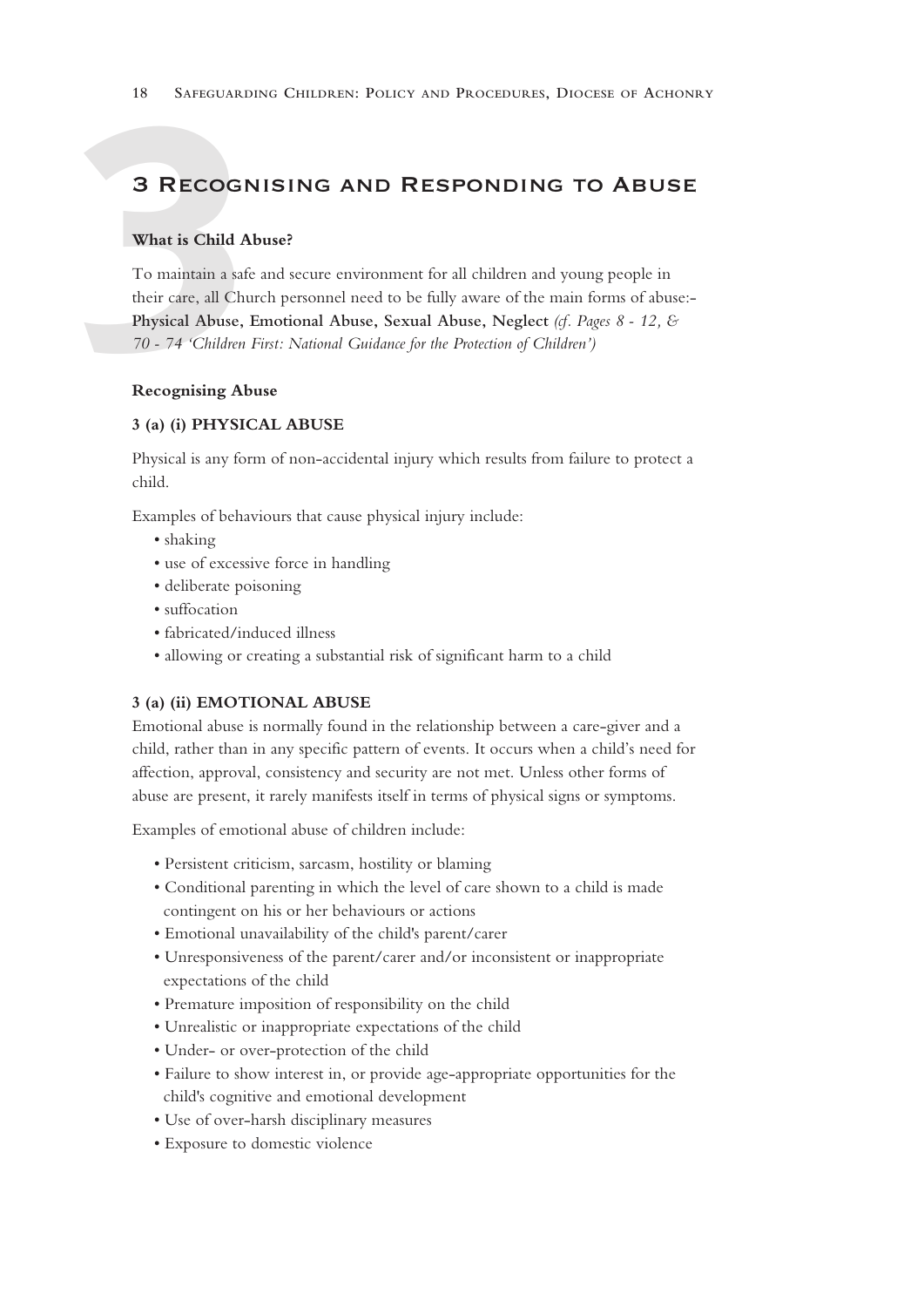#### **3 (a) (iii) SEXUAL ABUSE**

Sexual abuse occurs when a child is used by another person for his or her gratification or sexual arousal or for the gratification of others. Sexual abuse involves forcing or enticing a child or young person to take part in sexual activity of a contact or non-contact nature whether or not the child is aware of what is happening.

Examples of child sexual abuse include:-

- Exposure of the sexual organs or any sexual act intentionally performed in the presence of the child
- •Intentional touching or molesting of the body of a child whether by a person or object for the purpose of sexual arousal or gratification
- Masturbation in the presence of the child or the involvement of the child in an act of masturbation
- Sexual intercourse with the child, whether oral, vaginal or anal
- Sexual exploitation of a child, which includes inciting, encouraging, propositioning, requiring or permitting a child to solicit for, or to engage in, prostitution or other sexual acts. Sexual exploitation also occurs when a child is involved in the exhibition, modelling or posing for the purpose of sexual arousal, gratification or sexual act, including its recording (on film, video tape or other media) or the manipulation, or those purposes, of the image by computer or other means. It may also include showing sexually explicit material to children, which is often a feature of the 'grooming' process by perpetrators of abuse

• Consensual sexual activity involving an adult and an underage person *(Cf. Safeguarding Children: Standards etc. p. 74 & pps. 9 & 10 Children First)*

#### **3 (a) (iv) NEGLECT**

Neglect can be defined in terms of omission, where the child suffers harm or impairment of development by being deprived of food, clothing, warmth, hygiene, intellectual stimulation, supervision and safety, attachment to and affection from adults and/or medical care.

Harm can be defined as the ill-treatment or the impairment of the health or development of a child. Whether it is significant is determined by the child's health and development as compared to that which could reasonably be expected of a child of similar age.

#### **3 (a) (v) BECOMING AWARE OF ABUSE**

- Appropriate training in recognising neglect, emotional, physical and sexual abuse will be provided to all parish clergy, staff and volunteers, who will each be given a copy of the Diocesan Safeguarding Policy. This policy will also be available on the Diocesan Website www.achonrydiocese.org.
- If concerns are disclosed to parish staff or volunteers, it is our aim that they will feel comfortable about voicing these concerns in a safe, supportive, understanding and sensitive environment.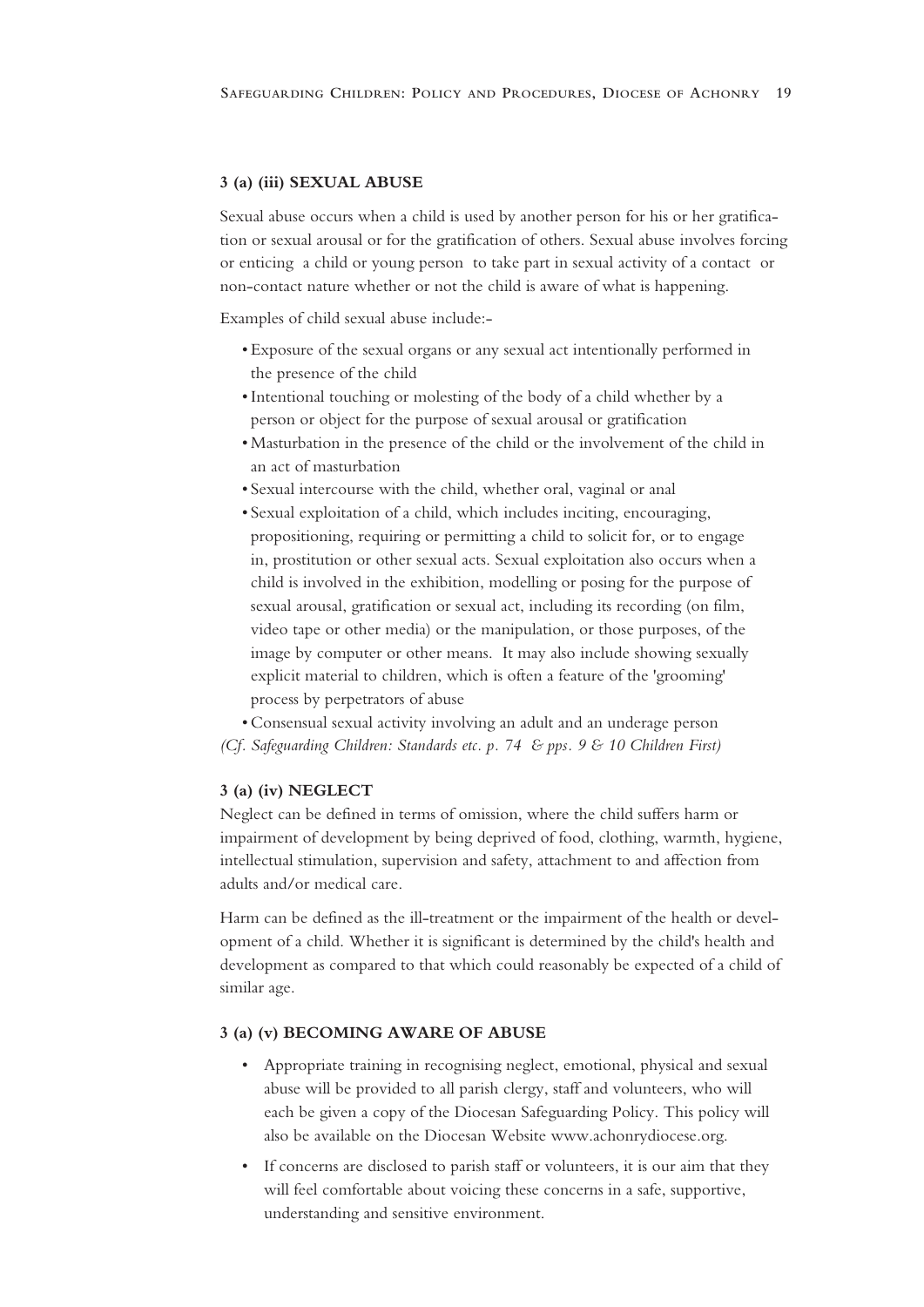- All Church personnel must deal with concerns, suspicions, allegations or disclosures of abuse by bringing the information either to our parish Child Protection Representative, who will refer the matter to the Designated Person, or they may refer directly to the Diocesan Designated Person. (This does not apply to situations involving the Sacramental Seal, which is inviolable).
- **• People may tell you about:-**

Abuse that is happening to them now at the present time

Abuse that happened to them some time ago – historical

Something they have been told by another person and they strongly believe to be true

**• You may also witness or others may tell you about:-**

Signs of abuse, such as physical injuries to a child;

Something such as the behaviour of an adult towards a child that made you feel uncomfortable.

#### **3 (b) GUIDELINES FOR RESPONDING TO DISCLOSURE OF ABUSE**

Any person who has reason to believe that a child or young person is being abused while taking part in Church related activities or elsewhere, has a duty to report their concern to the appropriate authorities (i.e. Parish Representative or Diocesan Designated Person) so that the matter can be fully investigated.

If somebody tells you about abuse it is important that you:

- **• Listen**
- **• Record**
- **• Report**

#### **Responding**

- Stay calm and listen. Give the individual time to say what he/she wants to say.
- Listen carefully and take the child/adult seriously.
- Reassure the child or adult that he/she is acting correctly.
- Record the disclosure as carefully as possible. Outline what the child or adult said in the language that was used.
- Explain that you will need to discuss this with someone else.
- Report all disclosures to the Diocesan Designated Person immediately.
- If there is a serious risk or danger to the child concerned, contact the HSE and/or the Gardaí immediately.
- Do not express any opinions about the individual or family members.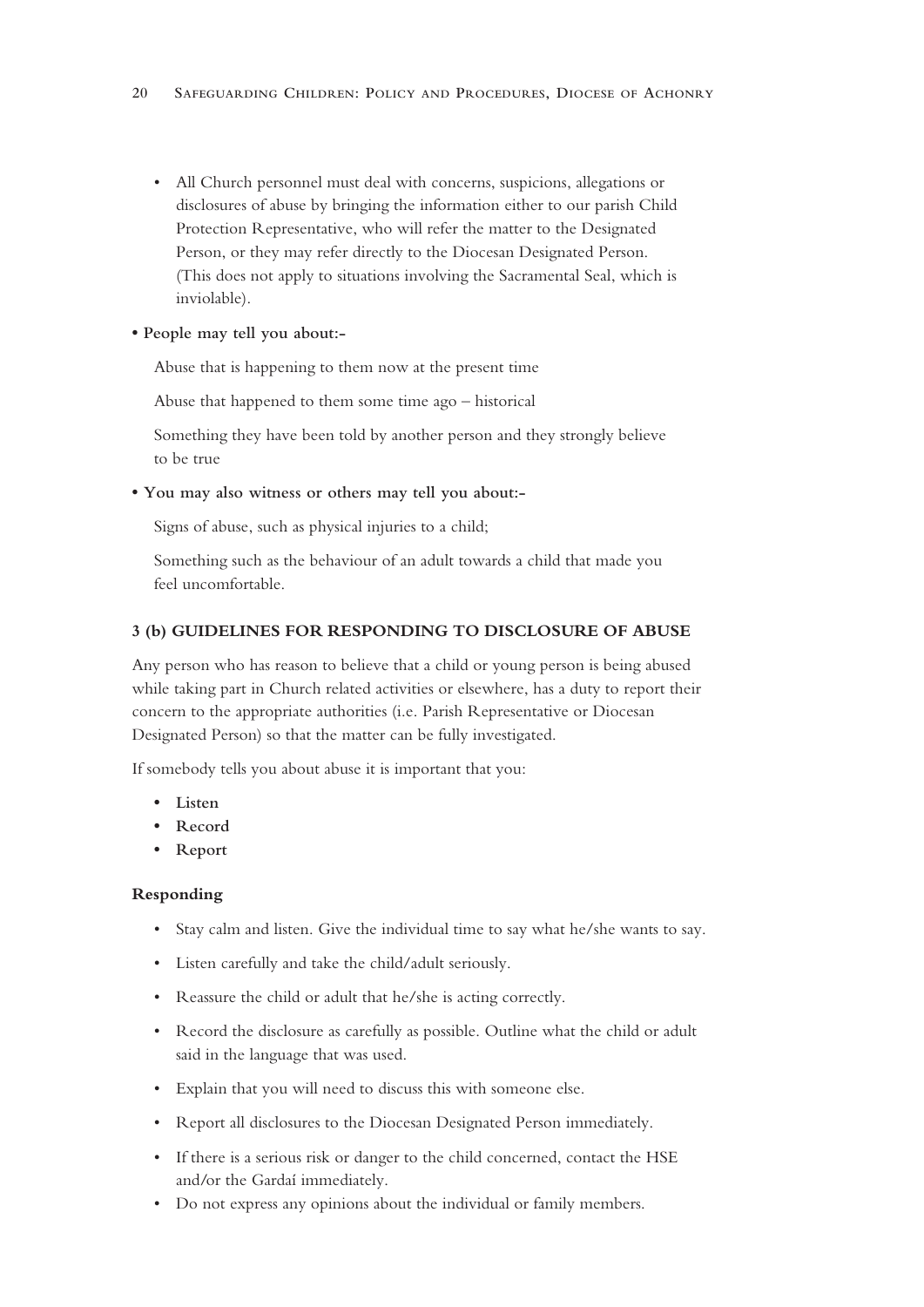#### **3 (c) PROCEDURES FOR REPORTING CONCERNS, ALLEGATIONS OR DISCLOSURE**

If concerns arise about the welfare or safety of a child or young person, the following procedures should be followed:

- All concerns, allegations and disclosures should be referred immediately to the Diocesan Designated Person who must report the matter to the civil authorities and the diocesan authorities without delay.
- The Diocese will respond effectively to all allegations by ensuring that any concerns, suspicions or allegations of abuse are reported promptly to the civil authorities.
- In the case of a child making a disclosure, a written note or report should be drawn up as soon as possible afterwards.
- Where an adult makes a disclosure, it may be possible with the permission of the adult concerned to make notes during the course of the event; otherwise a written account should be drawn up as soon as possible afterwards, and in any case before the end of the day.
- Record the time, date and location, and the names of any others present at the time. The record should be dated and signed.
- Do not be selective. Record all detail it may prove invaluable at a later date.
- All original records, including notes, should be passed immediately to the Diocesan Designated Person.
- Indicate to the child or person raising the concern what will happen next. Indicate who will receive the information.
- In cases of emergency, where the child or young person is at immediate or serious risk, an immediate report should be made to the HSE as well as the Diocesan Designated Person.
- Where appropriate HSE personnel are not available, An Garda Síochána should be contacted to ensure that under no circumstances is a child left in a dangerous situation pending HSE intervention.
- The details of any report or disclosure should not be discussed with anyone other than those detailed in the above procedure.

#### **3 (d) THE ROLE OF A DESIGNATED PERSON**

• To receive all concerns relating to the safeguarding of children, including any disclosure or allegation of abuse and to take responsibility for managing the response to that concern or disclosure, from start to finish. This may include referral to the HSE and the Gardaí.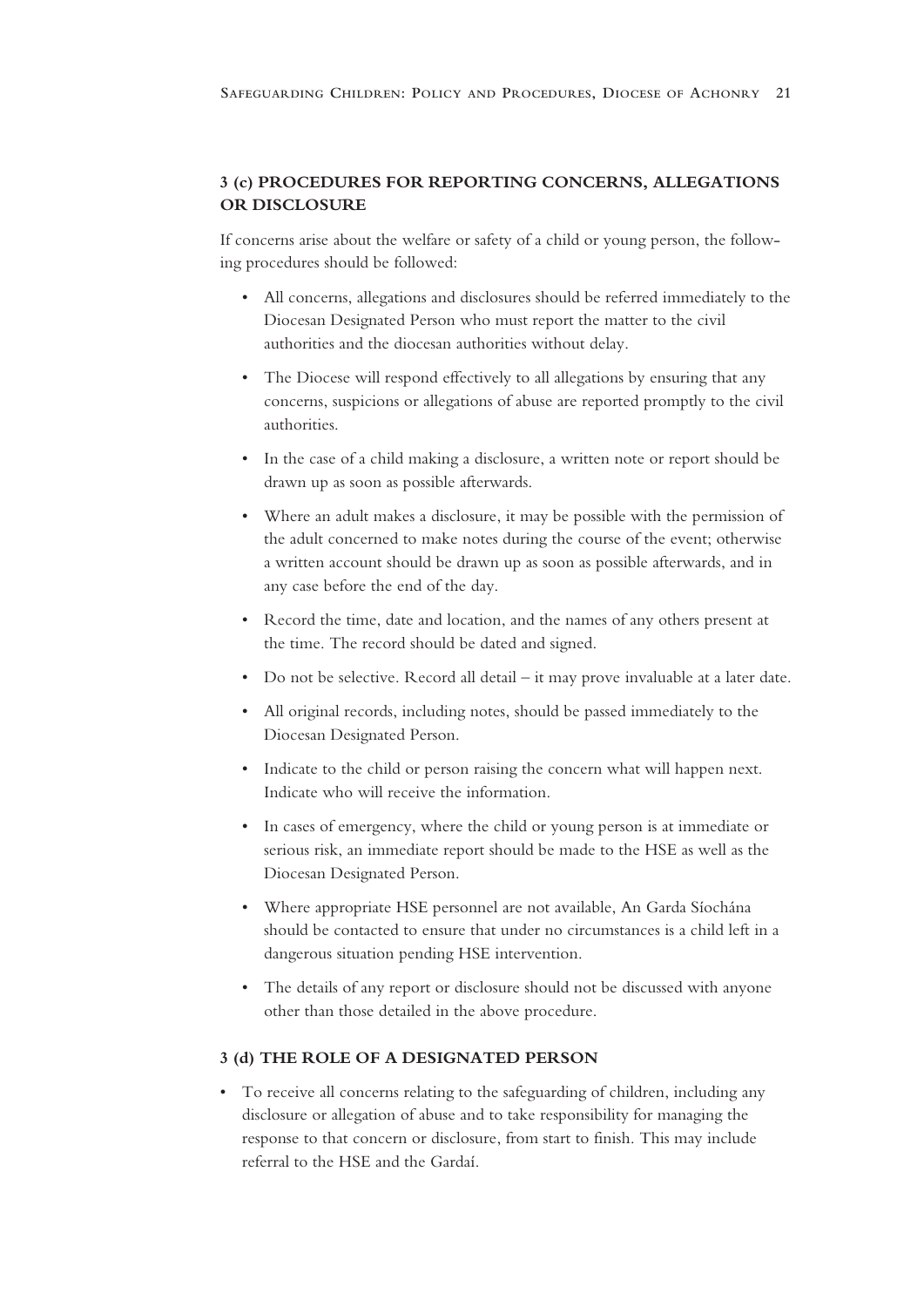- To report all instances of suspected or disclosed abuse, where there are 'reasonable grounds for concern' as indicated in Children First 2011, to the HSE, and/or An Garda Síochána, using the standard reporting form.
- Out of office hours and in the case of an emergency, where a child is at serious and immediate risk, to report the matter to An Garda Síochána without delay.
- To also refer all instances of suspected or disclosed abuse relating to parish personnel to the relevant Church authorities.
- To ensure that the person raising a concern, disclosing abuse, or making an allegation is informed about the progress of the inquiry process.
- To liaise with the Diocesan authorities and the National Safeguarding Office.
- To carefully record all steps undertaken as part of these procedures.
- To manage any internal Church investigation.
- In the event of a Diocesan Designated Person or the Deputy not being available or a child being at immediate risk, contact should be made with the local Health Service Executive Duty Social Worker or, during out of duty social work hours, with local Gardaí.

The Deputy Designated Person acts in the event that the Designated Person is not able to deal with a concern/allegation, where there may be a conflict of interest, or where s/he is unavailable due to absence or incapacity.

#### **3 (e) SEAL OF CONFESSION**

The Seal of Confession requires absolute confidentiality and allows no exceptions. If a disclosure is made in the context of Confession, the priest is obliged to invite the person making the disclosure to discuss the matter outside of the Confessional. Because of the obligations of the sacramental seal, no priest performing a function under the procedures for dealing with a child protection matter should celebrate the Sacrament of Penance with a respondent. *(The respondent is the person about whom a child protection concern, suspicion, disclosure or allegation has been made)*.

#### **3 (f) RETROSPECTIVE DISCLOSURES BY ADULT**

When a retrospective disclosure is made by an adult that he/she were abused in the past, serious consideration must be given to the current risk to any child who may be in contact with the alleged abuser. If the alleged abuser is known to have contact with children, advice and clarification should be sought from the local Duty Social Worker. The adult will be advised of their right to report the abuse to An Garda Síochána. All staff etc in the Diocese of Achonry will follow the procedures outlined in 'Children First (2011)', (section 3 : 6, p.16; 'Retrospective Disclosures by Adults', 7 : 16 : 7 p.52) in relation to disclosures by adults and consult with the Designated Person as per the Reporting procedure.

It is important to acknowledge the impact that pain and trauma can have on a person's ability to access help, which may present itself as challenging and difficult behaviour.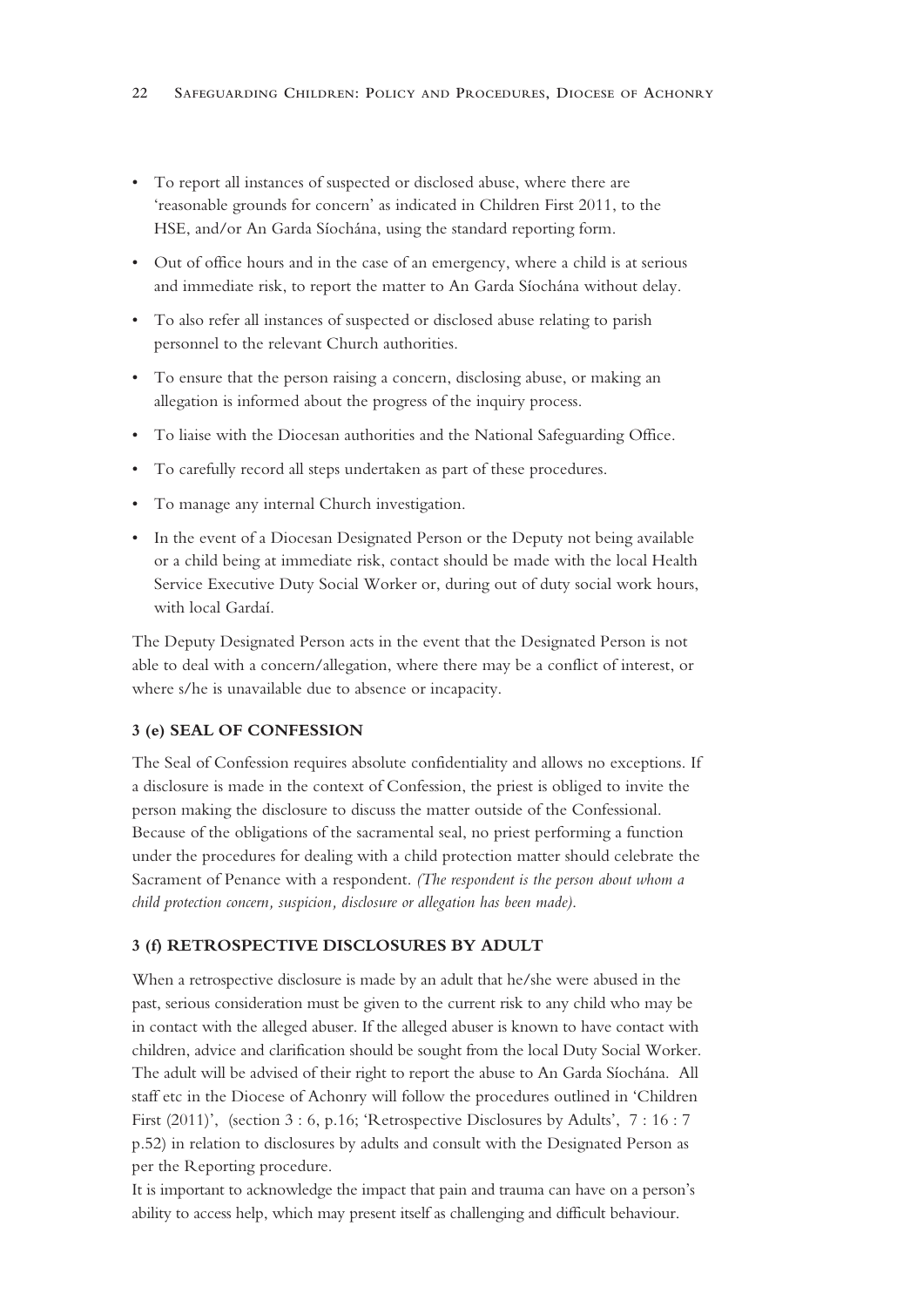#### **3 (g) COMPLAINTS ABOUT MANAGEMENT OF CONCERNS OR REPORTS Etc.**

If a person is dissatisfied with the management by the diocese of a concern, suspicion, report or allegation he/she may contact the HSE directly at the above numbers and/or the **National Office for Safeguarding Children, New House, St. Patrick's College, Maynooth, Co. Kildare. Telephone 01-5053124.**



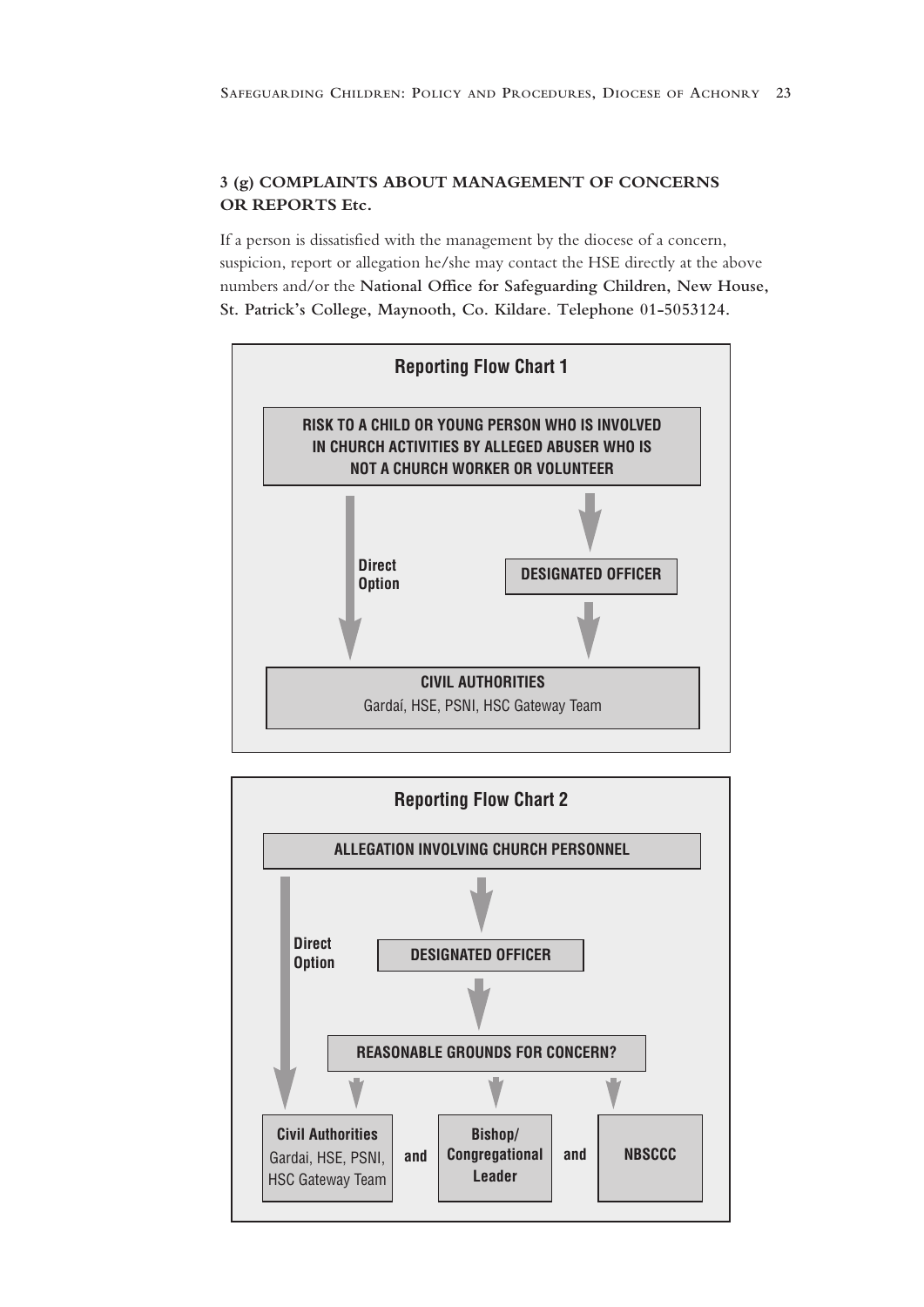## 4 Training

- 24 SAFEGUARDI<br> **4 TRAINII**<br>
 Everyone in the<br>
in their protective to be aware of<br>
skills to keep ch<br>
 All Church perposition • Everyone in the Church who comes into contact with children has a role to play in their protection. To carry out this role confidently and effectively they need to be aware of child protection issues and to have the necessary knowledge and skills to keep children safe.
	- All Church personnel who work with children are inducted into the Church's policy and procedures on child protection when they begin working within Church organisations.
	- Identified Church personnel are provided with appropriate training for keeping children safe with regular opportunities to update their skills and knowledge.
	- Training is provided to those with additional responsibilities such as recruiting and selecting staff, dealing with complaints, disciplinary processes, managing risk, acting as designated person.
	- Training programmes are approved by National Board for Safeguarding Children and updated in line with current legislation, guidance and best practice.
	- Mandatory training appropriate to roles will be provided by the diocese for all personnel.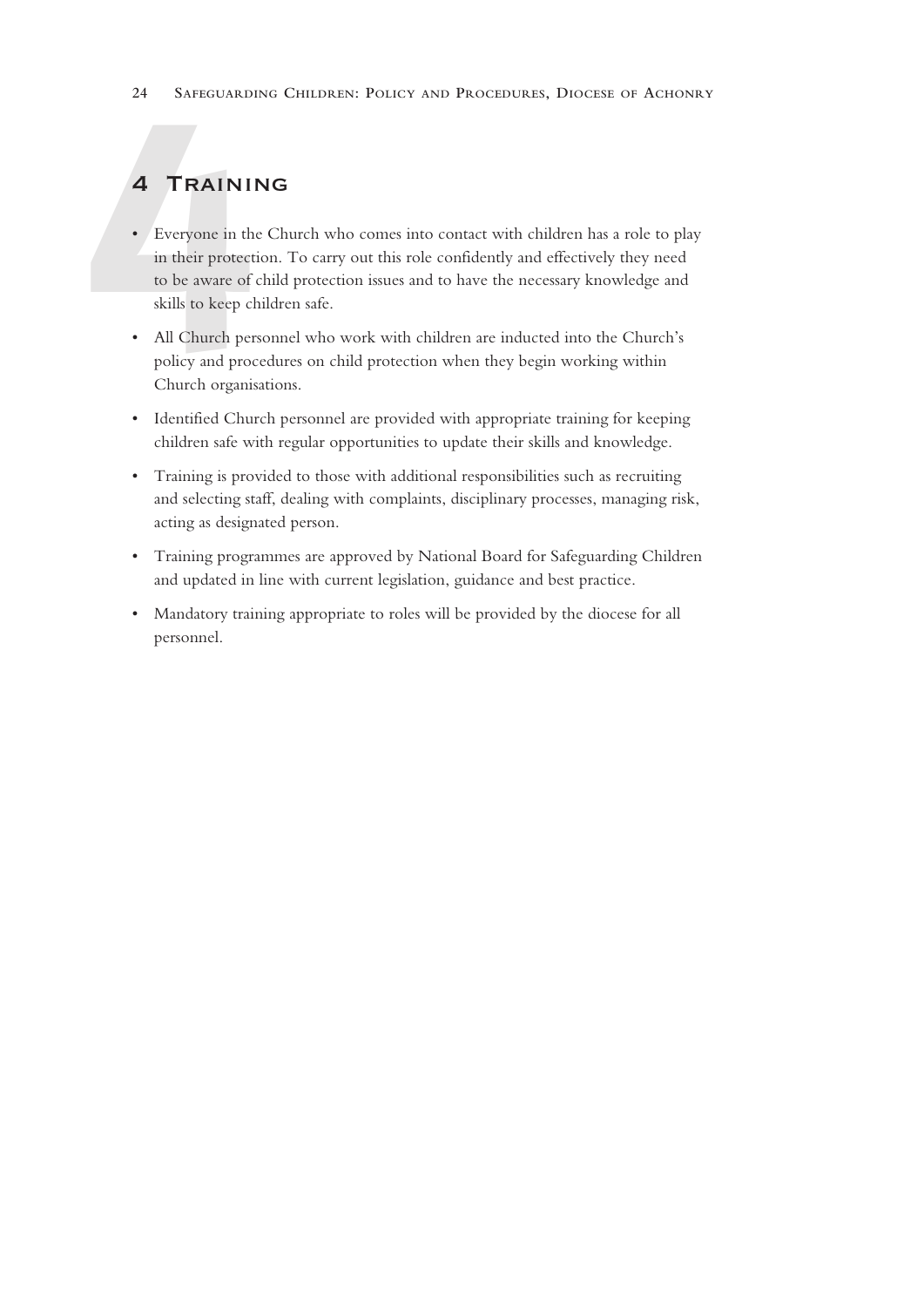## 5 Communication

SAFEGUARDING C<br>
5 COMMU<br>
There are clear pr<br>
policy and proced<br>
• The child prot<br>
• Children are m<br>
to if they have There are clear processes in place to disseminate the Church's child protection policy and procedures to personnel, parishioners and external agencies.

- The child protection policy is openly displayed and available to everyone.
- Children are made aware of their right to be safe from abuse and whom to speak to if they have concerns.
- Everyone in the Church organisation knows who the Designated Person is and how to contact him or her.
- Church personnel are provided with contact details of local child protection services, such as Health and Social Care Trusts/Health Service Executive, PSNI, An Garda Síochána, telephone helplines and the designated person.
- Church organisations establish links with statutory child protection agencies to develop good working relationships in order to keep children safe.
- Church organisations at diocesan and religious order level have an established communications policy which reflects a commitment to transparency and openness.
- Local Representatives have an important role in raising awareness about all aspects concerning Safeguarding Children. They also have a role in communicating the views of parishioners on these matters.
- Details on how and to whom concerns or allegations are reported.
- Contact details are displayed on church notice boards and published in parish newsletters periodically and on the diocesan website.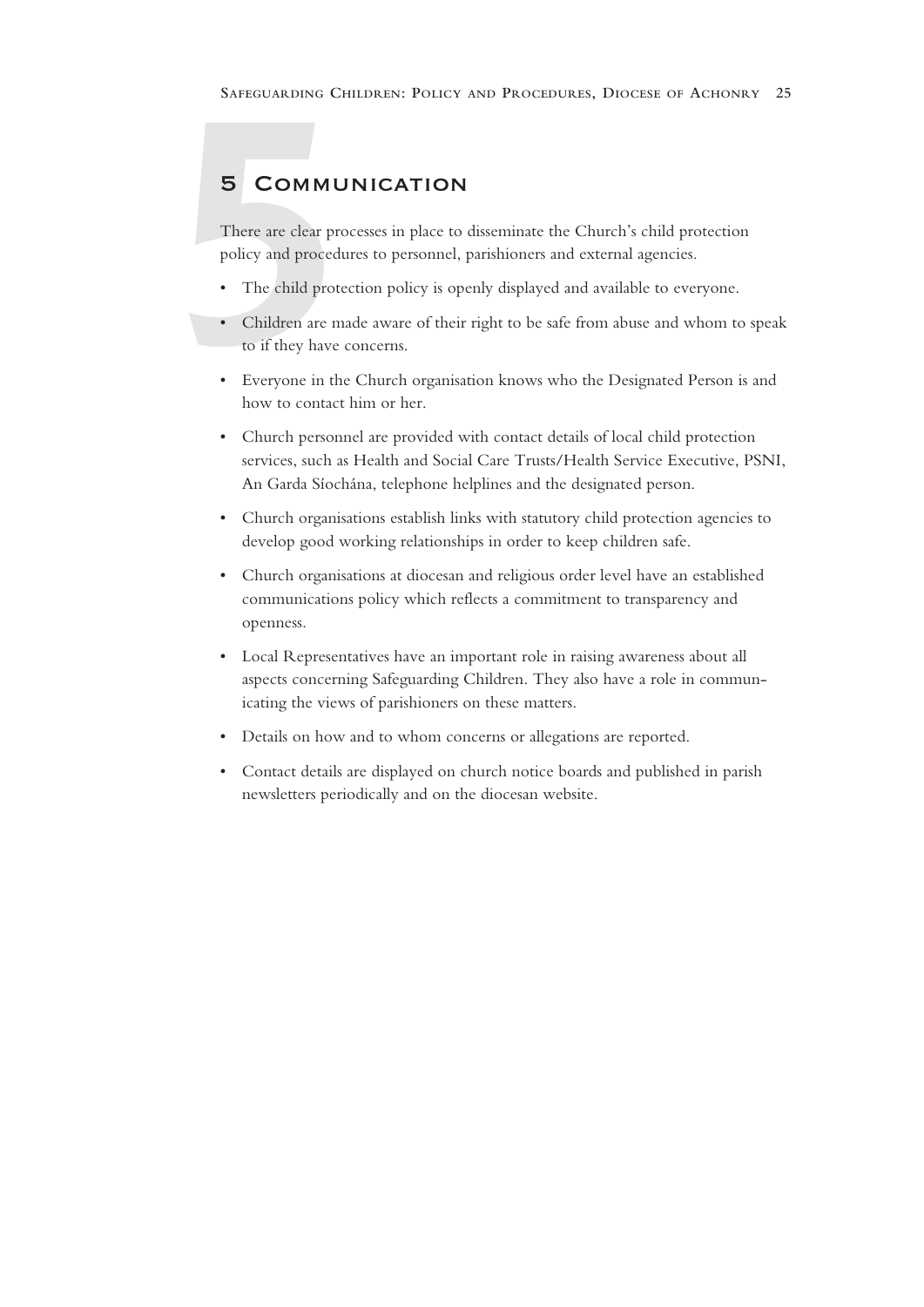### 6 Advice & Support

#### **How those who need help or advice can access this**

**6 ADVICE**<br>**How those who r**<br>Anyone who has po<br>Whether an allegative support or advice of<br>at further risk. (Safe<br>6 (i) ROLE OF A<br>Following a credibl Anyone who has perpetrated abuse should be assisted and supported in seeking help. Whether an allegation concerns current or historical abuse it is important that the support or advice offered does not compromise any future inquiries or put children at further risk. *(Safeguarding Children p.20 and p.58)*

#### **6 (i) ROLE OF ADVISER TO THE RESPONDENT**

Following a credible allegation the Bishop will appoint an Adviser to the Respondent who will:-

- Represent the needs of the respondent to the Church Authority.
- Assist, where appropriate, with the care of the respondent.
- Assist with communication between the respondent, the designated officer and the church authority.
- The Adviser will accompany, if requested, and be available after the respondent's meeting with the church authority and the designated officer.
- Inform the respondent of his/her right to obtain advice in both civil and canon law.
- Identify any therapeutic or other needs of the respondent and suggest how these might be met.

#### **6. (ii) ROLE OF SUPPORT PERSON**

The Bishop or Religious Leader will appoint a Support Person to be available to those who make an allegation/disclosure of abuse:-

- To assist, where appropriate, with communication between the complainant and the Designated Officer
- To assist in gaining access to information and help
- To represent their concerns during enquiry process
- Consider any wishes expressed by complainant in regard to a pastoral response by the church to his or her family
- Be available throughout the process to the complainant
- Ensure the complainant is kept informed of developments in relation to him/her
- Represent the wishes and any therapeutic needs expressed to the Designated Person
- Arrange, if considered helpful, a meeting between the complainant and the Church Authority (Bishop or Congregational Leader)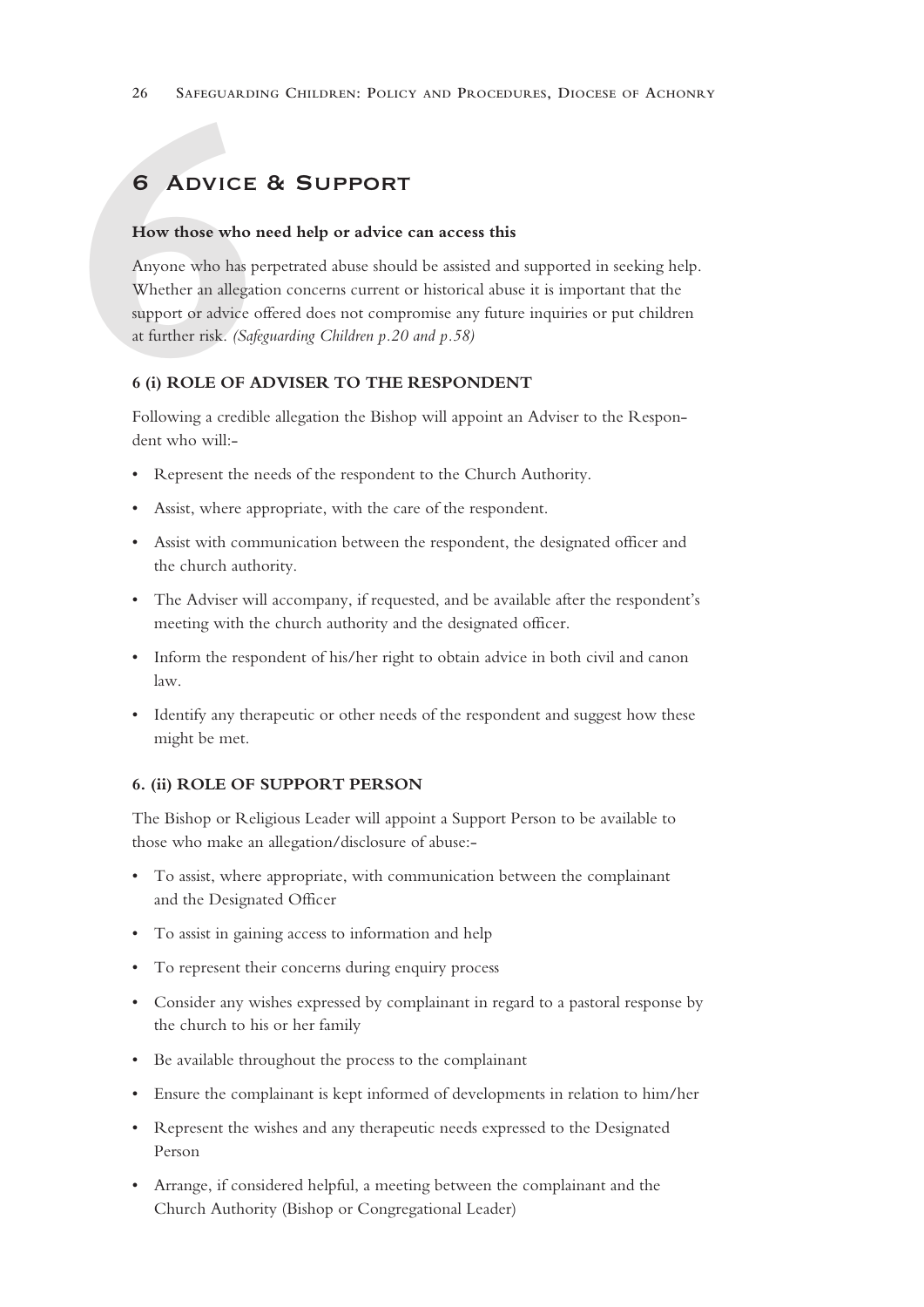#### **6 (iii) COUNSELLING**

Throughout his ministry, Jesus reached out to those who were hurt or wounded in any way. The church is called to continue this vital ministry of healing and reconciliation.

Aware of the impact that pain and trauma can have on a person's ability to access help, which may present itself as challenging and difficult behaviour, the diocese will try to ensure that all those who are affected by child abuse in the Church are supported on their journey through the provision of a comprehensive range of human, practical, professional and spiritual supports. The wishes of those who are offered support will be respected.

#### **6 (iv) CONTACTS, HELPLINES, SUPPORT AND REFERRALS**

Health Service Executive (HSE) contact Numbers:

| County Mayo                          |                                          |
|--------------------------------------|------------------------------------------|
| Castlebar                            | 094 90 22333                             |
| Swinford                             | 094 9251900                              |
| Ballina                              | 096 21511                                |
| County Sligo                         |                                          |
| Markievicz House Sligo               | 071 9155133 & 071 9155136                |
| Tubbercurry                          | 071 9120454/ 071 9120062                 |
| Duty Social Worker                   | 087 9299666 (Mon - Fri $9.15 - 5.15$ pm) |
| <b>County Roscommon</b>              |                                          |
| Boyle                                | 071 9662087                              |
| Castlerea                            | 094 9621155                              |
| Roscommon                            | 090 6637528                              |
| County Leitrim                       |                                          |
| Carrick-on-Shannon                   | 071 9620308                              |
| An Garda Siochana                    |                                          |
| Garda Confidential Line 1800 666 111 |                                          |
| Domestic Violence & Sexual Assault   |                                          |
| Investigation Unit                   | 1800-250-025                             |
| Ballaghaderreen                      | 094 9860002                              |
| Ballina                              | 096 20560                                |
| Ballymote                            | 071 9189500                              |
| Boyle                                | 071 9664620                              |
| Claremorris                          | 094 9372080                              |
| Sligo                                | 071 9157000                              |
| Swinford                             | 094 9252990                              |
| Any local Garda Station              |                                          |

The HSE National Counselling Service (NCS) provides free professional Counselling/therapy for any adult who experienced abuse or neglect while they were a child. The service encourages people, where possible to self refer by calling the FREEPHONE NUMBER 1800 235 1114 during weekday office hours.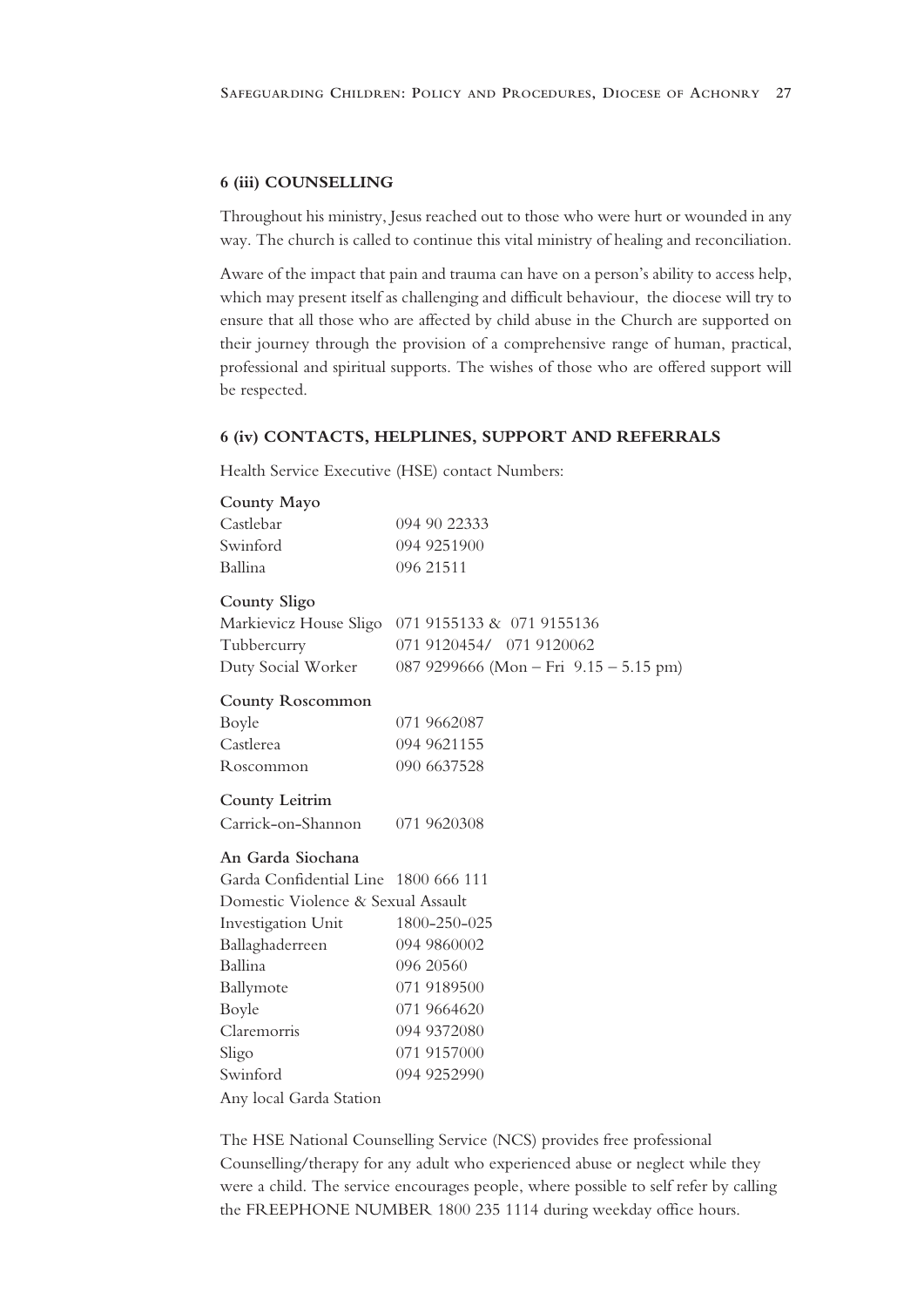#### **HELPLINES FOR ADULTS**

**Towards Healing: (Faoiseamh)** A Counselling and Support Service for survivors of abuse by clergy. Freefone: 1800 303 416

**National Counselling Helpline:** 1800 477477

**HSE Adult Counselling Service:** 1800 235234 www.hse-ncs.ie

**SAMARITANS:** The Samaritans are available 24 hours a day to provide confidential emotional support for people who are experiencing feelings of distress and despair, including those which may lead to suicide. Tel: 1850 609090

**One in Four:** Offers a voice to and support to men and women who have experienced sexual abuse and/or sexual violence. They are an appointment only service. Tel: 01 6624070, Mon to Fri 9.30 to 5.30pm or Email: info@oneinfour.org

**National Counselling Service:** Tel: 1800 234 119 West 1800 234114 Website: www.hse-ncs.ie

**Crime Victims Helpline:** Is a National Helpline which offers support to victims of crime in Ireland. Free phone: 116 006 Text: 0851 33 77 11

**CARI:** Provide professional, child centred therapy and counselling service to children, families and groups who have been affected by child sexual abuse. Helpline No. 1890 924567, email: info@cari.ie

#### **SPECIALIST SERVICES**

**National Association National Support Helpline (Northern Ireland)** for people abused in childhood. Tel: 0800 085 3330 Website: www.napac.org.uk

#### **HELPLINES FOR YOUNG PEOPLE**

**CHILDLINE:** Free 24 hour helpline Tel: 1800 666 666 Website: www.childline.org.uk

**ISPCC:** Tel: 1800 666666/1850 504050 Website: www.ispcc.ie Mayo Branch 094 9025254

**Barnardos:** Counselling for Children (province wide). Tel: 1850 222 300 Website: www.barnardos.ie

Please note that only services which you can contact yourself are included. GPs, community nurses or social workers may be able to refer you to other services such as clinical psychology which are not listed here.

National Office for Safeguarding Children in the Catholic Church in Ireland New House, Saint Patrick's College, Maynooth, Co. Kildare Phone no: 01 505 3124 Fax: 01 505 3026 Website: www.safeguarding.ie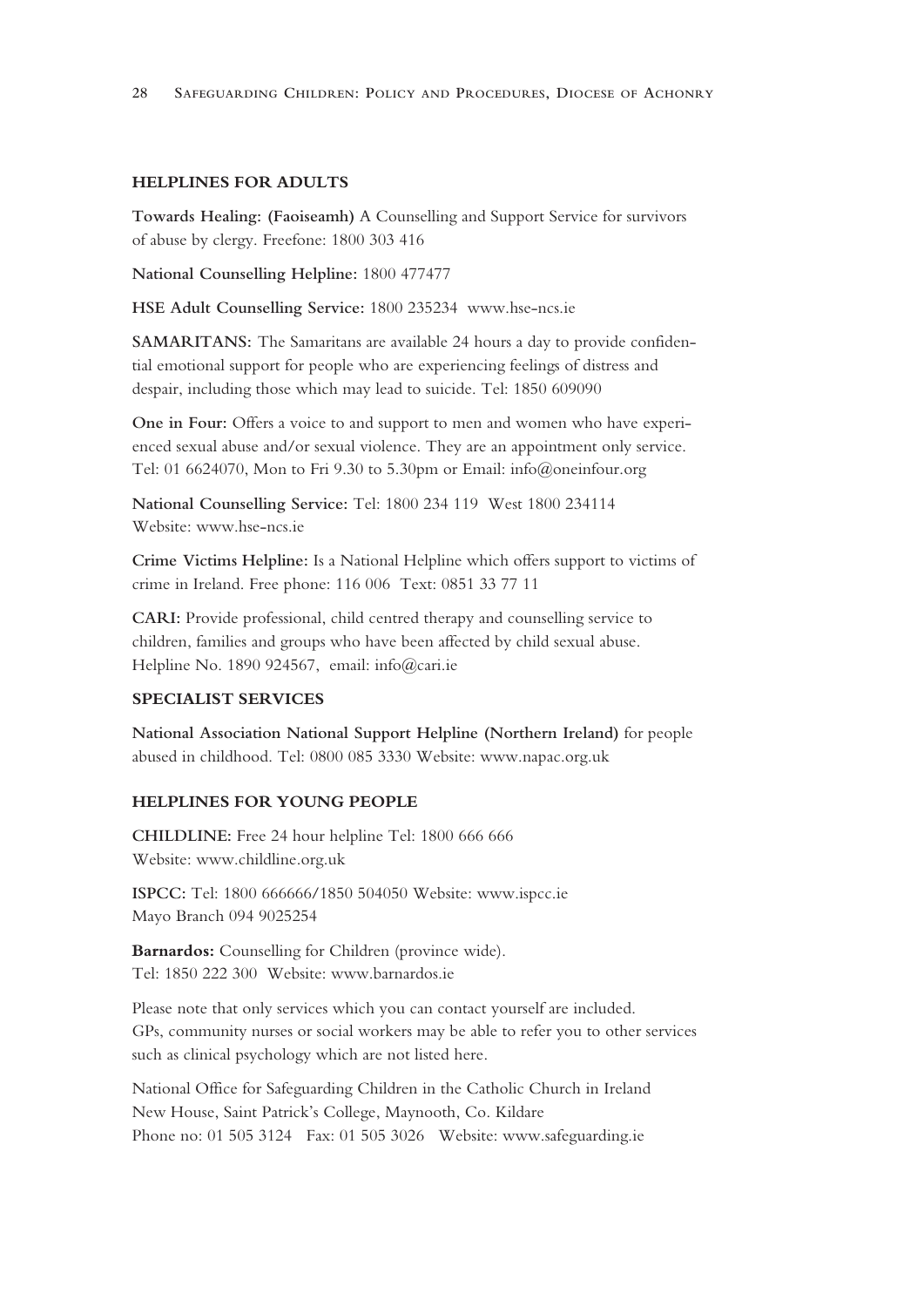### 7 Implementing and Monitoring

How are we going to check that everything is working?

SAFEGUARDING C<br> **7** IMPLEI<br>
How are we goir<br>
Implementation a<br>
Committee. This<br>
of the Diocese:<br>
A review of Id Implementation and monitoring will be undertaken by Diocesan Safeguarding Committee. This will include a regular audit from the Parishes and church bodies of the Diocese:

- A review of local records e.g. Sacristy Book for Mass Servers by local representatives
- On-going communication with HSE
- On-going communication with National Office in Maynooth.
- Annual Report from designated Person
- Policy and procedures to be compliant with National Office and HSE
- Reporting to HSE and National Office when required
- Records to be stored safely and securely

#### **DIOCESE OF ACHONRY SAFEGUARDING PERSONNEL**

**Diocesan Safeguarding Committee**

| Chairperson:              | Mrs Anne Leonard, Tourlestrane, Co. Sligo.                                                                 |
|---------------------------|------------------------------------------------------------------------------------------------------------|
| Secretary:                | Mr. Brian Cahill, Cashel South, Tubbercurry,<br>Co. Sligo.                                                 |
|                           | Diocesan Designated Person. Fr. Joseph Gavigan PP, Ballaghaderreen,<br>Co. Roscommon. Tel. 094-9860011     |
| Deputy Designated Person: | Mrs Teresa Curley, Edmondstown,<br>Ballaghaderreen, Co. Roscommon.<br>Tel. 094-9860797, Mobile 087-2208242 |
| <b>Support Persons:</b>   | Sr. Ethna O'Grady, Circular Road, Swinford,<br>Co. Mayo. Tel. 087-6168984                                  |
|                           | Mrs Kathryn Collins, Garraglas, Sandyhill,<br>Charlestown, Co. Sligo.                                      |

**Advisory Panels:** The Bishop will consult with the National Office in Maynooth and will draw on the skills and personnel of Advisory Panels of the neighbouring dioceses of Tuam and Elphin who are available to assist should an investigative process be required.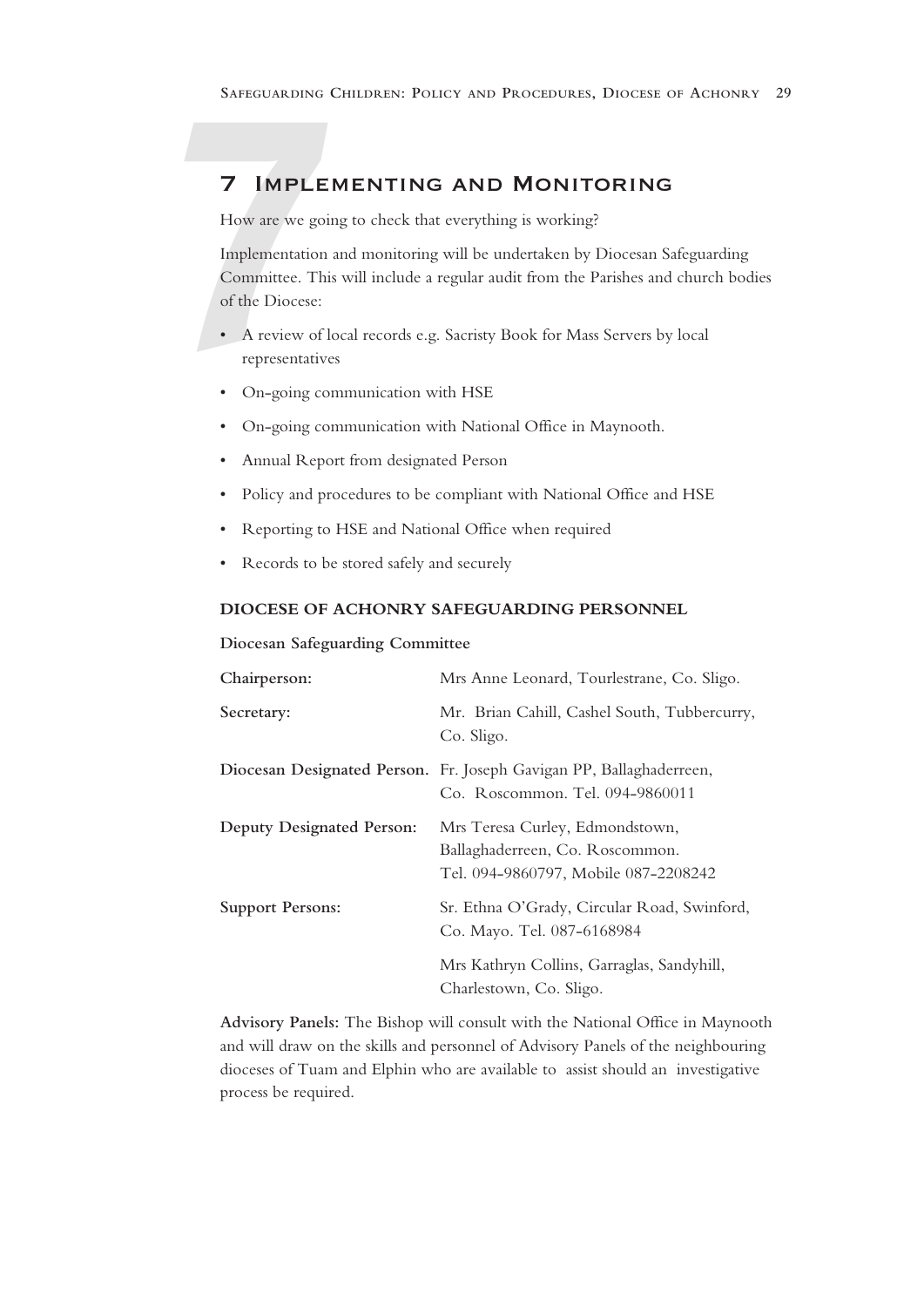### 8 Appendices

#### **8 (1) ALTAR SERVER GUIDELINES**

#### **Some Frequently Asked Questions & Answers**

**Q.** Should altar servers fill in an application form? **A.** YES

**8 APPEND**<br>8 (1) ALTAR SER<br>Some Frequently A<br>Q. Should altar serve<br>A. YES<br>Q. Do you need par<br>A. YES **Q.** Do you need parental consent for altar servers? **A.** YES

**Q.** Should every sacristy have a 'sign in' book?

**A.** YES

**Q.**Who should sign in?

**A.** EVERYBODY present who is assisting in/with the Liturgy.

- **Q.**What is the correct procedure to follow when altar servers are needed for liturgies outside of Sunday Mass and other Holy Day ceremonies?
- **A.** Schools must have received written parental/guardian consent in order to release children to serve during school time. As schools can only release a child to the care of a parent or someone who has been nominated by a parent to collect them, it is essential that the written permission outlines who will collect the child in question and escort them to and from the church. A parent may also give permission for a child to make his/her own way to and from the church. It is also important to note that altar servers who leave school to serve Mass are covered under the Parish insurance and not that of the school.

#### **Points to Note:-**

- All Sacristies to have a fully stocked First Aid Kit in case of accidents. .
- Incident report form to be filled out in the event of any accidents that occur.
- All adults to maintain appropriate boundaries when dealing with children/young people.
- Adults to avoid being alone with a child/young person if you cannot avoid being alone with a child/young person please do so in an open and transparent manner. Please inform another adult of your situation if necessary.

#### **8 (2) GARDA VETTING**

#### **Garda Vetting and Training for Safeguarding Children**

#### **Church Roles for which Garda Vetting/National Board/Office Training is Mandatory**

Any Person whether Full-time, Part-time or Voluntary who through his/her ministry in the name of the Church has contact with children, has an inherent obligation to submit themselves for Garda Vetting.

In general a person who has substantial contact with children and unsupervised access to children requires vetting.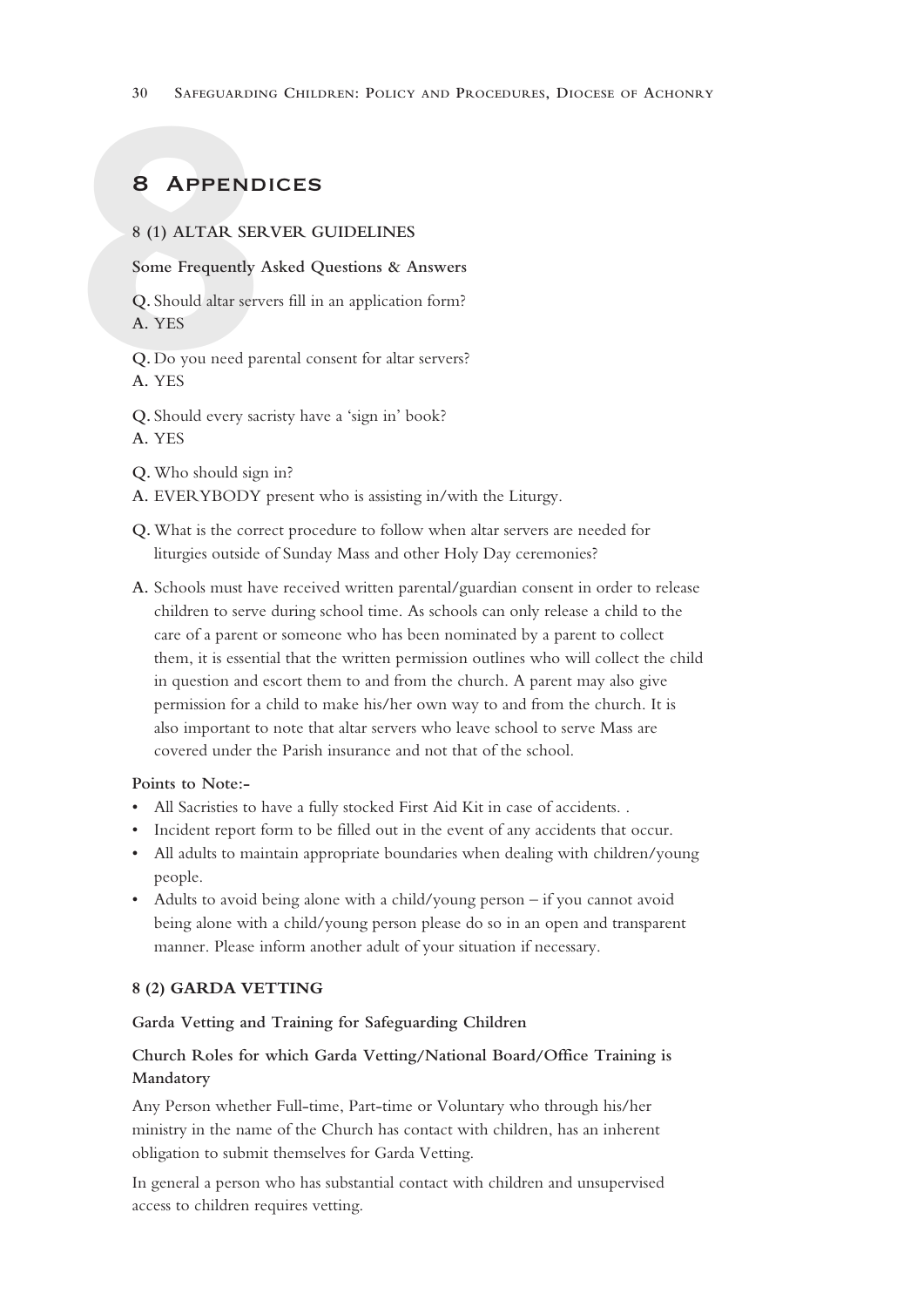The following provides an outline of the typical roles performed by such people who may require training and vetting. It is not exhaustive. It is the responsibility of the Parish Priest in each parish to contact the Office of Safeguarding Children and enrol all new and existing Staff and Volunteers on the Keeping Safe Training List so that Training can be made available as soon as possible.

#### **Vetting Requirement for the following:-**

**Clergy and Religious** Bishops and Congregation Leaders All Diocesan Clergy Religious who work on behalf of the Diocese Candidates for priesthood and religious life

#### **Pastoral and Social Support**

Home or hospital visitors who work on behalf of the Church Organisers of Parish & Diocesan Pilgrimages Adults with access to children while on Pilgrimage

#### **Support Staff**

Parish Secretaries Caretakers/Sacristans Counsellors: Rainbow (Bereavement) Personnel Clergy Housekeepers

#### **Apostolic Groups**

Vincent De Paul Legion of Mary Pioneer (P.T.A.A.) Diocesan Advisors (Schools)

#### **Safeguarding Children Committee**

Members of Diocesan Safeguarding Advisory Committee Diocesan Keeping Safe Trainers Safeguarding Children Parish Representatives

**Liturgical Preparation and Celebration Sacramental Programme Workers/Volunteers** Choir Leaders for children and Folk Groups Trainers for Altar Servers Eucharistic Ministers Parish Youth Club Leaders

**Vetting Forms and correspondence to be sent to** Ms. Ita O'Mahony, Secretary, The Western Province Diocesan Vetting Office, Newtownsmith, Galway. Phone 091-575051. Email wpvs@eircom.net.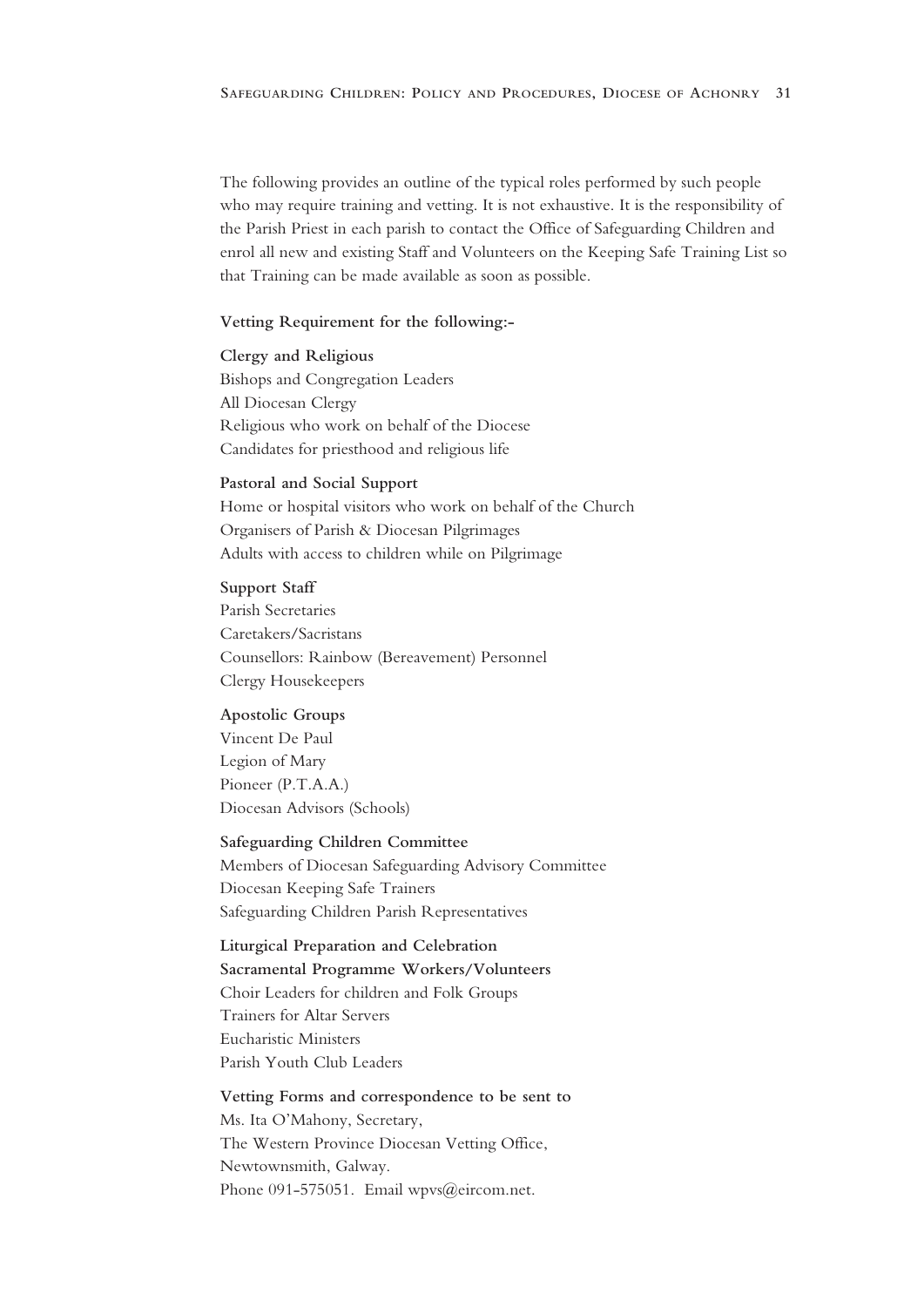### **8. (3) RESOURCES & STANDARD FORMS**

| Cover Letter with Application Forms                           | SG00-ACH   |  |
|---------------------------------------------------------------|------------|--|
| <b>Adult Volunteer Application Form</b>                       | SG01-ACH   |  |
| <b>Declaration Form</b>                                       | SG02-ACH   |  |
| Letter of Appointment of Volunteer                            | SG03-ACH   |  |
| Volunteer Commitment (sign up) Form                           | SG04-ACH   |  |
| <b>Youth Ministry Application Forms</b>                       | $SG05-ACH$ |  |
| Parental Consent Form - General Enrolment Form                | SG06-ACH   |  |
| Parental Consent for Special Occasions                        | SG07-ACH   |  |
| Accident/Incident Report Form                                 | SG08-ACH   |  |
| <b>General Complaints Form</b>                                | SG09-ACH   |  |
| Recording Form for Concerns or Disclosures                    | SG10-ACH   |  |
| Altar Server Application & Consent Form                       | SG11-ACH   |  |
| Parents' & Children's Media Permission Form                   | SG12-ACH   |  |
| HSE Standard Report Form to be completed by Designated Person |            |  |

**Garda Vetting Application Form (Standard)**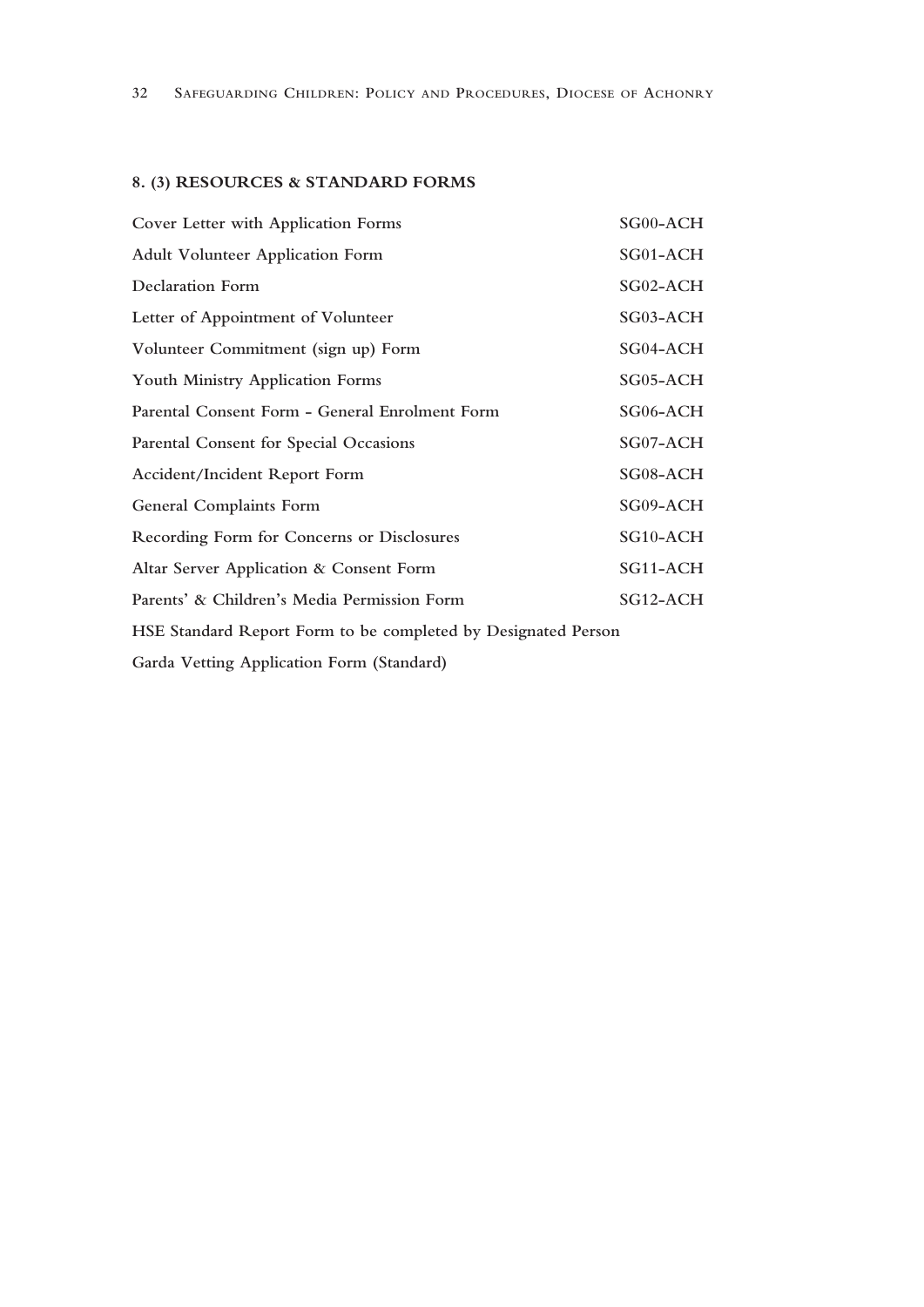#### **REFERENCES AND ACKNOWLEDGEMENTS**

**The Achonry Diocesan Child Safeguarding Committee wishes to thank sincerely and acknowledge the advice, assistance and publications of the following:-**

Children First: National Guidance for the Protection and Welfare of Children Department of Children and Youth Affairs (2011).

Safeguarding Children: Standards and Guidance Document for the Catholic Church in Ireland (2008).

Archdiocese of Tuam: Child Protection Policy (2010)

Diocese of Elphin: Safeguarding Children (Policy & Procedures)

Child Safeguarding and Protection Policy & Procedures for the Archdiocese of Dublin (2011)

Diocese of Meath: Safeguarding Children Policy;

Raphoe Diocesan Policy and Procedures for Safeguarding Children (2011)

'Our Duty to Care' Department of Health & Children (Reprinted May 2004)

Code of Ethics Good Practice for Children's Sport (Reprinted 2003) (The Irish Sports Council & Sports Council Northern Ireland)

Western Inter-Diocesan Support Group (Sec. Fr. Tod Nolan)

Policy & Procedures for Garda Vetting The Western Province Diocesan Vetting Service (2009)

Keeping Safe: A manual to support good child protection practice Volunteer Development Agency (2004)

#### **Helpful suggestions received from:-**

Ms. Sandra Claxton, Information and Advice Officer, Children First Mayo/Roscommon, HSE West

Ms. Teresa Devlin, Director of Safeguarding, National Office for Safeguarding Children, New House, Maynooth, Co. Kildare

Ms. Ita O'Mahony, Western Province Diocesean Vetting Service, Galway Diocesan Pastoral Centre

National Board for Safeguarding Children: Standards & Guidance Document for the Catholic Church in Ireland (2008)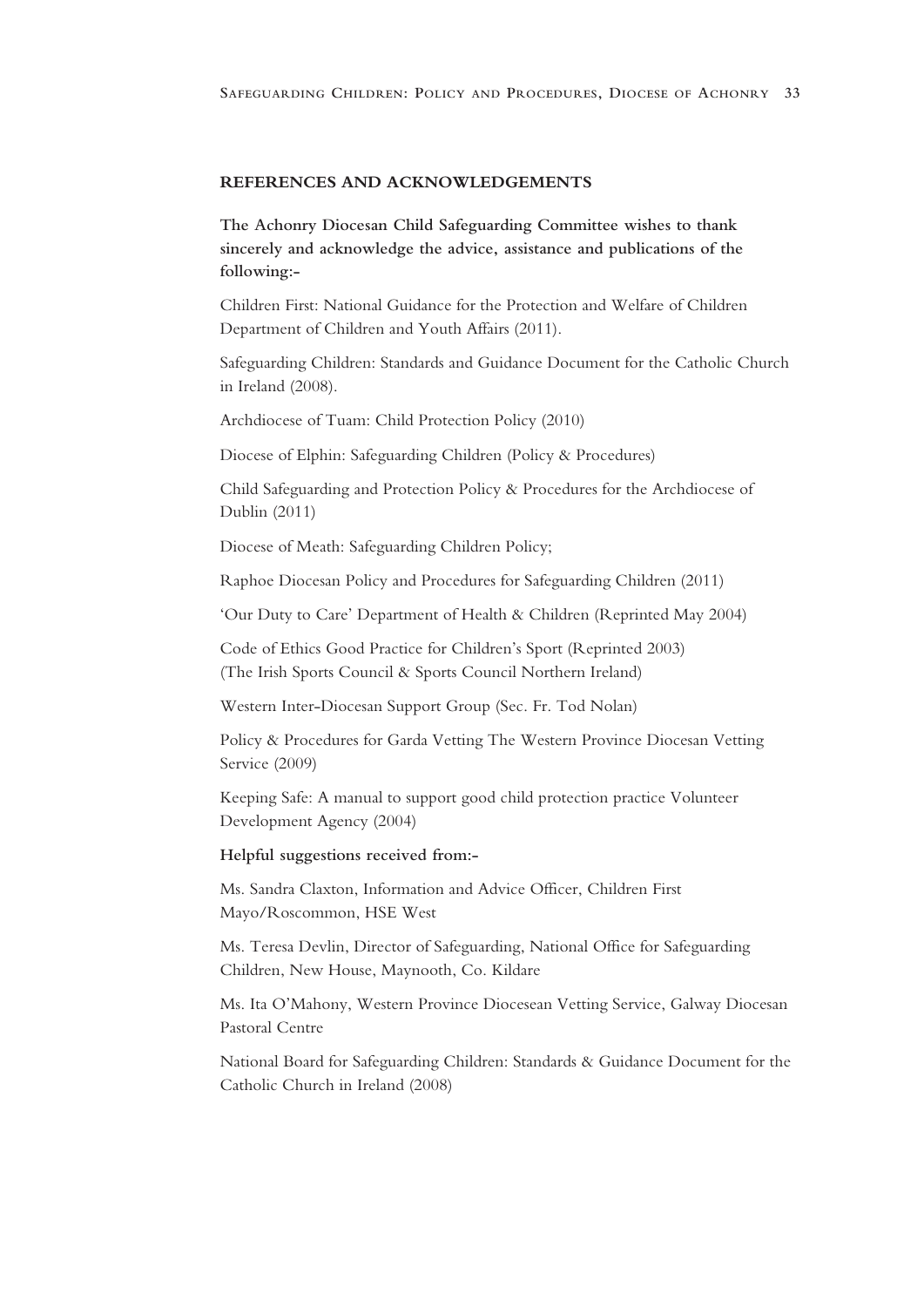## **Covering Letter to Accompany Adult** SG00-ACH **Application Form for New Parish Volunteers**

*(Template to be modified according to circumstances)*

**Parochial House Parish Townland Postal Town County XX**

**Dear (Parish Volunteer).**

**Thank you for your interest in volunteering within the parish.**

**As part of the Diocesan Policy and Procedures for Safeguarding Children, it is a requirement that all new volunteers complete the attached**

**Adult Volunteer Application Form SG01-ACH, and Declaration Form SG02-ACH.**

**Once completed the application form should be returned to the Parish Office or Parochial House. The Parish Recruitment and Selection Committee (PRSC), on behalf of the parish will then meet with you to discuss the role and make verbal contact with two referees named on your form.**

**Following the receipt of satisfactory references, and selection you will be provided with other necessary forms as follows, which you should complete and return to the parish office:**

**1. Garda Vetting Form**

\_\_\_\_\_\_\_\_\_\_\_\_\_\_\_\_\_\_\_\_\_\_\_\_\_\_\_\_\_\_\_\_\_\_\_

**2. You will also be required to submit a valid Photo ID in the form of a Valid Passport, or Valid Driving Licence or Valid Photo ID Card (EU Only).**

**We are very aware of the confidential nature of the information shared and wish to assure you that it will be treated in the utmost confidence and handled strictly in accordance with the Diocesan Safeguarding Children Record Keeping Policy.**

**Thank you for your co-operation and interest in volunteering for the parish.**

**Yours sincerely,**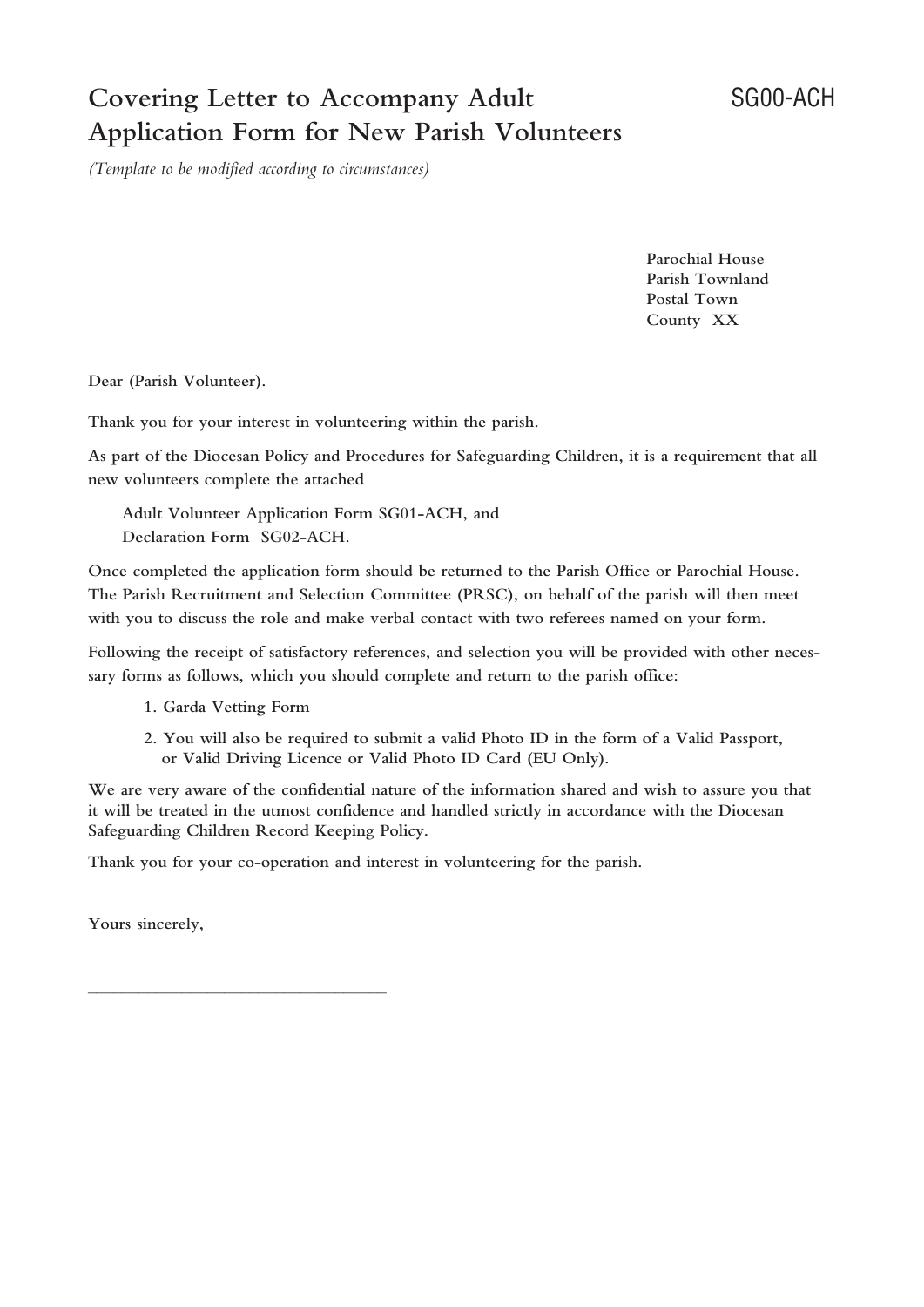## **Adult Volunteer Application Form**

### **CONFIDENTIAL**

(See Relevant Sections of Safeguarding Children Policy & Procedures: Creating a safe environment Section 2  $p.4 - p.14$ )

| Ministry:                          |                                                                                                                                 |
|------------------------------------|---------------------------------------------------------------------------------------------------------------------------------|
|                                    |                                                                                                                                 |
|                                    |                                                                                                                                 |
|                                    |                                                                                                                                 |
|                                    |                                                                                                                                 |
|                                    |                                                                                                                                 |
|                                    |                                                                                                                                 |
| Are you (please tick)              |                                                                                                                                 |
| Employed                           | Unemployed<br>Student                                                                                                           |
| Homemaker                          | Retired<br>Other                                                                                                                |
| Current & Previous Work Experience |                                                                                                                                 |
|                                    |                                                                                                                                 |
|                                    |                                                                                                                                 |
|                                    | Have you previously been involved in voluntary work or Church ministry? Yes $\Box$<br>$\overline{N_0}$ $\overline{\phantom{a}}$ |
|                                    |                                                                                                                                 |
|                                    |                                                                                                                                 |
|                                    |                                                                                                                                 |
|                                    | Why do you want to get involved in this ministry? _______________________________                                               |
|                                    |                                                                                                                                 |
|                                    | Have you previously received any training for working with children/young people? Yes $\Box$<br>$\overline{N_{0}}$              |
|                                    | If Yes, please give details.                                                                                                    |
|                                    |                                                                                                                                 |
|                                    |                                                                                                                                 |
|                                    |                                                                                                                                 |
|                                    |                                                                                                                                 |
|                                    |                                                                                                                                 |
|                                    |                                                                                                                                 |
|                                    |                                                                                                                                 |
|                                    |                                                                                                                                 |
|                                    |                                                                                                                                 |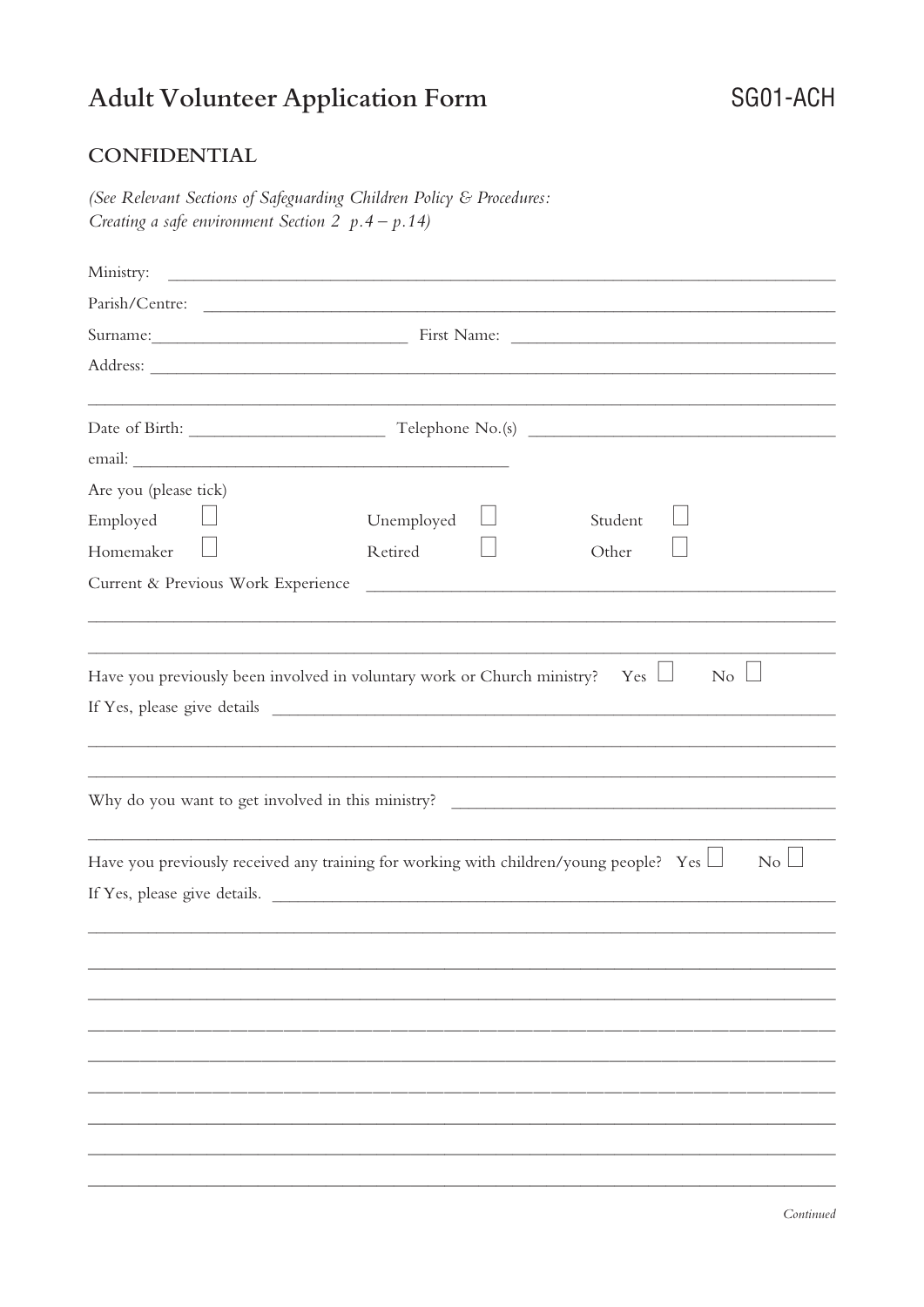|                            | Have you previously received any Child Protection training? $Yes \Box$<br>$\overline{N_0}$            |  |
|----------------------------|-------------------------------------------------------------------------------------------------------|--|
|                            |                                                                                                       |  |
|                            |                                                                                                       |  |
|                            |                                                                                                       |  |
| $Yes \Box$ No $\Box$       | Is there any medical or other reason why you may not be deemed suited to carry out this work?         |  |
|                            | If Yes, please give details.                                                                          |  |
|                            |                                                                                                       |  |
|                            |                                                                                                       |  |
|                            |                                                                                                       |  |
|                            |                                                                                                       |  |
|                            |                                                                                                       |  |
|                            |                                                                                                       |  |
| reference (not relatives). | Please provide the names and addresses of two people whom the diocese/parish/centre can contact for a |  |
|                            |                                                                                                       |  |
|                            |                                                                                                       |  |
|                            |                                                                                                       |  |
|                            |                                                                                                       |  |
|                            |                                                                                                       |  |
|                            |                                                                                                       |  |
|                            | I declare that the information is true and that I am fit to serve as a                                |  |
|                            |                                                                                                       |  |
|                            |                                                                                                       |  |
|                            | Diocesan/Parish/Centre Use Only                                                                       |  |
|                            |                                                                                                       |  |
|                            |                                                                                                       |  |
|                            |                                                                                                       |  |
|                            | Invited to take up ministry: Yes / No (please circle)                                                 |  |

## **Adult Volunteer Application Form (Continued)**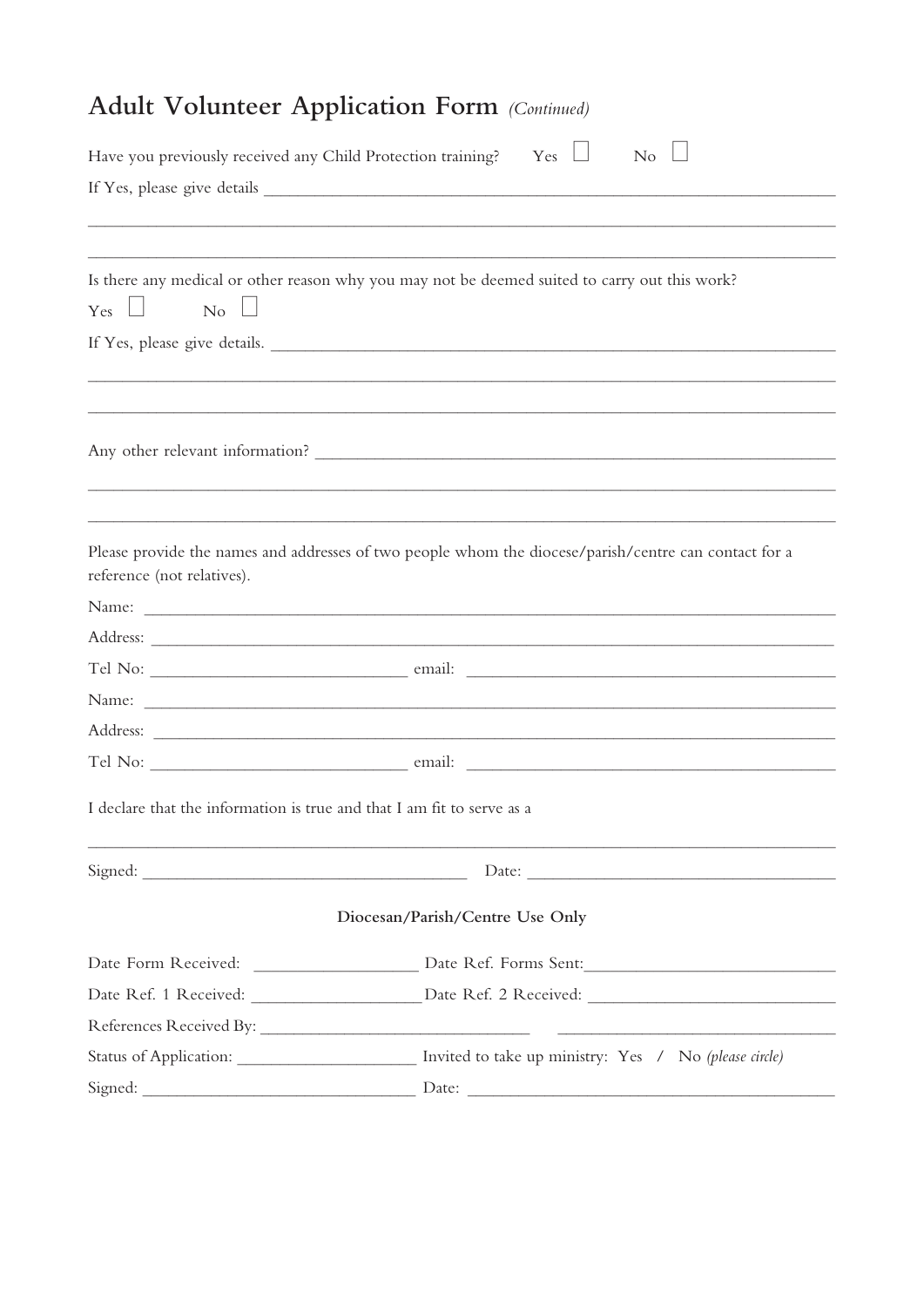## **Declaration Form** SG02-ACH

**For all persons working as employees or volunteers with children and young people** *(See relevant Sections of Safeguarding Children Policy and Procedures: Creating a safe environment Section 2 p.4 – p.14)*

### **CONFIDENTIAL**

Legislation in both jurisdictions in Ireland, have at their core, the principle that the welfare of children and young people must be the paramount consideration. Church organisations therefore ask that everyone working or volunteering for the Church, who will come into contact with children or personal details of children, adhere to good practice by completing and signing this declaration:

Do you have any prosecutions pending or have you ever been convicted of a criminal offence or been the subject of a Caution or of a Bound Over Order? (please tick)

| Yes<br>No |                                                                                                                                                                                                                                                                                                               |
|-----------|---------------------------------------------------------------------------------------------------------------------------------------------------------------------------------------------------------------------------------------------------------------------------------------------------------------|
|           | If Yes, please state below the nature and date(s) of the offence(s)                                                                                                                                                                                                                                           |
|           |                                                                                                                                                                                                                                                                                                               |
|           |                                                                                                                                                                                                                                                                                                               |
|           | Have you ever been the subject of disciplinary procedures or been asked to leave employment or voluntary<br>activity due to inappropriate behaviour towards a child? (Please tick)                                                                                                                            |
| Yes<br>No |                                                                                                                                                                                                                                                                                                               |
|           |                                                                                                                                                                                                                                                                                                               |
|           |                                                                                                                                                                                                                                                                                                               |
|           | Full name (print):                                                                                                                                                                                                                                                                                            |
|           |                                                                                                                                                                                                                                                                                                               |
|           |                                                                                                                                                                                                                                                                                                               |
|           |                                                                                                                                                                                                                                                                                                               |
|           | Declaration: I understand that, if it is found that I have withheld information or included any false or mislead-<br>ing information above, I may be removed from my post whether paid or voluntary, without notice. I under-<br>stand that the information will be kept securely by the Church organisation. |
| Signed:   | Date:                                                                                                                                                                                                                                                                                                         |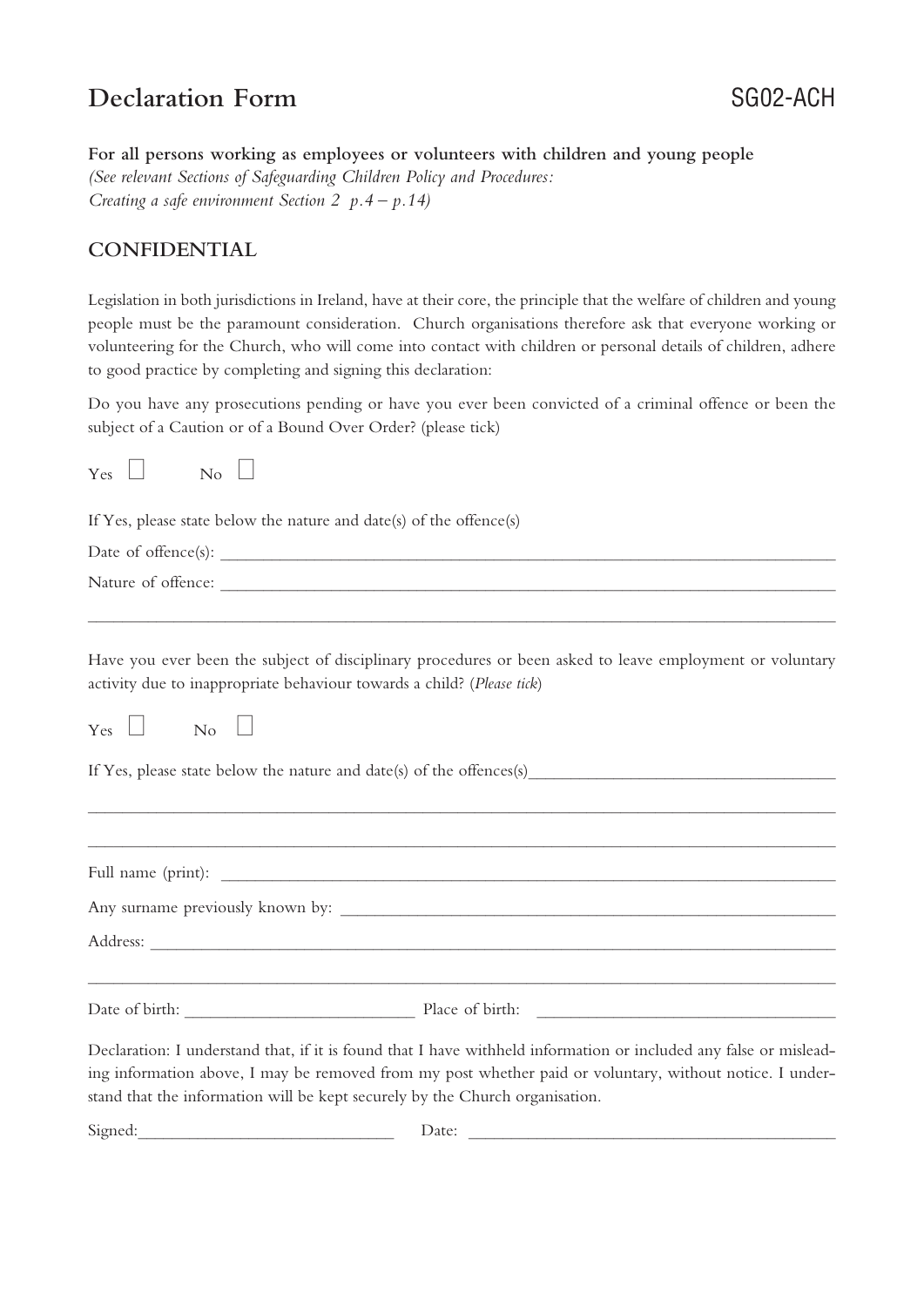## **Letter of Appointment for** SG03-ACH **new Parish Volunteer**

*(Template to be modified according to circumstances)*

**Diocese of Achonry Parochial House**

**Parish of** \_\_\_\_\_\_\_\_\_\_\_\_\_\_\_\_\_\_\_\_ **Postal Town**

**Telephone** \_\_\_\_\_\_\_\_\_\_\_\_\_\_\_\_\_\_

**Parish/Townland County**

Date:  $\qquad \qquad$ 

**Letter of Appointment**

 $for \_\_$ 

(*Name of person and Volunteering Role*)

Dear (Parish Volunteer),

I am writing to confirm that you are now in a position to take up your volunteering role and to thank you for your patience and co-operation.

Enclosed are:

• A copy of the Safeguarding Children, Policy and Procedures, of the Diocese of Achonry, which you should read and understand.

• Form SG04-ACH Safeguarding Policy and Procedures Commitment Form. This should be completed and returned to the parish office once you have read and understood the above policy and procedures.

If you have any further questions or wish to discuss a situation arising from your voluntary role, please contact either your group leader or your Parish Priest.

May I take this opportunity to welcome you and thank you for your commitment to the parish.

Yours sincerely,

\_\_\_\_\_\_\_\_\_\_\_\_\_\_\_\_\_\_\_\_\_\_\_\_\_\_\_\_\_\_\_\_\_\_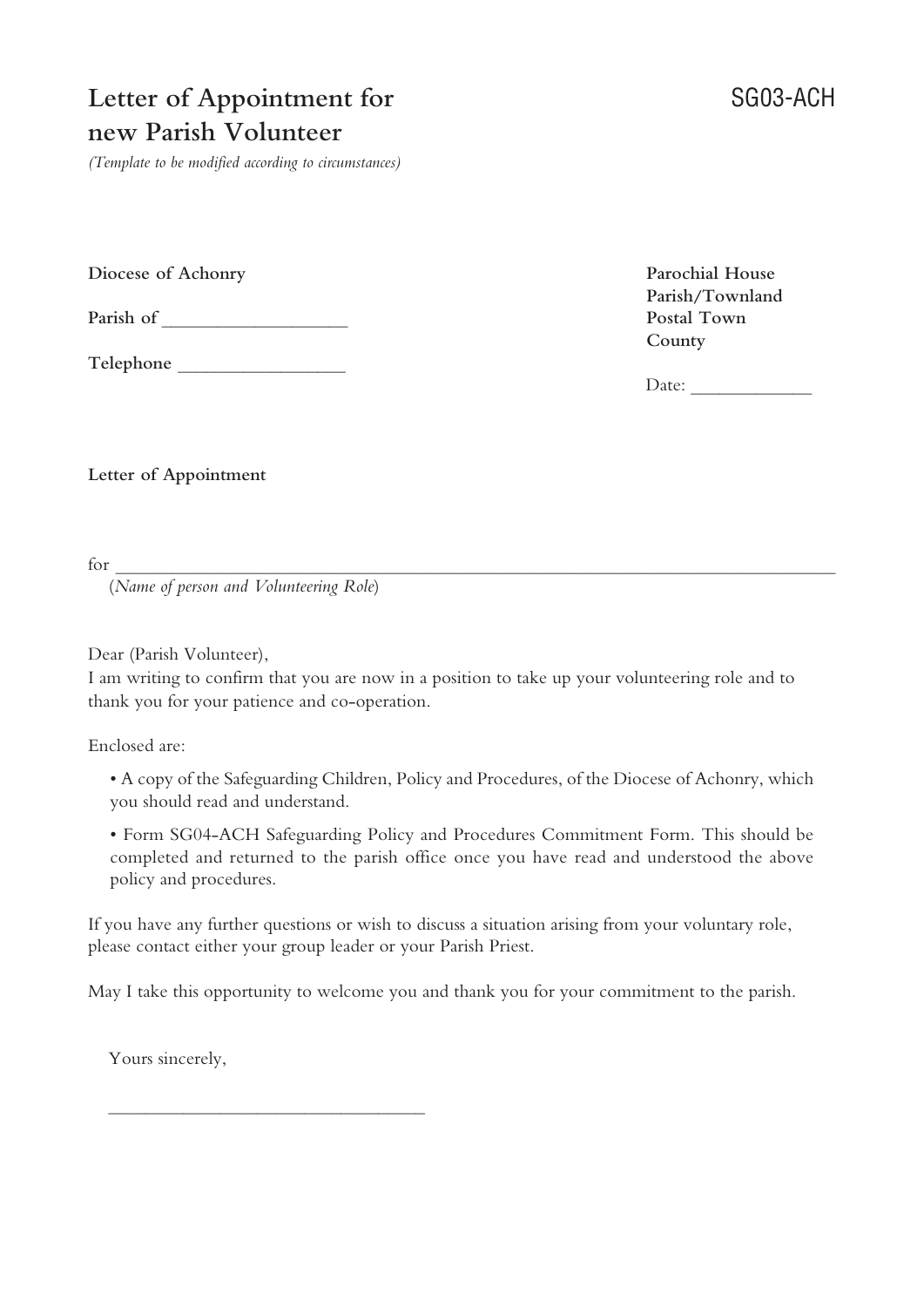## **Child Protection** SG04-ACH **Commitment Form**

*(See Relevant Sections of Safeguarding Children Policy & Procedures: Creating a safe environment Section 2 p.4 – p.14)*

### **CONFIDENTIAL**

Parish/Church area:

**Name:\_\_\_\_\_\_\_\_\_\_\_\_\_\_\_\_\_\_\_\_\_\_\_\_\_\_\_\_\_\_\_\_\_\_\_\_\_\_\_\_\_\_\_\_\_\_\_\_\_\_\_\_\_\_\_\_\_\_\_\_\_\_\_\_\_\_\_\_\_\_\_\_\_\_\_\_\_\_\_\_\_**

 $\bf Address:$ 

**I hereby certify that I have read and understand the information contained in the document entitled:**

**'Diocese of Achonry – Safeguarding Children, Policy and Procedures'**

**and agree to abide by the standards, procedures, codes and policies contained therein as part of my ministry, volunteered or paid, for the Catholic Church within the Diocese of Achonry.**

**Signed: \_\_\_\_\_\_\_\_\_\_\_\_\_\_\_\_\_\_\_\_\_\_\_\_\_\_\_\_\_\_\_\_\_\_\_\_\_\_\_\_\_**

Date: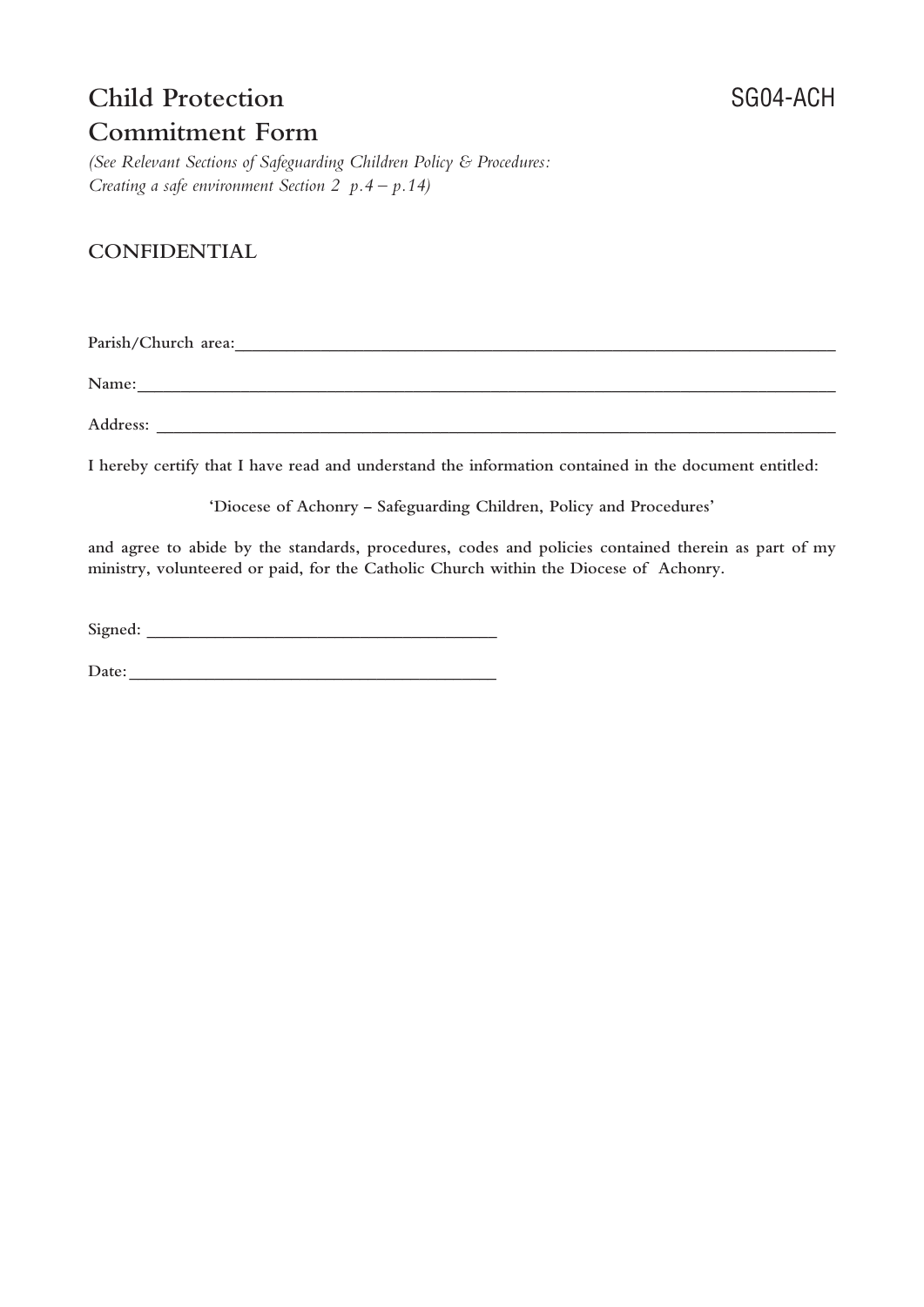## **Youth Ministry Application Form** SG05-ACH

*(See Sections 2(b) (i) & 2(b) (ii) of Safeguarding Children Policy & Procedures)*

### **CONFIDENTIAL**

Parish/Church area: \_\_\_\_\_\_\_\_\_\_\_\_\_\_\_\_\_\_\_\_\_\_\_\_\_\_\_\_\_\_\_\_\_\_\_\_\_\_\_\_\_\_\_\_\_\_\_\_\_\_\_\_\_\_\_\_\_\_\_\_\_\_ Name: \_\_\_\_\_\_\_\_\_\_\_\_\_\_\_\_\_\_\_\_\_\_\_\_\_\_\_\_\_\_\_\_\_\_\_\_\_\_\_\_\_\_\_\_\_\_\_\_\_\_\_\_\_\_\_\_\_\_\_\_\_\_\_\_\_\_\_\_\_\_\_\_\_\_ Address: \_\_\_\_\_\_\_\_\_\_\_\_\_\_\_\_\_\_\_\_\_\_\_\_\_\_\_\_\_\_\_\_\_\_\_\_\_\_\_\_\_\_\_\_\_\_\_\_\_\_\_\_\_\_\_\_\_\_\_\_\_\_\_\_\_\_\_\_\_\_\_\_ \_\_\_\_\_\_\_\_\_\_\_\_\_\_\_\_\_\_\_\_\_\_\_\_\_\_\_\_\_\_\_\_\_\_\_\_\_\_\_\_\_\_\_\_\_\_\_\_\_\_\_\_\_\_\_\_\_\_\_\_\_\_\_\_\_\_\_\_\_\_\_\_\_\_\_\_\_\_\_\_ \_\_\_\_\_\_\_\_\_\_\_\_\_\_\_\_\_\_\_\_\_\_\_\_\_\_\_\_\_\_\_\_\_\_\_\_\_\_\_\_\_\_\_\_\_\_\_\_\_\_\_\_\_\_\_\_\_\_\_\_\_\_\_\_\_\_\_\_\_\_\_\_\_\_\_\_\_\_\_\_ Date of Birth: \_\_\_\_\_\_\_\_\_\_\_\_\_\_\_\_\_\_\_\_\_\_\_\_\_\_\_\_\_\_\_\_\_\_ **I wish to apply to serve as (name ministry here)** \_\_\_\_\_\_\_\_\_\_\_\_\_\_\_\_\_\_\_\_\_\_\_\_\_\_\_\_\_\_\_\_\_\_\_\_\_\_\_\_\_\_\_ **I understand that becoming a member of the parish** \_\_\_\_\_\_\_\_\_\_\_\_\_\_\_\_\_\_\_\_\_\_\_\_\_\_\_\_\_ **group is very important and I accept that I must follow the rules as have been explained to me. I understand that if I fail to keep these rules my participation may be withdrawn. Signed:** \_\_\_\_\_\_\_\_\_\_\_\_\_\_\_\_\_\_\_\_\_\_\_\_\_\_\_\_\_\_\_\_\_\_\_\_\_\_\_\_\_ Date: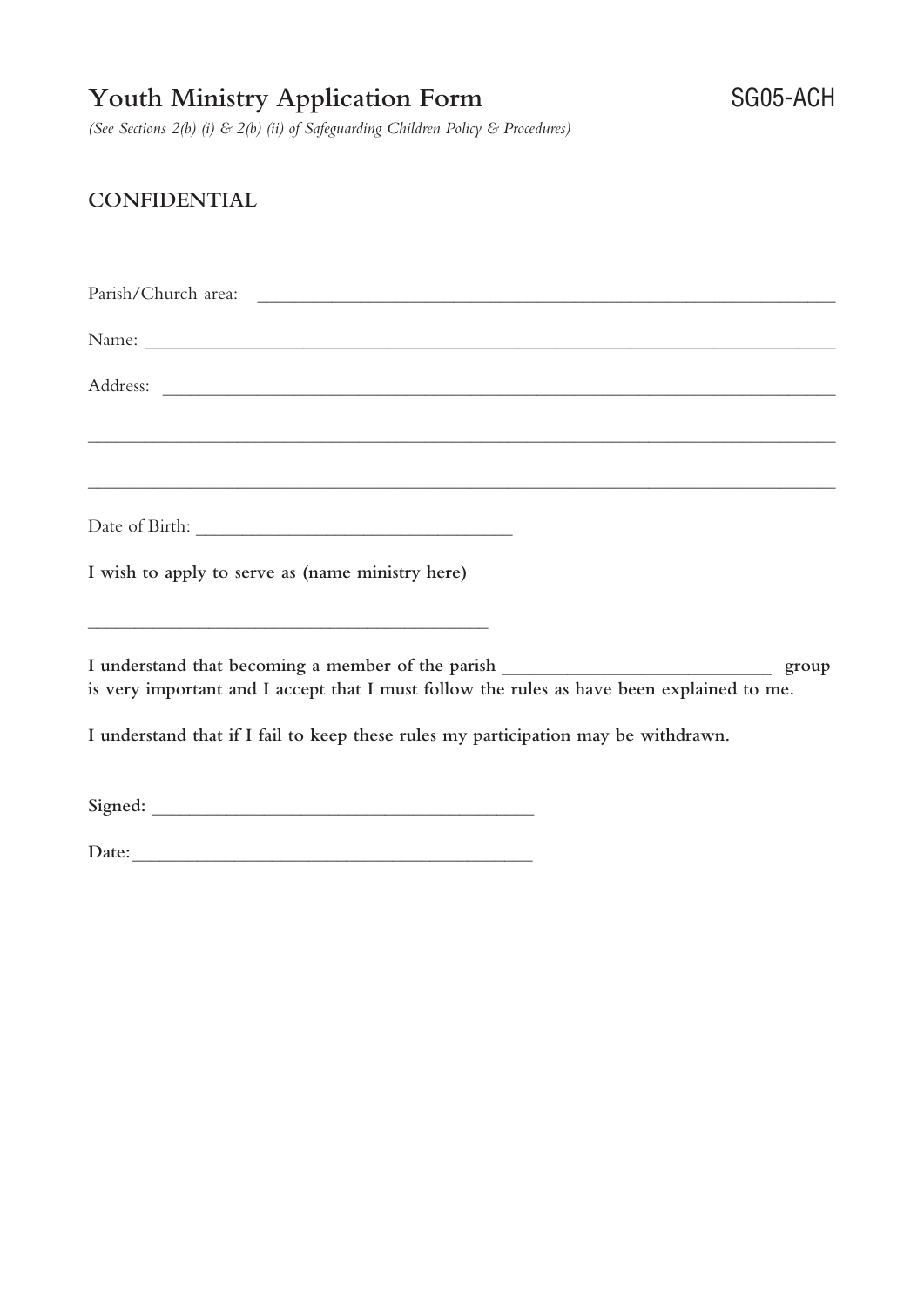## **Parental/Guardian Consent Form** SG06-ACH

**For ministries and activities normally conducted in parish setting** *(See relevant Sections of Safeguarding Children Policy & Procedures: Creating a safe environment Section 2 p.4 – p.14)*

### **CONFIDENTIAL**

Parish/Church are  $ea:$ 

Name of child/young person n\_: \_\_\_\_\_\_\_\_\_\_\_\_\_\_\_\_\_\_\_\_\_\_\_\_\_\_\_\_\_\_\_\_\_\_\_\_\_\_\_\_\_\_\_\_\_\_\_\_\_\_\_\_\_\_\_\_

Ministry/ministries/activity child/young person wishes to engage in:

Name of parent/guardian

Address:  $ss:$ 

Contact Phone Numbers: \_\_\_\_\_\_\_\_\_\_\_\_\_\_\_\_\_\_\_\_\_\_\_\_\_\_\_\_\_\_\_\_\_\_\_\_\_\_\_\_\_\_\_\_\_\_\_\_\_\_\_\_\_\_\_\_\_\_\_\_

| I consent to (name of child) | engaging in this ministry/ |
|------------------------------|----------------------------|
| these ministries/activities. |                            |

\_\_\_\_\_\_\_\_\_\_\_\_\_\_\_\_\_\_\_\_\_\_\_\_\_\_\_\_\_\_\_\_\_\_\_\_\_\_\_\_\_\_\_\_\_\_\_\_\_\_\_\_\_\_\_\_\_\_\_\_\_\_\_\_\_\_\_\_\_\_\_\_\_\_\_\_\_\_\_\_

\_\_\_\_\_\_\_\_\_\_\_\_\_\_\_\_\_\_\_\_\_\_\_\_\_\_\_\_\_\_\_\_\_\_\_\_\_\_\_\_\_\_\_\_\_\_\_\_\_\_\_\_\_\_\_\_\_\_\_\_\_\_\_\_\_\_\_\_\_\_\_\_\_\_\_\_\_\_\_\_

Other relevant information (e.g. medical conditions, special needs, dietary requirements etc.)

I understand that their involvement will require compliance with diocesan child protection policies and procedures of which I have been informed.

\_\_\_\_\_\_\_\_\_\_\_\_\_\_\_\_\_\_\_\_\_\_\_\_\_\_\_\_\_\_\_\_\_\_\_\_\_\_\_\_\_\_\_\_\_\_\_\_\_\_\_\_\_\_\_\_\_\_\_\_\_\_\_\_\_\_\_\_\_\_\_\_\_\_\_\_\_\_\_\_

 $Signed:$ 

Medical note: If your child/young person in your care requires medical care, suffers specific allergies or requires certain dietary requirements please state so here:

\_\_\_\_\_\_\_\_\_\_\_\_\_\_\_\_\_\_\_\_\_\_\_\_\_\_\_\_\_\_\_\_\_\_\_\_\_\_\_\_\_\_\_\_\_\_\_\_\_\_\_\_\_\_\_\_\_\_\_\_\_\_\_\_\_\_\_\_\_\_\_\_\_\_\_\_\_\_\_\_

\_\_\_\_\_\_\_\_\_\_\_\_\_\_\_\_\_\_\_\_\_\_\_\_\_\_\_\_\_\_\_\_\_\_\_\_\_\_\_\_\_\_\_\_\_\_\_\_\_\_\_\_\_\_\_\_\_\_\_\_\_\_\_\_\_\_\_\_\_\_\_\_\_\_\_\_\_\_\_\_

\_\_\_\_\_\_\_\_\_\_\_\_\_\_\_\_\_\_\_\_\_\_\_\_\_\_\_\_\_\_\_\_\_\_\_\_\_\_\_\_\_\_\_\_\_\_\_\_\_\_\_\_\_\_\_\_\_\_\_\_\_\_\_\_\_\_\_\_\_\_\_\_\_\_\_\_\_\_\_\_

**Note:** Activities conducted outside of normal parish group activities will require separate consent forms.

\_\_\_\_\_\_\_\_\_\_\_\_\_\_\_\_\_\_\_\_\_\_\_\_\_\_\_\_\_\_\_\_\_\_\_\_\_\_\_\_\_\_\_\_\_\_\_\_\_\_\_\_\_\_\_\_\_\_\_\_\_\_\_\_\_\_\_\_\_\_\_\_\_\_\_\_\_\_\_\_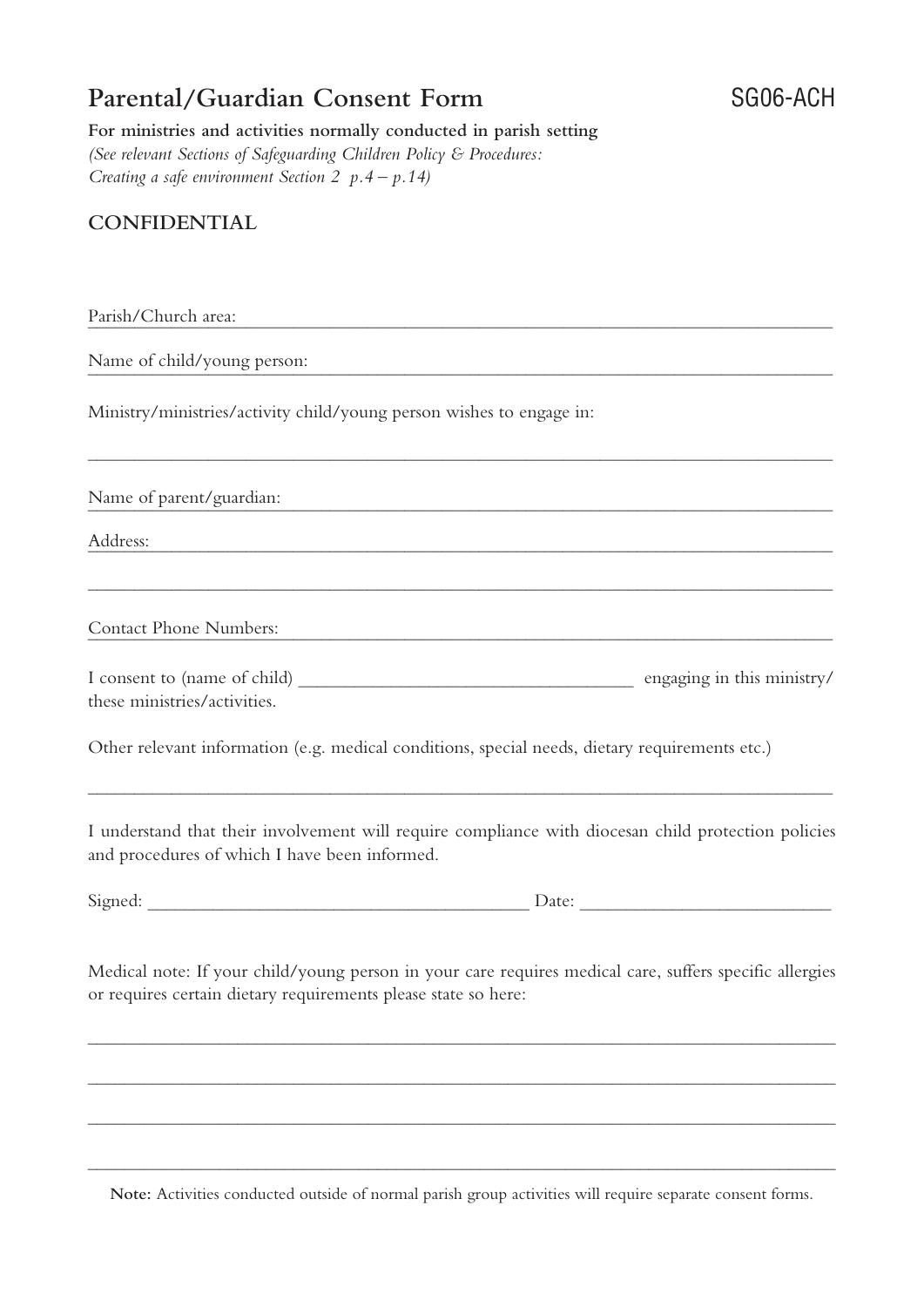## **Special Activity Parental/Guardian** SG07-ACH **Consent Form**

**For ministries and activities normally conducted outside parish setting** *(See relevant sections of Safeguarding Children Policy & Procedures: Creating a safe environment Section 2 p.4 – p.14 and in particular 2(f) and 2(j))*

### **CONFIDENTIAL**

| Name of child/young person:                                                                                                                                                                                                                                   |  |
|---------------------------------------------------------------------------------------------------------------------------------------------------------------------------------------------------------------------------------------------------------------|--|
|                                                                                                                                                                                                                                                               |  |
|                                                                                                                                                                                                                                                               |  |
|                                                                                                                                                                                                                                                               |  |
| Name of Co-ordinator:                                                                                                                                                                                                                                         |  |
|                                                                                                                                                                                                                                                               |  |
|                                                                                                                                                                                                                                                               |  |
|                                                                                                                                                                                                                                                               |  |
|                                                                                                                                                                                                                                                               |  |
| Other relevant information (e.g. medical conditions, special needs, dietary requirements etc.)                                                                                                                                                                |  |
|                                                                                                                                                                                                                                                               |  |
| I have read and I understand the activity outlined accompanying this permission slip. I am satisfied that I have<br>been sufficiently informed about the activity and I agree to allow the young person named above to take part in<br>the outlined activity. |  |
|                                                                                                                                                                                                                                                               |  |
|                                                                                                                                                                                                                                                               |  |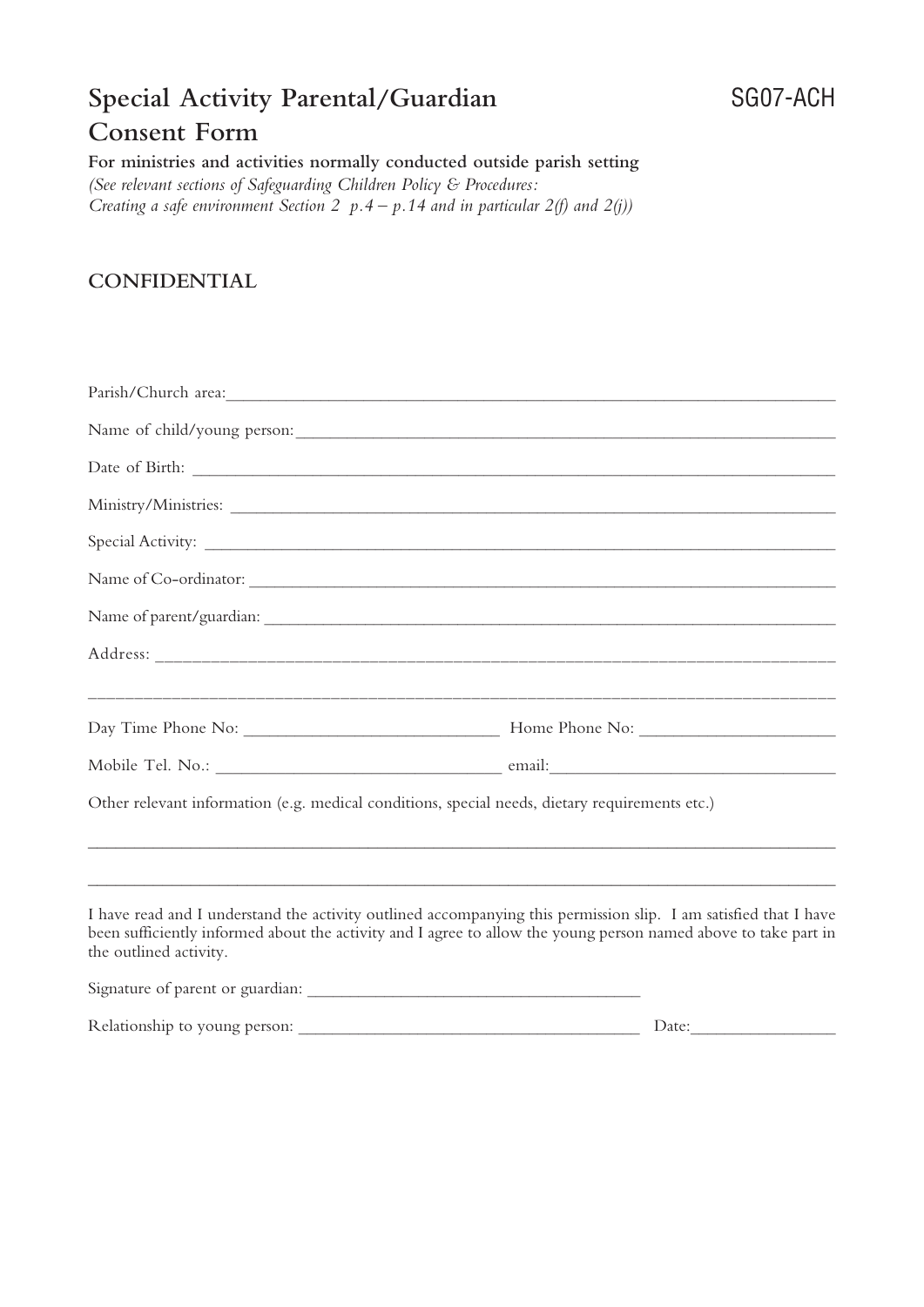## Incident/Accident Reporting Form

Safeguarding Children Diocese of Achonry

| 2. Location of Incident:                                                                                               |
|------------------------------------------------------------------------------------------------------------------------|
|                                                                                                                        |
| Name of Child/Young Persons involved:                                                                                  |
|                                                                                                                        |
|                                                                                                                        |
|                                                                                                                        |
|                                                                                                                        |
|                                                                                                                        |
| Give details of Incident/Accident:<br>,我们也不能在这里的时候,我们也不能在这里的时候,我们也不能会不能会不能会不能会不能会不能会不能会不能会不能会不能会。""我们的是我们的,我们也不能会不能会不能 |
|                                                                                                                        |
|                                                                                                                        |
|                                                                                                                        |
|                                                                                                                        |
|                                                                                                                        |
|                                                                                                                        |
|                                                                                                                        |
|                                                                                                                        |
|                                                                                                                        |
|                                                                                                                        |
|                                                                                                                        |
|                                                                                                                        |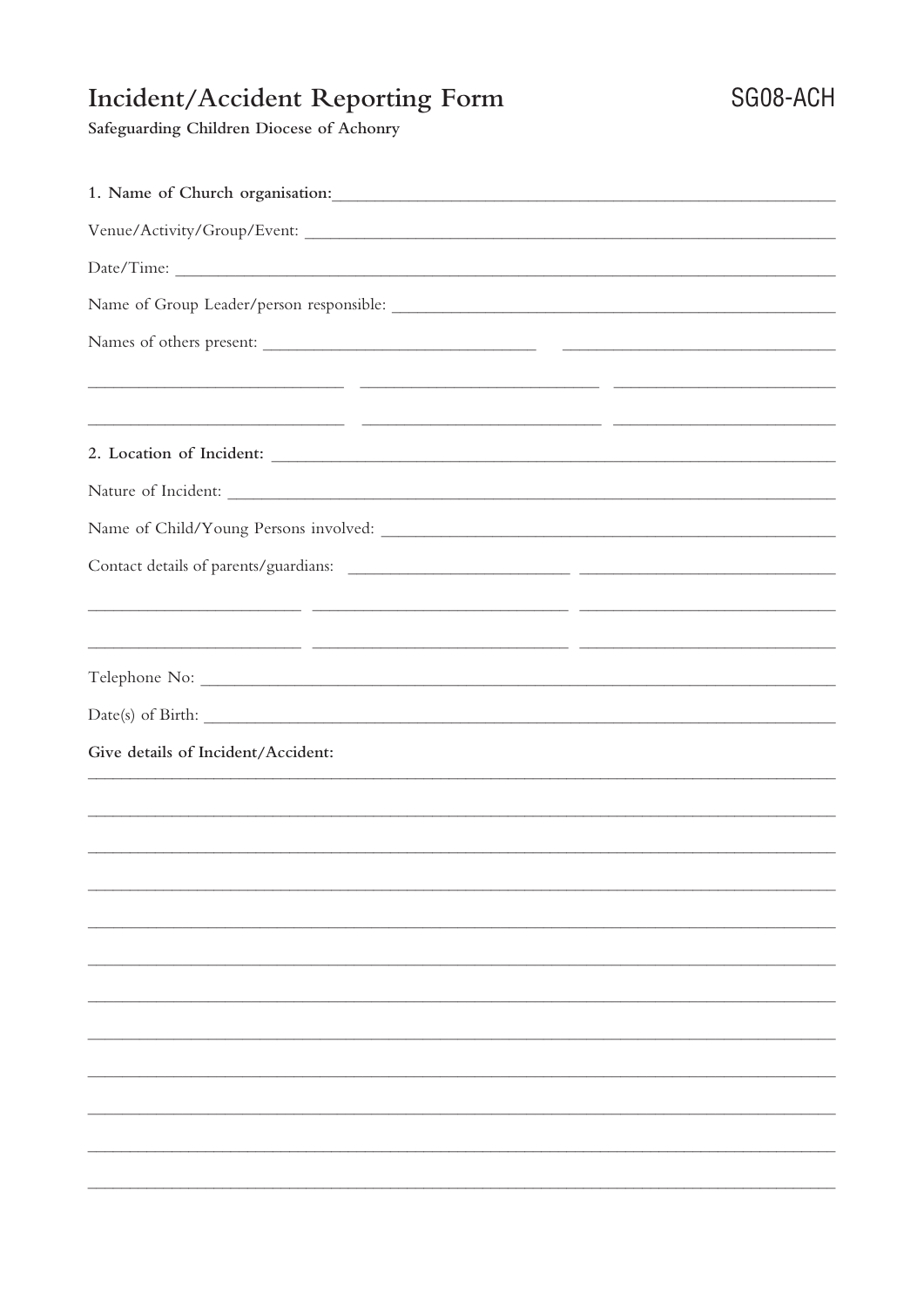| 3. Action taken both during and following incident: |                                                                                  |  |
|-----------------------------------------------------|----------------------------------------------------------------------------------|--|
|                                                     |                                                                                  |  |
|                                                     |                                                                                  |  |
|                                                     | ,我们也不能在这里的时候,我们也不能在这里的时候,我们也不能在这里的时候,我们也不能会在这里的时候,我们也不能会在这里的时候,我们也不能会在这里的时候,我们也不 |  |
| 4. Date and time of people contacted:               |                                                                                  |  |
|                                                     |                                                                                  |  |
|                                                     |                                                                                  |  |
|                                                     |                                                                                  |  |
| 5. Other relevant information:                      |                                                                                  |  |
|                                                     |                                                                                  |  |
|                                                     |                                                                                  |  |
|                                                     |                                                                                  |  |
|                                                     |                                                                                  |  |
| FOR OFFICE USE ONLY                                 |                                                                                  |  |
| Any Follow-up Action required?                      |                                                                                  |  |
|                                                     |                                                                                  |  |
| Signed                                              | Dated:                                                                           |  |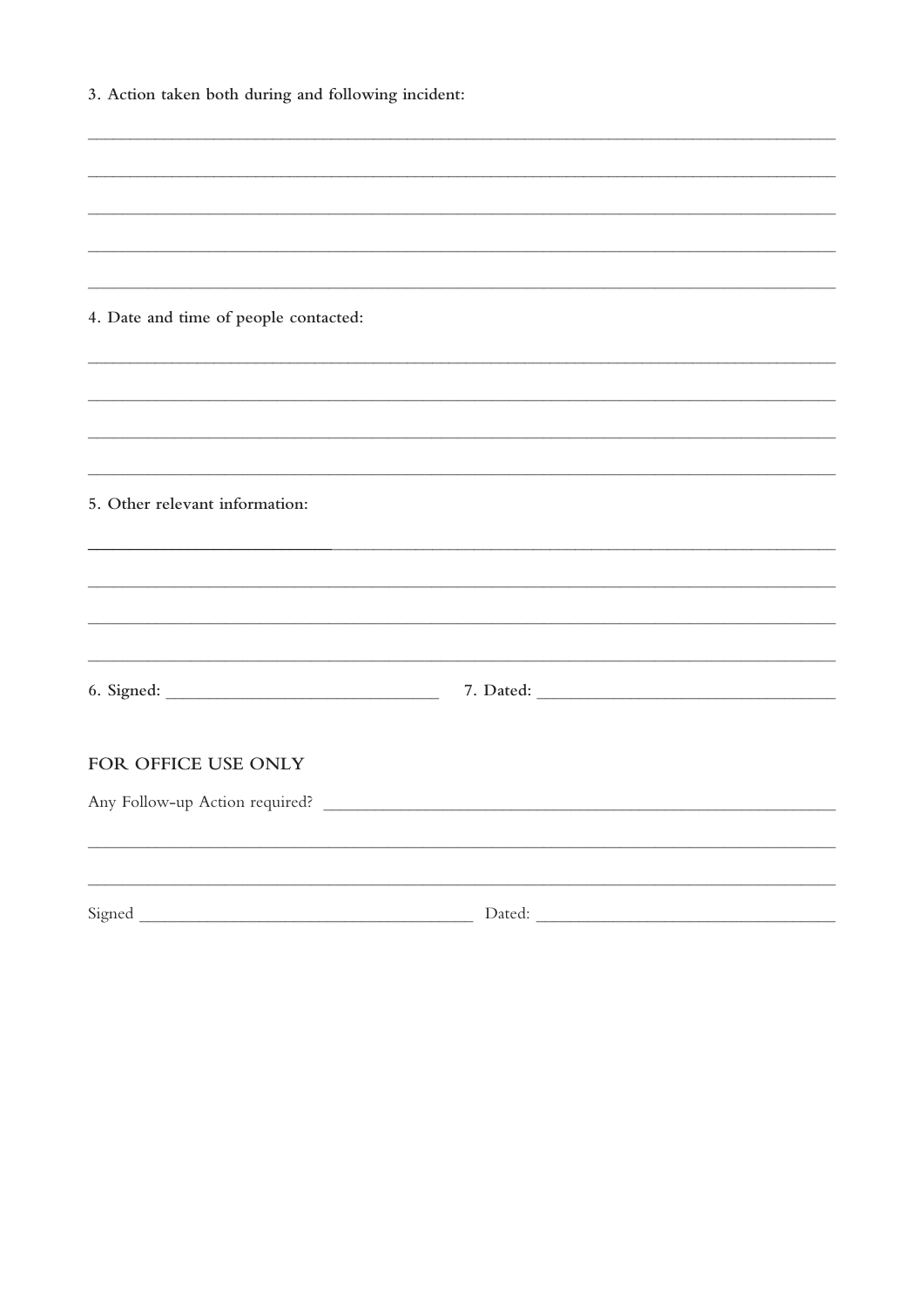## **General Complaints Form**

(See Relevant Section of Safeguarding Children Policy & Procedures: Creating a safe environment Section 2  $p.4 - p.14$  and in particular  $2(k)$ )

### **CONFIDENTIAL**

|                                       | <u> 1989 - Johann Barn, mars an t-Amerikaansk politiker (* 1958)</u>                                                  |  |
|---------------------------------------|-----------------------------------------------------------------------------------------------------------------------|--|
|                                       |                                                                                                                       |  |
|                                       |                                                                                                                       |  |
|                                       |                                                                                                                       |  |
|                                       |                                                                                                                       |  |
|                                       | <u> 1989 - Johann Stoff, deutscher Stoffen und der Stoffen und der Stoffen und der Stoffen und der Stoffen und de</u> |  |
|                                       | <u> 1989 - Johann Stoff, deutscher Stoff, der Stoff, der Stoff, der Stoff, der Stoff, der Stoff, der Stoff, der S</u> |  |
|                                       |                                                                                                                       |  |
| For Office Use/Parish Use             |                                                                                                                       |  |
|                                       |                                                                                                                       |  |
|                                       |                                                                                                                       |  |
| Actions taken to resolve the problem: |                                                                                                                       |  |
|                                       |                                                                                                                       |  |
|                                       | 2. $\overline{\phantom{a}}$                                                                                           |  |
|                                       | $\frac{3}{2}$                                                                                                         |  |
|                                       | Result of Action Taken                                                                                                |  |
|                                       |                                                                                                                       |  |
|                                       | Date:                                                                                                                 |  |
|                                       |                                                                                                                       |  |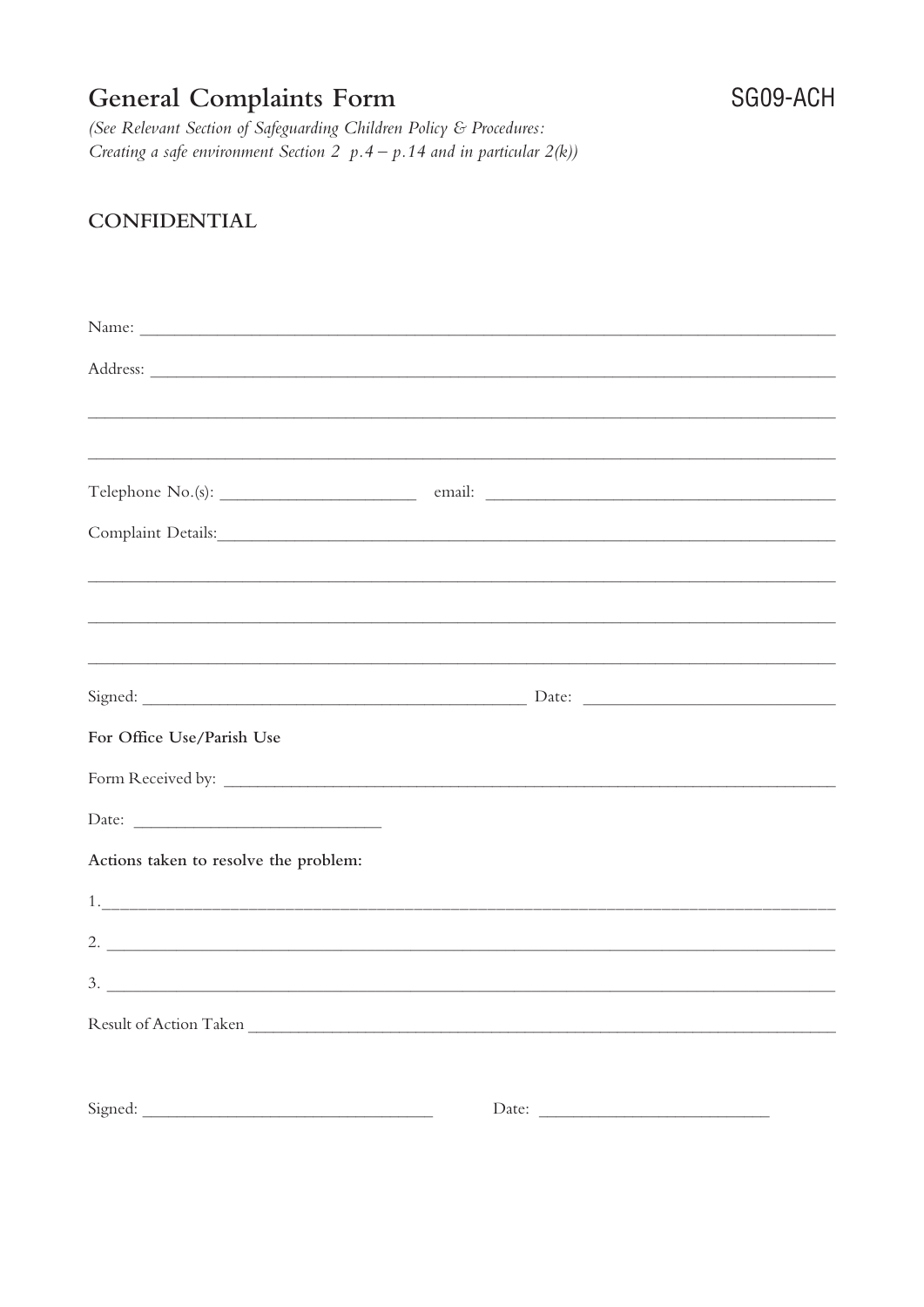## **Child Protection Recording Form** SG10-ACH

*For use by anyone recording a disclosure or concern*

### **CONFIDENTIAL**

**Note:** this form is not to be used by the Designated Person when making a formal report to the HSE. Please refer to Appendix for HSE Reporting Form. *(See relevant sections of Safeguarding Children Policy & Procedures: in partiular 2(c))*

#### **1. ABOUT THE DISCLOSURE/CONCERN**

| How was information received? (attach any written information to this form)                                                                                                                                                         |
|-------------------------------------------------------------------------------------------------------------------------------------------------------------------------------------------------------------------------------------|
| Telephone $\Box$ Letter $\Box$ Email $\Box$ In person $\Box$                                                                                                                                                                        |
| 2. DETAILS OF PERSON MAKING DISCLOSURE/RAISING CONCERN                                                                                                                                                                              |
|                                                                                                                                                                                                                                     |
| Address: <u>Address:</u> Address: Address: Address: Address: Address: Address: Address: Address: Address: Address: Address: Address: Address: Address: Address: Address: Address: Address: Address: Address: Address: Address: Addr |
|                                                                                                                                                                                                                                     |
|                                                                                                                                                                                                                                     |
|                                                                                                                                                                                                                                     |
|                                                                                                                                                                                                                                     |
| 3. DETAILS OF CHILD OR ALLEGED VICTIM                                                                                                                                                                                               |
|                                                                                                                                                                                                                                     |
|                                                                                                                                                                                                                                     |
|                                                                                                                                                                                                                                     |
|                                                                                                                                                                                                                                     |
|                                                                                                                                                                                                                                     |
|                                                                                                                                                                                                                                     |
|                                                                                                                                                                                                                                     |
|                                                                                                                                                                                                                                     |
| Parish/Order/Congregation/organisation (if applicable): ________________________                                                                                                                                                    |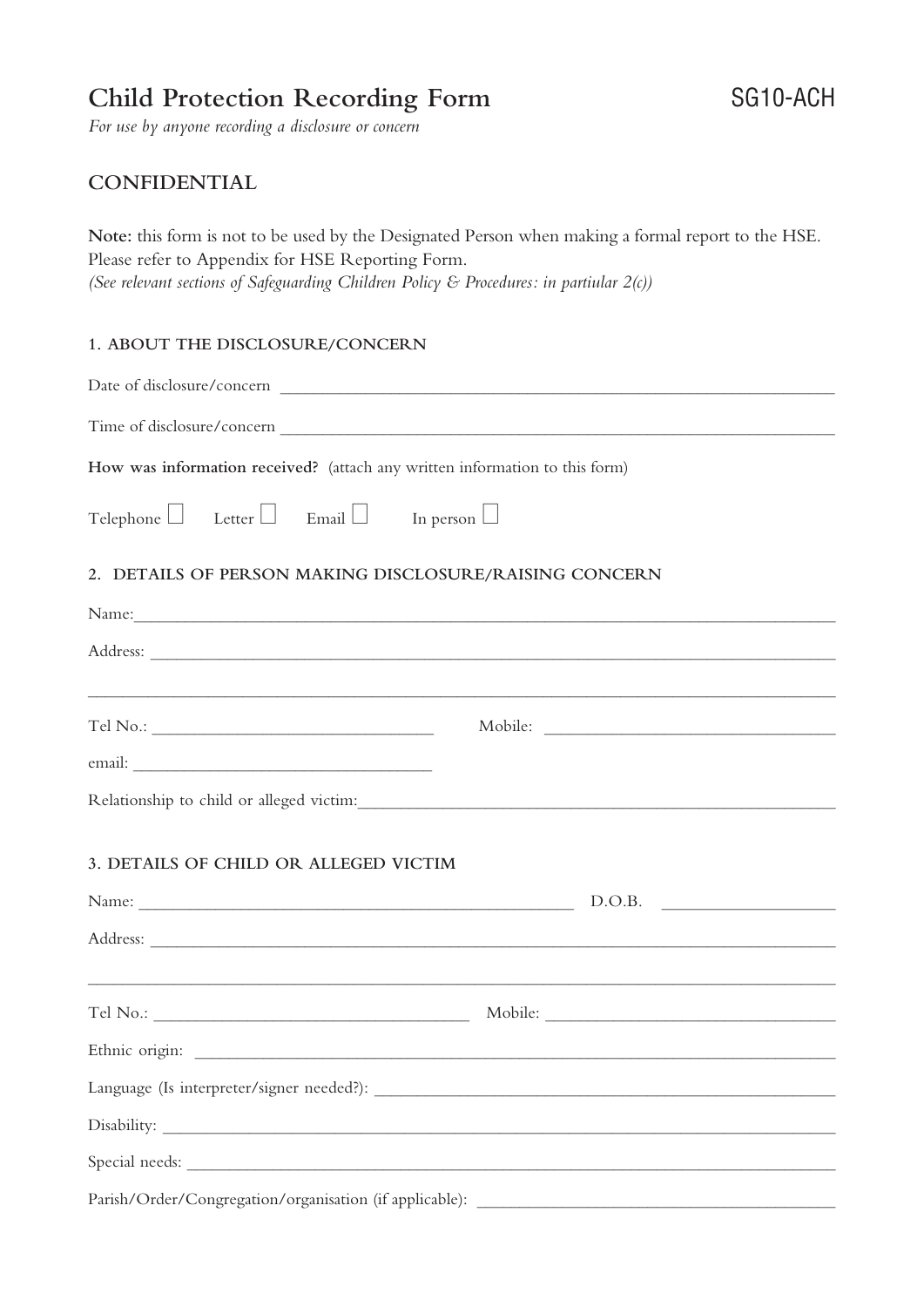#### 4. PARENT/CARER DETAILS (where appropriate)

| Name: Name and the second contract of the second contract of the second contract of the second contract of the second contract of the second contract of the second contract of the second contract of the second contract of  |  |
|--------------------------------------------------------------------------------------------------------------------------------------------------------------------------------------------------------------------------------|--|
|                                                                                                                                                                                                                                |  |
|                                                                                                                                                                                                                                |  |
| Are they aware of the allegation, suspicion or complaint? Yes $\Box$ No $\Box$                                                                                                                                                 |  |
| 5. DETAILS OF ALLEGED PERPETRATOR                                                                                                                                                                                              |  |
| Name:                                                                                                                                                                                                                          |  |
| Address: and the contract of the contract of the contract of the contract of the contract of the contract of the contract of the contract of the contract of the contract of the contract of the contract of the contract of t |  |
| <u> 1999 - Jan Barbara, martxa al III-lea (h. 1989).</u>                                                                                                                                                                       |  |
| Relationship to child/victim (parent/priest/teacher/volunteer etc):                                                                                                                                                            |  |
|                                                                                                                                                                                                                                |  |
|                                                                                                                                                                                                                                |  |
|                                                                                                                                                                                                                                |  |
| Current contact with children if known (e.g. Board of Management of school, who runs youth activities etc):                                                                                                                    |  |
|                                                                                                                                                                                                                                |  |
|                                                                                                                                                                                                                                |  |
|                                                                                                                                                                                                                                |  |
| 6. DETAILS OF CONCERN, ALLEGATION OR COMPLAINT                                                                                                                                                                                 |  |
|                                                                                                                                                                                                                                |  |
|                                                                                                                                                                                                                                |  |
|                                                                                                                                                                                                                                |  |
|                                                                                                                                                                                                                                |  |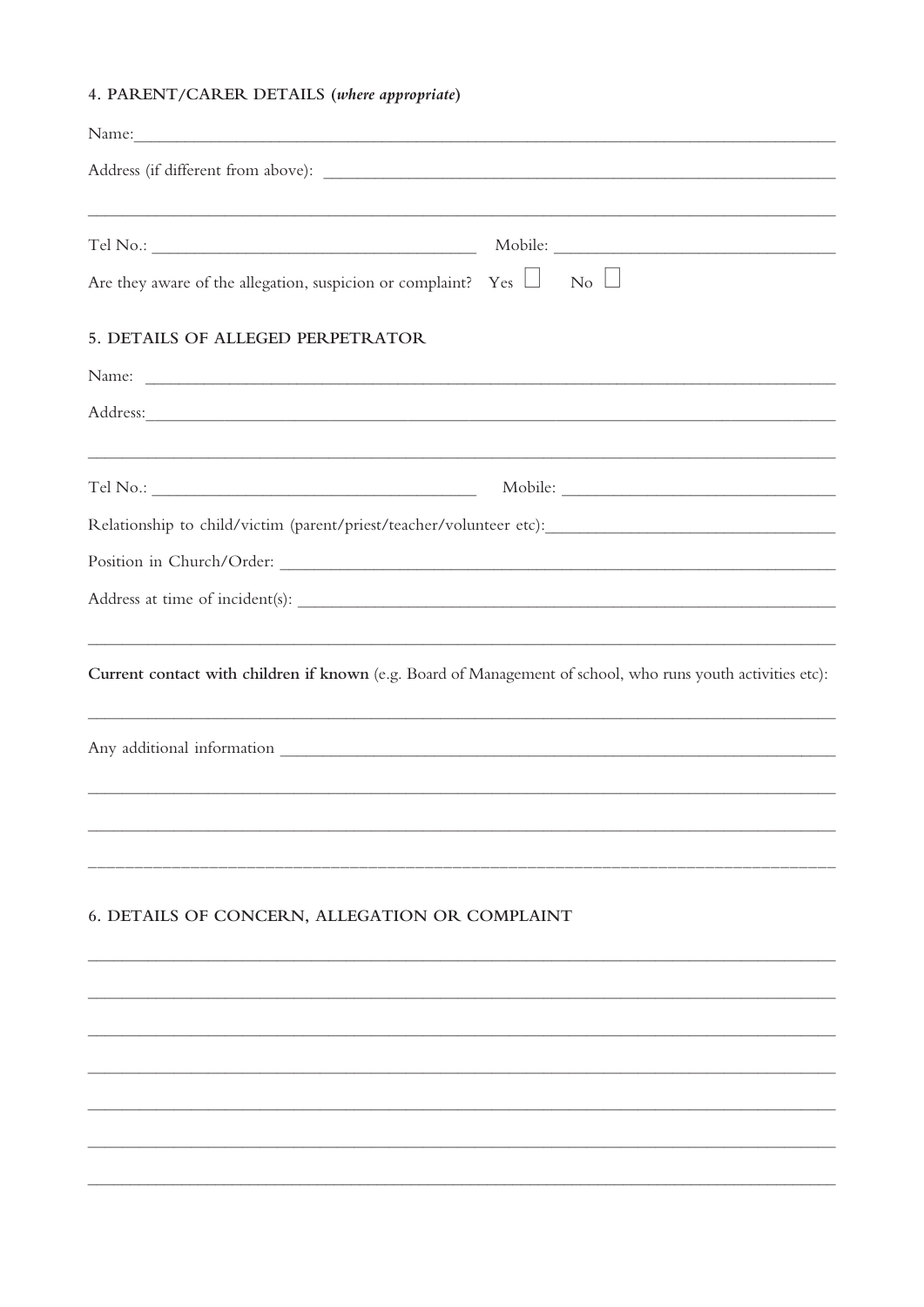### 7. REPORTING (If you are not the Diocesan Designated Person please complete section 7)

| Have you reported this matter to your Diocesan Designated Person/Diocesan Delegate? |                                                                                                                                                    |                                                                                                                                                                                                                                |  |  |  |
|-------------------------------------------------------------------------------------|----------------------------------------------------------------------------------------------------------------------------------------------------|--------------------------------------------------------------------------------------------------------------------------------------------------------------------------------------------------------------------------------|--|--|--|
|                                                                                     | $Yes$ $\Box$ No $\Box$ If Yes, give details of Designated Person you reported to:                                                                  |                                                                                                                                                                                                                                |  |  |  |
|                                                                                     |                                                                                                                                                    | Position: Note and the contract of the contract of the contract of the contract of the contract of the contract of the contract of the contract of the contract of the contract of the contract of the contract of the contrac |  |  |  |
|                                                                                     |                                                                                                                                                    |                                                                                                                                                                                                                                |  |  |  |
|                                                                                     |                                                                                                                                                    | ,我们也不能在这里的时候,我们也不能在这里的时候,我们也不能在这里的时候,我们也不能会不能会不能会不能会不能会不能会不能会不能会。<br>第2012章 我们的时候,我们的时候,我们的时候,我们的时候,我们的时候,我们的时候,我们的时候,我们的时候,我们的时候,我们的时候,我们的时候,我们的时候,我                                                                          |  |  |  |
| If No explain why:                                                                  |                                                                                                                                                    |                                                                                                                                                                                                                                |  |  |  |
|                                                                                     |                                                                                                                                                    |                                                                                                                                                                                                                                |  |  |  |
|                                                                                     |                                                                                                                                                    | <u> 1989 - Andrea San Andrea Andrea Andrea Andrea Andrea Andrea Andrea Andrea Andrea Andrea Andrea Andrea Andrea </u>                                                                                                          |  |  |  |
|                                                                                     |                                                                                                                                                    |                                                                                                                                                                                                                                |  |  |  |
|                                                                                     | If No, has the matter been reported to civil authorities? Yes $\Box$<br>Have you reported the matter to any other member of the Church? Yes $\Box$ | $\overline{\phantom{0}}$ No $\overline{\phantom{0}}$<br>$\overline{N_0}$                                                                                                                                                       |  |  |  |
|                                                                                     |                                                                                                                                                    |                                                                                                                                                                                                                                |  |  |  |
| If Yes explain why:                                                                 |                                                                                                                                                    |                                                                                                                                                                                                                                |  |  |  |
|                                                                                     |                                                                                                                                                    |                                                                                                                                                                                                                                |  |  |  |
|                                                                                     |                                                                                                                                                    |                                                                                                                                                                                                                                |  |  |  |
| Who was it referred to?                                                             |                                                                                                                                                    |                                                                                                                                                                                                                                |  |  |  |
|                                                                                     |                                                                                                                                                    |                                                                                                                                                                                                                                |  |  |  |
|                                                                                     |                                                                                                                                                    |                                                                                                                                                                                                                                |  |  |  |
|                                                                                     |                                                                                                                                                    |                                                                                                                                                                                                                                |  |  |  |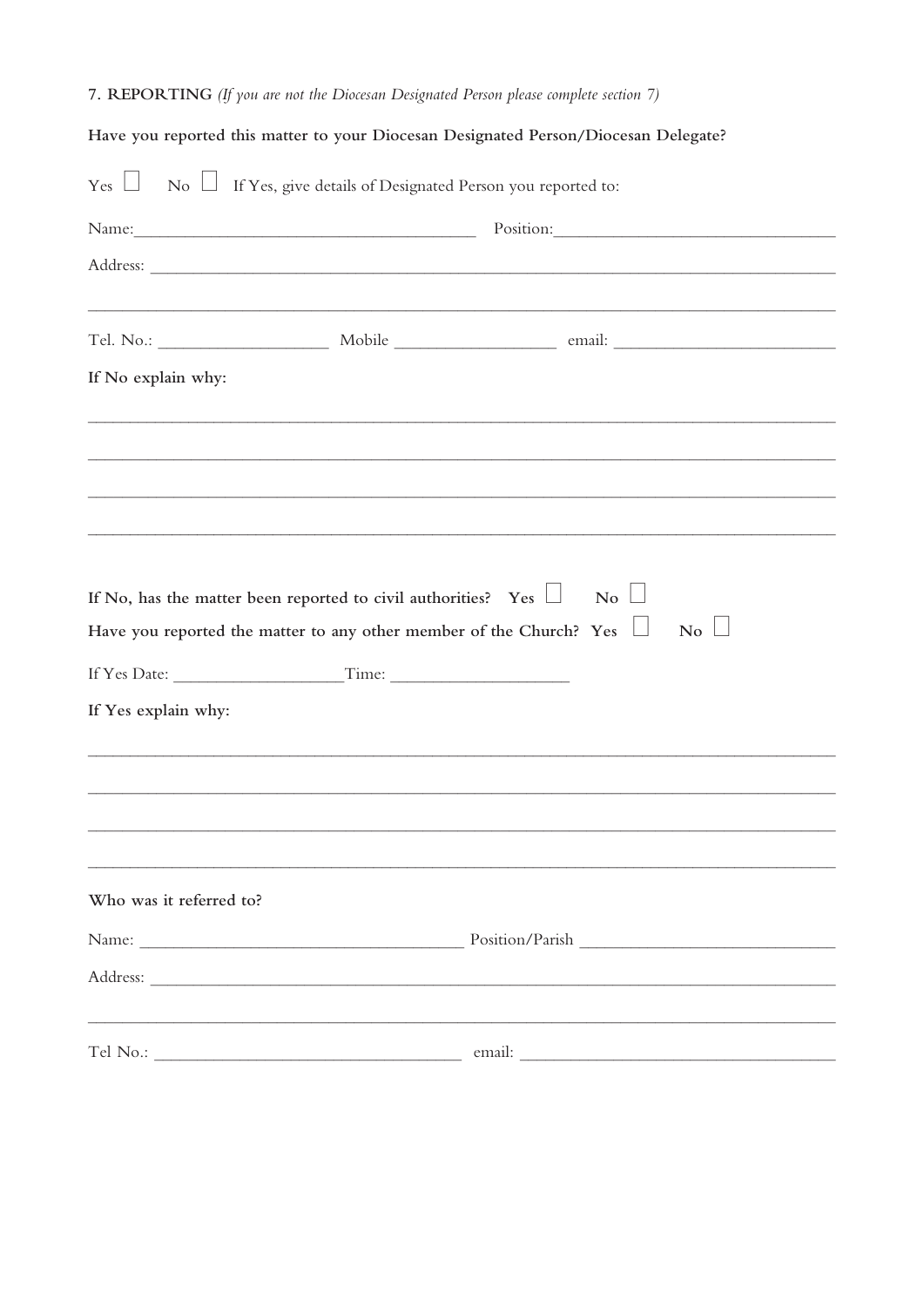8. DIOCESAN DESIGNATED PERSON (If you are a Diocesan Designated Person please complete section 8)

| Has the matter been referred to civil authorities? | Yes                                                                                                                                                                                                                                                                                              | No                                                                                                  |
|----------------------------------------------------|--------------------------------------------------------------------------------------------------------------------------------------------------------------------------------------------------------------------------------------------------------------------------------------------------|-----------------------------------------------------------------------------------------------------|
| How was the referral made?                         |                                                                                                                                                                                                                                                                                                  |                                                                                                     |
|                                                    |                                                                                                                                                                                                                                                                                                  |                                                                                                     |
|                                                    |                                                                                                                                                                                                                                                                                                  |                                                                                                     |
|                                                    |                                                                                                                                                                                                                                                                                                  |                                                                                                     |
|                                                    |                                                                                                                                                                                                                                                                                                  |                                                                                                     |
|                                                    |                                                                                                                                                                                                                                                                                                  | What actions were agreed and by whom when the matter was referred onto Civil/Church authorities?    |
|                                                    |                                                                                                                                                                                                                                                                                                  |                                                                                                     |
|                                                    |                                                                                                                                                                                                                                                                                                  |                                                                                                     |
|                                                    | Are there any immediate Child Protection concerns?<br>If so what are they and what actions were taken in order to address them?                                                                                                                                                                  |                                                                                                     |
|                                                    |                                                                                                                                                                                                                                                                                                  |                                                                                                     |
|                                                    |                                                                                                                                                                                                                                                                                                  |                                                                                                     |
|                                                    |                                                                                                                                                                                                                                                                                                  |                                                                                                     |
|                                                    | 9. DETAILS OF PERSON COMPLETING THE FORM                                                                                                                                                                                                                                                         |                                                                                                     |
|                                                    | Name:                                                                                                                                                                                                                                                                                            |                                                                                                     |
|                                                    |                                                                                                                                                                                                                                                                                                  | Tel No.: __________________________ Mobile: __________________ email: _____________________________ |
|                                                    |                                                                                                                                                                                                                                                                                                  |                                                                                                     |
| Form Completed                                     |                                                                                                                                                                                                                                                                                                  |                                                                                                     |
|                                                    |                                                                                                                                                                                                                                                                                                  |                                                                                                     |
|                                                    | $\mathbf{r}$ and $\mathbf{r}$ and $\mathbf{r}$ and $\mathbf{r}$ and $\mathbf{r}$ and $\mathbf{r}$ and $\mathbf{r}$ and $\mathbf{r}$ and $\mathbf{r}$ and $\mathbf{r}$ and $\mathbf{r}$ and $\mathbf{r}$ and $\mathbf{r}$ and $\mathbf{r}$ and $\mathbf{r}$ and $\mathbf{r}$ and $\mathbf{r}$ and |                                                                                                     |

Note: This form must be sent to the designated officer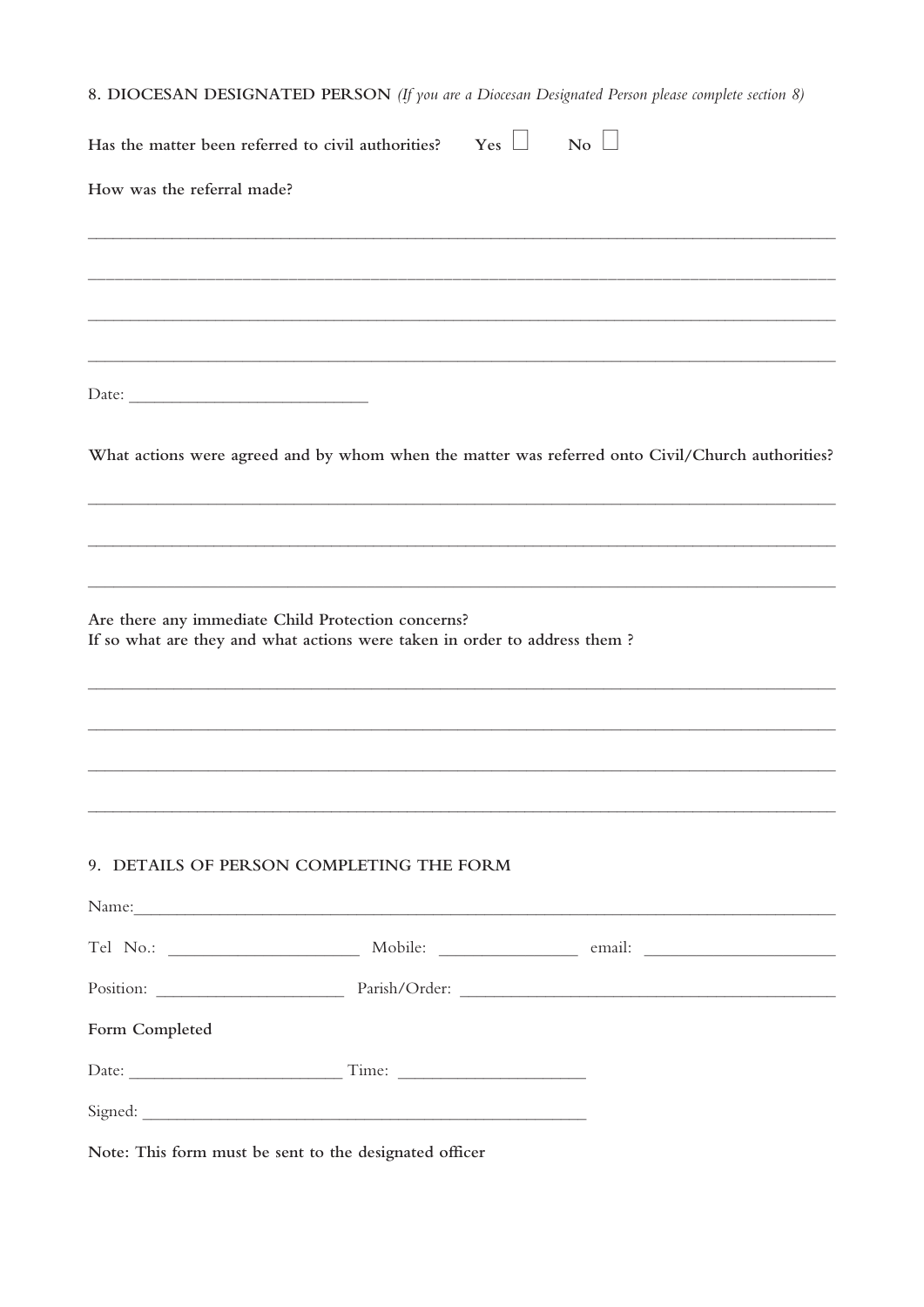## **Altar Server Application &** SG11-ACH **Parental Consent Form**

| for the coming year. | I understand that becoming a member of the Serving Group is very important.     | I wish to apply to be a Server for Mass and other Liturgies in Parish/Church of ______________________________ |
|----------------------|---------------------------------------------------------------------------------|----------------------------------------------------------------------------------------------------------------|
| available myself.    |                                                                                 | I promise to be on time for ceremonies and also to get some one to take my place whenever I am not             |
| proper for servers.  |                                                                                 | I will try to be dignified, reverent and prayerful whenever I am in or around the church as is befitting and   |
|                      | While I am on the rota /roster for serving I undertake to be faithful.          |                                                                                                                |
|                      |                                                                                 |                                                                                                                |
|                      |                                                                                 |                                                                                                                |
|                      |                                                                                 |                                                                                                                |
|                      |                                                                                 | Address:                                                                                                       |
|                      |                                                                                 |                                                                                                                |
|                      | We/I understand this requires compliance with diocesan child protection policy. | We/I give relevant information of any medical condition or special needs or allergies below.                   |
|                      |                                                                                 |                                                                                                                |
|                      |                                                                                 | Medical Note etc. If your child has any medical condition or special needs or allergies please state so here:  |
|                      |                                                                                 |                                                                                                                |
|                      |                                                                                 | ,我们也不会有什么。""我们的人,我们也不会有什么?""我们的人,我们也不会有什么?""我们的人,我们也不会有什么?""我们的人,我们也不会有什么?""我们的人                               |
|                      |                                                                                 |                                                                                                                |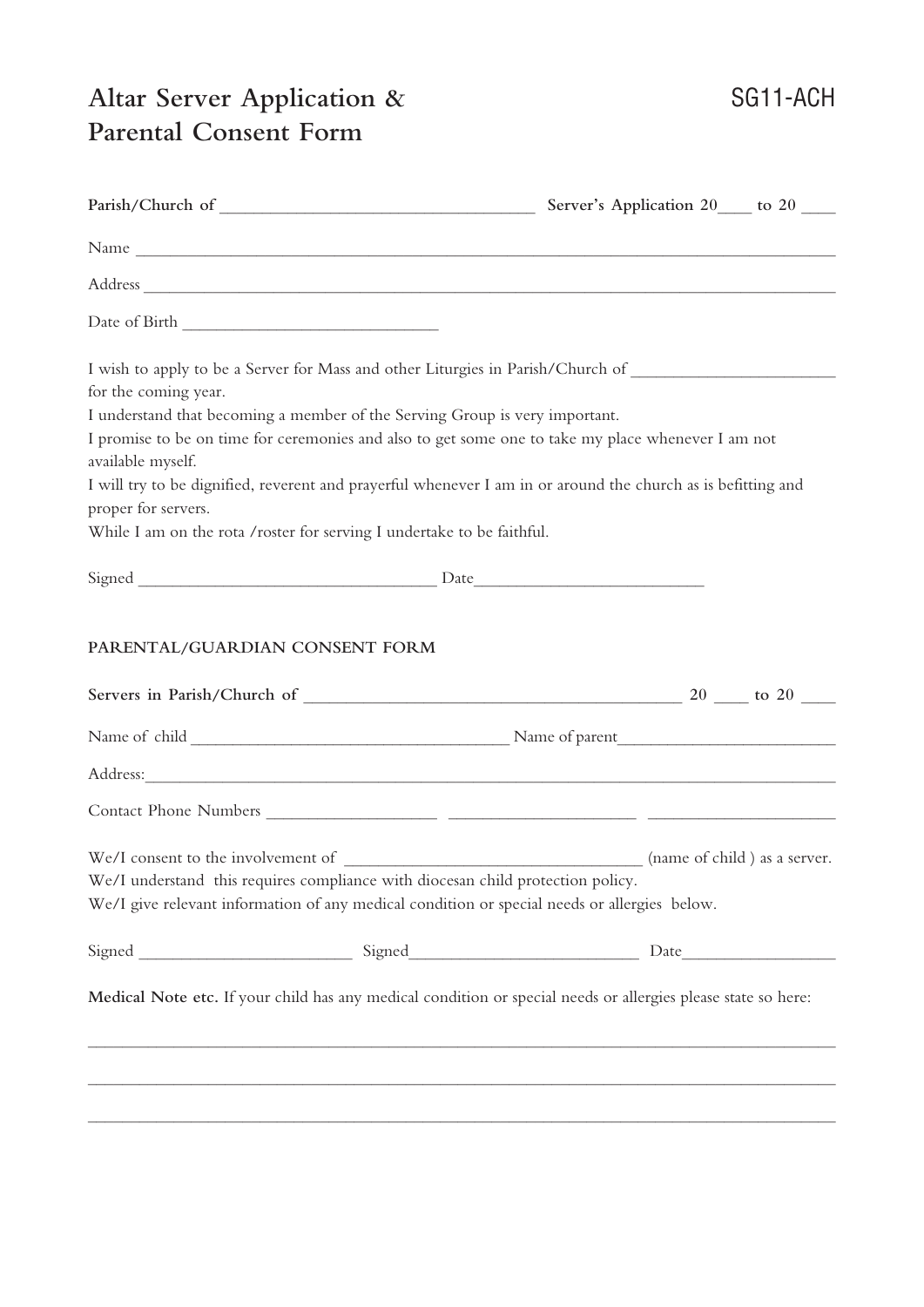## **Standard Reporting Form - Guidance Notes**

Health Service Executive have a statutory responsibility under the Child Care Act, 1991, to promote the welfare and protection of children in their area. Health Boards therefore have an obligation to receive information about any child who is not receiving adequate care and/or protection.

This reporting form is for use by:

- Health Service Executive Personnel
- Professional and individuals in the provision of child care services in the community who have service contracts with the health boards.
- **Designated person in a voluntary or community agency**
- Any professional individual or group involved in services to children who becomes aware of a child protection or welfare concern, or to whom a child protection or child welfare concern is reported.

Please fill in as much information and detail as is known to you. (Health Service Executive personnel should do this in consultation with their line manager. This will assist the Social Work Department is assessing the level of risk to the child, or support services required. If the information requested in not known to you, please indicate by putting a line through the question. It is likely that a social worker will contact you to discuss your report.

Health Service Executive aim to work in partnership with parents. If you are making this report in confidence you should note that the Health Service Executive cannot guarantee absolute confidentiality as:

- A Court could order that information be disclosed.
- Under the Freedom of Information Act, 1994, the Freedom of Information Commissioner may order that information be disclosed.

You should also note that in making a 'bona fide report' you are protected under the Protection for Persons Reporting Child Abuse Act, 1998.

If you are unsure if you should report your concerns, please telephone the duty social worker and discuss your concerns with him/her.

In case of emergency or outside Health Service Executive hours, contact should be made with An Garda Síochána.

A separate form must be completed in respect of each child being reported.

Duty Social Work office and referral intake points for the Health Service Executive.

|                                                    | Sligo/Leitrim/West Cavan Community Care Area |                          |  |  |
|----------------------------------------------------|----------------------------------------------|--------------------------|--|--|
| Markievicz House Duty Social Worker<br>071-9155133 |                                              | Ms. Ann Kelly,           |  |  |
| Carrick-on-Shannon Duty Social Worker              | 071-9650324                                  | Principal Social Worker, |  |  |
| Tubbercurry Duty Social Worker                     | 071-9120062                                  | Markievicz House,        |  |  |
|                                                    |                                              | Sligo.                   |  |  |
|                                                    |                                              | 071-9155136              |  |  |
| Donegal Community Care Area                        |                                              | Completed Form to:       |  |  |
| Millennium Court, Letterkenny                      |                                              | Mr. Michael Gallagher,   |  |  |
| Duty Social Worker                                 | 074-9123770                                  | Principal Social Worker, |  |  |
| Buncrana, Co. Donegal Duty Social worker           | 074-9361044                                  | Garden Centre Complex,   |  |  |
| Donegal Town Duty Social Worker                    | 074-9721074                                  | St. Conal's Hospital,    |  |  |
|                                                    |                                              | Letterkenny.             |  |  |
|                                                    |                                              | 074-9122322              |  |  |
|                                                    |                                              |                          |  |  |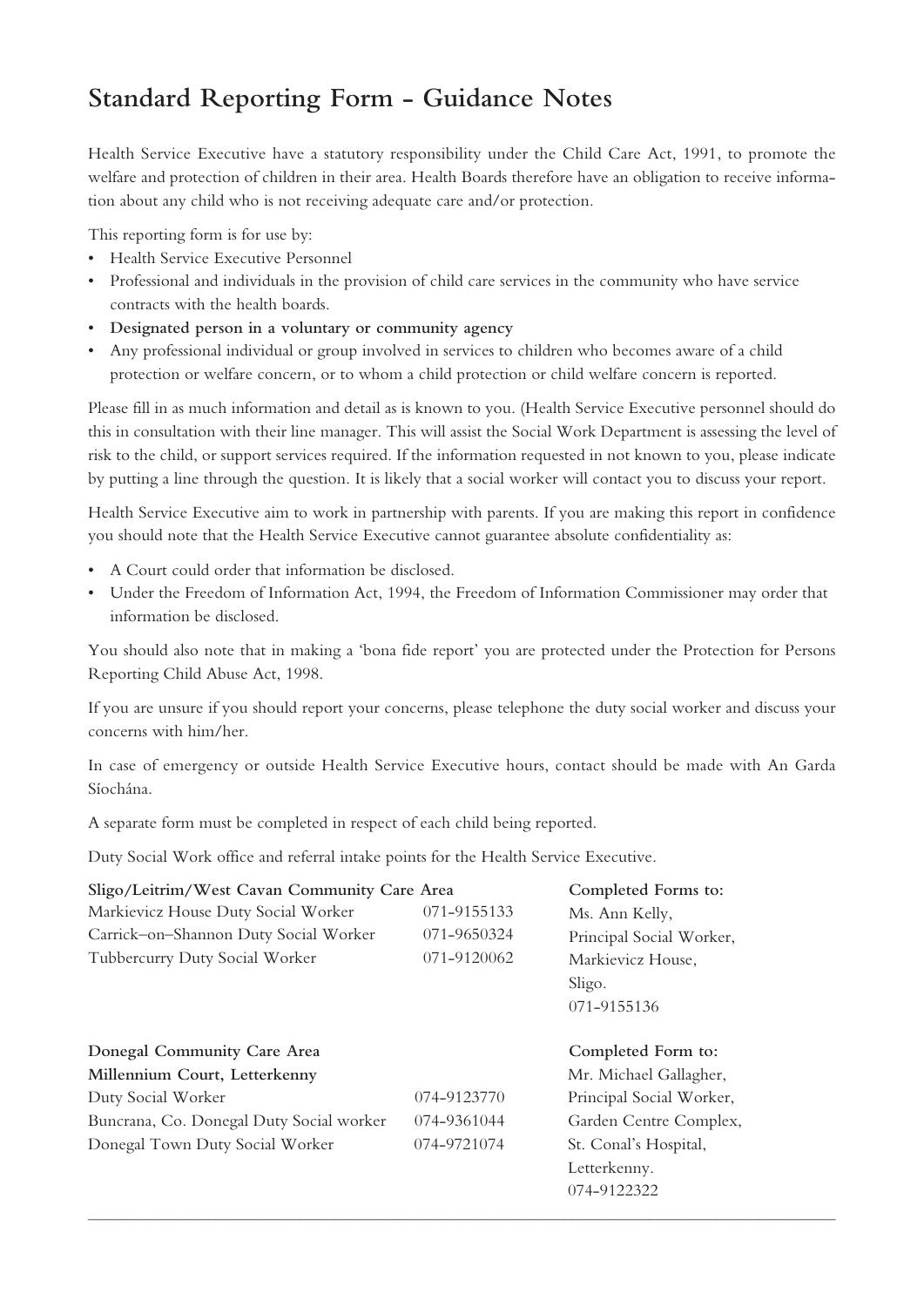## **HSE Standard Form for Reporting Child Protection and/or Welfare Concerns**

## **PRIVATE AND CONFIDENTIAL**

### **DETAILS OF CHILD**

| Name                                                                                                                 | Male<br>Female                                                                                                                                                                                                                       |
|----------------------------------------------------------------------------------------------------------------------|--------------------------------------------------------------------------------------------------------------------------------------------------------------------------------------------------------------------------------------|
|                                                                                                                      | D.O.B                                                                                                                                                                                                                                |
|                                                                                                                      | School <u>and the community of the community of the community of the community of the community of the community of the community of the community of the community of the community of the community of the community of the co</u> |
|                                                                                                                      |                                                                                                                                                                                                                                      |
| <b>PARENTS</b>                                                                                                       |                                                                                                                                                                                                                                      |
| Name of Mother                                                                                                       | Name of Father                                                                                                                                                                                                                       |
| Address (if different to Child)                                                                                      | Address (if different to Child)                                                                                                                                                                                                      |
| <u> 1989 - Andrea Santa Andrea Santa Andrea Santa Andrea Santa Andrea Santa Andrea Santa Andrea Santa Andrea San</u> |                                                                                                                                                                                                                                      |
| <u> 1989 - John Stein, september 1989 - John Stein, september 1989 - John Stein, september 1989 - John Stein, se</u> | <u> 1990 - Johann John Stoff, deutscher Stoff, der Stoff, der Stoff, der Stoff, der Stoff, der Stoff, der Stoff, d</u>                                                                                                               |
|                                                                                                                      |                                                                                                                                                                                                                                      |
|                                                                                                                      |                                                                                                                                                                                                                                      |

#### **HOUSEHOLD COMPOSITION**

| Name | Relationship<br>to Child | Date of<br>Birth | Additional information<br>(eg. School/Occupation etc) |
|------|--------------------------|------------------|-------------------------------------------------------|
|      |                          |                  |                                                       |
|      |                          |                  |                                                       |
|      |                          |                  |                                                       |

\_\_\_\_\_\_\_\_\_\_\_\_\_\_\_\_\_\_\_\_\_\_\_\_\_\_\_\_\_\_\_\_\_\_\_\_\_\_\_\_\_\_\_\_\_\_\_\_\_\_\_\_\_\_\_\_\_\_\_\_\_\_\_\_\_\_\_\_\_\_\_\_\_\_\_\_\_\_\_\_\_\_\_\_\_\_\_\_

Note: A separate report form must be completed in respect of each child being reported.

**Details of concern(s) allegations(s,) or incidents(s) dates, times, who was present, description of any observed injuries, parents' view(s), child's view(s) if known (Use additional sheet if necessary) Details of person(s) allegedly causing concern in relation to the child**

**\_\_\_\_\_\_\_\_\_\_\_\_\_\_\_\_\_\_\_\_\_\_\_\_\_\_\_\_\_\_\_\_\_\_\_\_\_\_\_\_\_\_\_\_\_\_\_\_\_\_\_\_\_\_\_\_\_\_\_\_\_\_\_\_\_\_\_\_\_\_\_\_\_\_\_\_\_\_\_\_\_\_\_\_\_\_\_\_\_**

**\_\_\_\_\_\_\_\_\_\_\_\_\_\_\_\_\_\_\_\_\_\_\_\_\_\_\_\_\_\_\_\_\_\_\_\_\_\_\_\_\_\_\_\_\_\_\_\_\_\_\_\_\_\_\_\_\_\_\_\_\_\_\_\_\_\_\_\_\_\_\_\_\_\_\_\_\_\_\_\_\_\_\_\_\_\_\_\_\_**

**\_\_\_\_\_\_\_\_\_\_\_\_\_\_\_\_\_\_\_\_\_\_\_\_\_\_\_\_\_\_\_\_\_\_\_\_\_\_\_\_\_\_\_\_\_\_\_\_\_\_\_\_\_\_\_\_\_\_\_\_\_\_\_\_\_\_\_\_\_\_\_\_\_\_\_\_\_\_\_\_\_\_\_\_\_\_\_\_\_**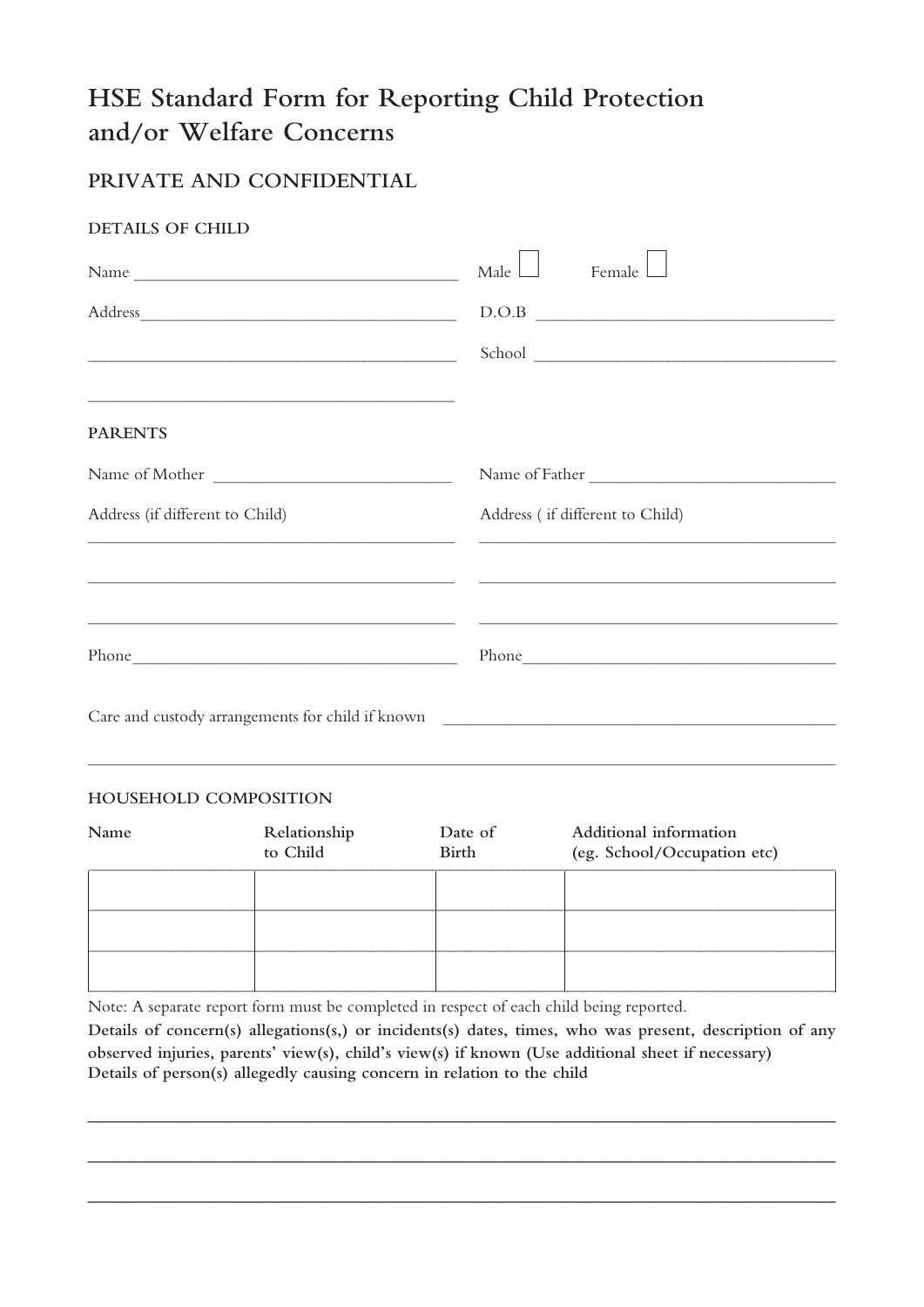| Details of person(s) allegedly causing concern in relation to the child                                                                                                                                                                            |                                                                                                          |
|----------------------------------------------------------------------------------------------------------------------------------------------------------------------------------------------------------------------------------------------------|----------------------------------------------------------------------------------------------------------|
| Name                                                                                                                                                                                                                                               | Male<br>Female L                                                                                         |
|                                                                                                                                                                                                                                                    |                                                                                                          |
| <u> 1989 - Johann Barn, mars ar breithinn ar chwaraeth a bhaile ann an t-</u>                                                                                                                                                                      |                                                                                                          |
|                                                                                                                                                                                                                                                    |                                                                                                          |
| Name and address of other personnel or agencies involved with this child                                                                                                                                                                           |                                                                                                          |
|                                                                                                                                                                                                                                                    |                                                                                                          |
|                                                                                                                                                                                                                                                    |                                                                                                          |
|                                                                                                                                                                                                                                                    | ,我们也不会有什么。""我们的人,我们也不会有什么?""我们的人,我们也不会有什么?""我们的人,我们也不会有什么?""我们的人,我们也不会有什么?""我们的人                         |
|                                                                                                                                                                                                                                                    |                                                                                                          |
|                                                                                                                                                                                                                                                    |                                                                                                          |
|                                                                                                                                                                                                                                                    |                                                                                                          |
|                                                                                                                                                                                                                                                    | General Practitioner                                                                                     |
|                                                                                                                                                                                                                                                    |                                                                                                          |
|                                                                                                                                                                                                                                                    |                                                                                                          |
|                                                                                                                                                                                                                                                    |                                                                                                          |
|                                                                                                                                                                                                                                                    |                                                                                                          |
|                                                                                                                                                                                                                                                    | Are Parent or Legal Guardians aware of this referral to the Social Work Department? Yes $\Box$ No $\Box$ |
|                                                                                                                                                                                                                                                    |                                                                                                          |
|                                                                                                                                                                                                                                                    |                                                                                                          |
| Details of person reporting concerns: (See Notes regarding limitations of confidentiality)                                                                                                                                                         |                                                                                                          |
| Name                                                                                                                                                                                                                                               |                                                                                                          |
|                                                                                                                                                                                                                                                    |                                                                                                          |
| <u> 1989 - Johann Stoff, amerikansk politiker (* 1908)</u>                                                                                                                                                                                         |                                                                                                          |
|                                                                                                                                                                                                                                                    |                                                                                                          |
|                                                                                                                                                                                                                                                    |                                                                                                          |
| Details of Person completing form                                                                                                                                                                                                                  |                                                                                                          |
|                                                                                                                                                                                                                                                    |                                                                                                          |
| Occupation<br><u>and the state of the state of the state of the state of the state of the state of the state of the state of the state of the state of the state of the state of the state of the state of the state of the state of the state</u> | Date                                                                                                     |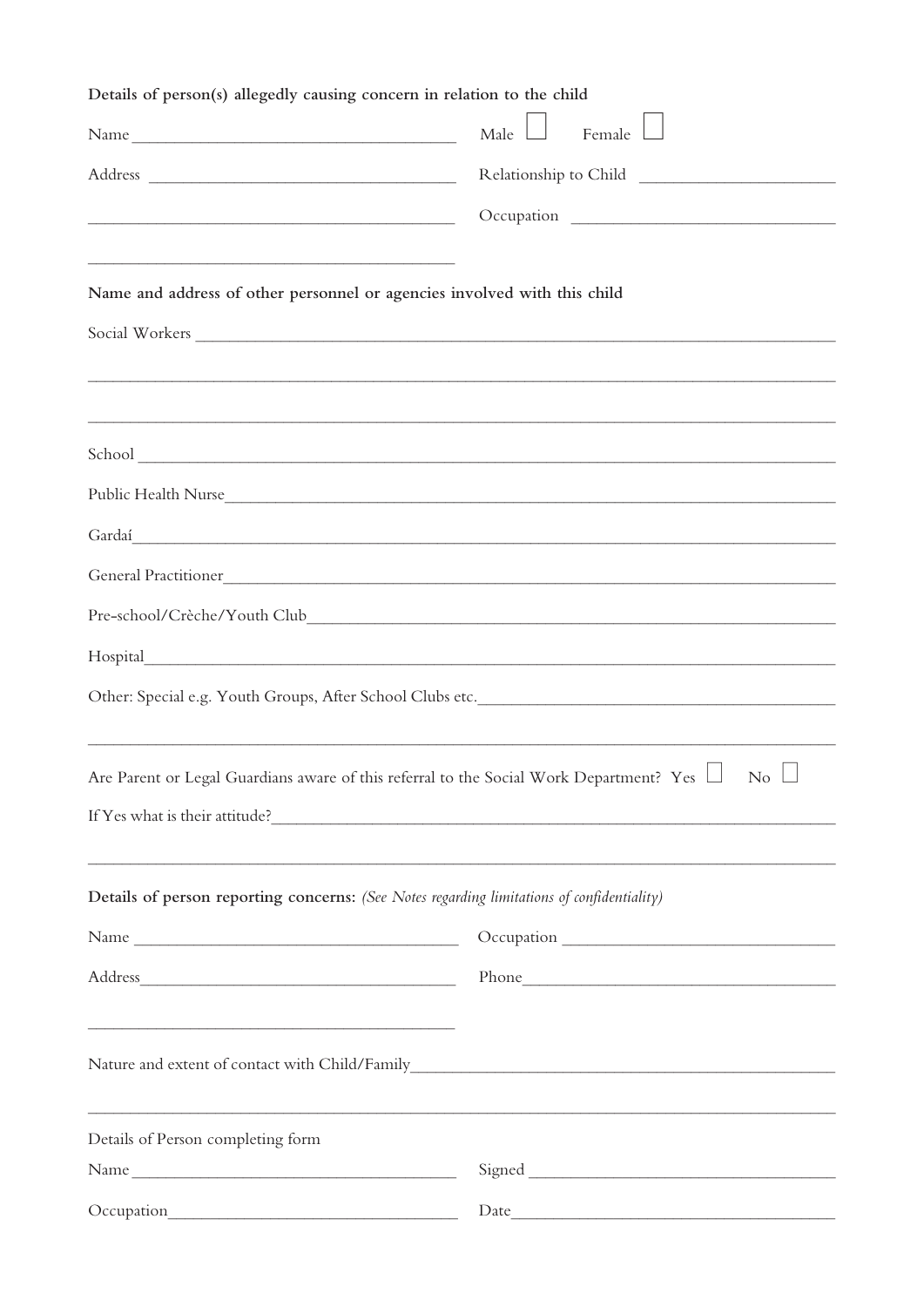

#### An Garda Síochána **GARDA VETTING APPLICATION FORM**

The Western Province Diocesan Vetting Service

An Garda Síochána

Reference No:

Our Ref No:

Our Batch No:

#### NOTE TO APPLICANT

- > The Enquiry Form must be completed in full using BLOCK CAPITALS (Please state N/A if details are not applicable)
- $\triangleright$  Writing must be clear and legible
- > Return the completed form to your Employer who will forward it on the The Western Province Diocesan Vetting Service, Galway Diocesan Pastoral Centre, Newtownsmith, Galway City
- Do not send this form to The Garda Central Vetting Unit or to any Garda Station

#### To be completed by the Applicant

| SURNAME:<br>2020년 10월 9일 1일 1일 1일 | PREVIOUS NAME ( if any):      |    |  |
|-----------------------------------|-------------------------------|----|--|
| FORENAME:                         | ALIAS:<br><b>CONTACT TEL:</b> |    |  |
| DATE OF BIRTH:                    | PLACE/CITY OF ORIGIN:         |    |  |
| HAVE YOU EVER CHANGED YOUR NAME:  | Yes.                          | No |  |
| IF YES PLEASE STATE FORMER NAME:  |                               |    |  |

| House no. Street | Town | County | Post Code | Country | Year From | Year To |
|------------------|------|--------|-----------|---------|-----------|---------|
|                  |      |        |           |         |           |         |
|                  |      |        |           |         |           |         |
|                  |      |        |           |         |           |         |
|                  |      |        |           |         |           |         |
|                  |      |        |           |         |           |         |
|                  |      |        |           |         |           |         |
|                  |      |        |           |         |           |         |
|                  |      |        |           |         |           |         |
|                  |      |        |           |         |           |         |
|                  |      |        |           |         |           |         |
|                  |      |        |           |         |           |         |
|                  |      |        |           |         |           |         |
|                  |      |        |           |         |           |         |
|                  |      |        |           |         |           |         |
|                  |      |        |           |         |           |         |
|                  |      |        |           |         |           |         |
|                  |      |        |           |         |           |         |
|                  |      |        |           |         |           |         |
|                  |      |        |           |         |           |         |
|                  |      |        |           |         |           |         |
|                  |      |        |           |         |           |         |
|                  |      |        |           |         |           |         |
|                  |      |        |           |         |           |         |
|                  |      |        |           |         |           |         |
|                  |      |        |           |         |           |         |
|                  |      |        |           |         |           |         |
|                  |      |        |           |         |           |         |

Please continue overleaf- If more space is required for addresses please continue on a separate sheet.